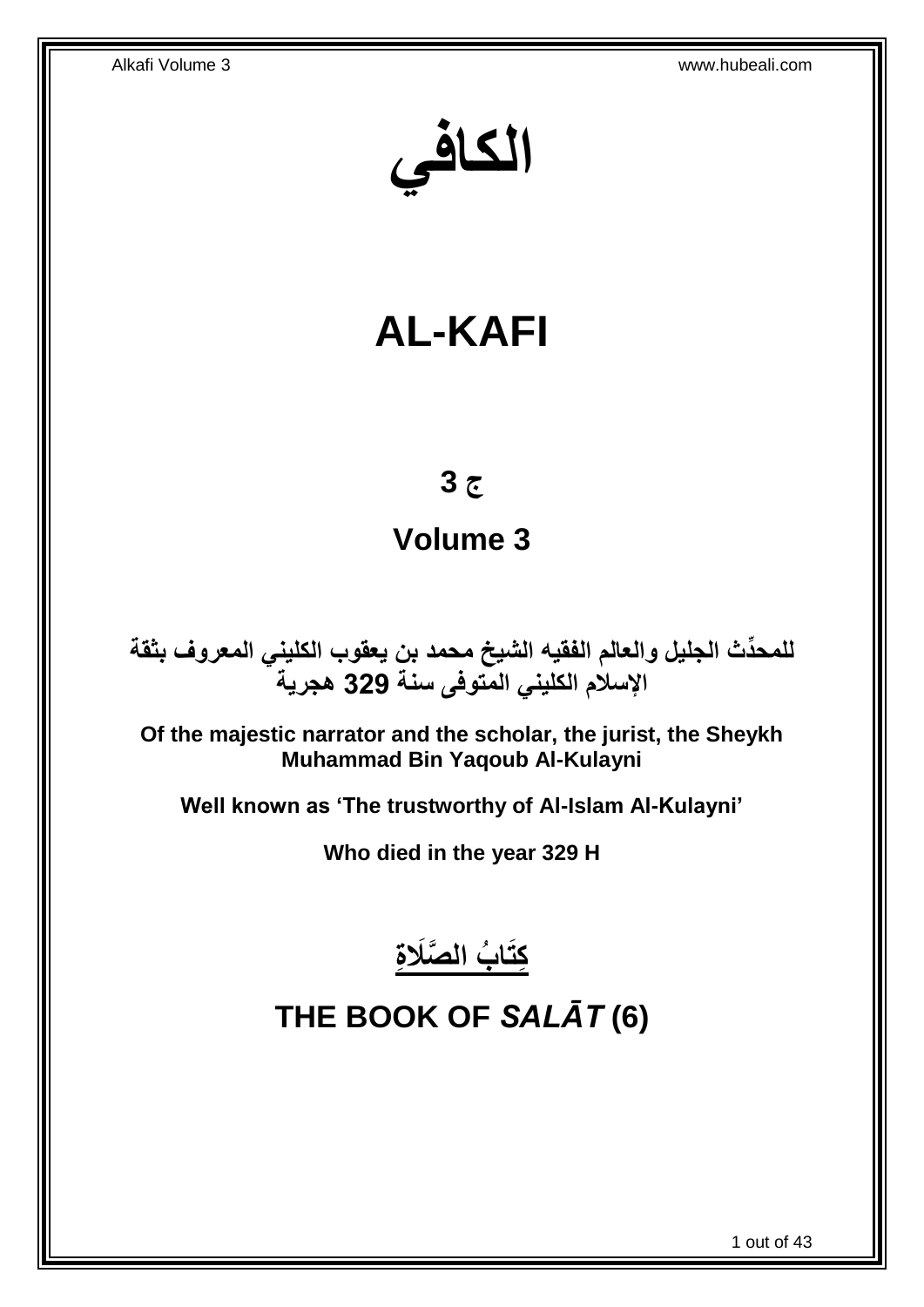## **TABLE OF CONTENTS**

| Chapter 76 – Timing of the Salat during the journey and the gathering between the two       |
|---------------------------------------------------------------------------------------------|
| Chapter 77 - A limit of the traveller at which he would shorten the Salat  4                |
| Chapter 78 - The one who intends the journey or comes back from a journey, when would       |
| Chapter 79 - The traveller comes back to the city, how much Salat would he shorten 9        |
| Chapter 80 - The sailors, and the Hirers, and the hunters, and the man who goes out to his  |
| Chapter 81 - The traveller enters into a Salat of the staying-one 13                        |
|                                                                                             |
|                                                                                             |
|                                                                                             |
| Chapter 85 - Preceding the optional (Salat) and delaying it, and its payback, and the Salat |
|                                                                                             |
| Chapter 87 - The Salat of the pursuit, and the cover, and the combat 38                     |
|                                                                                             |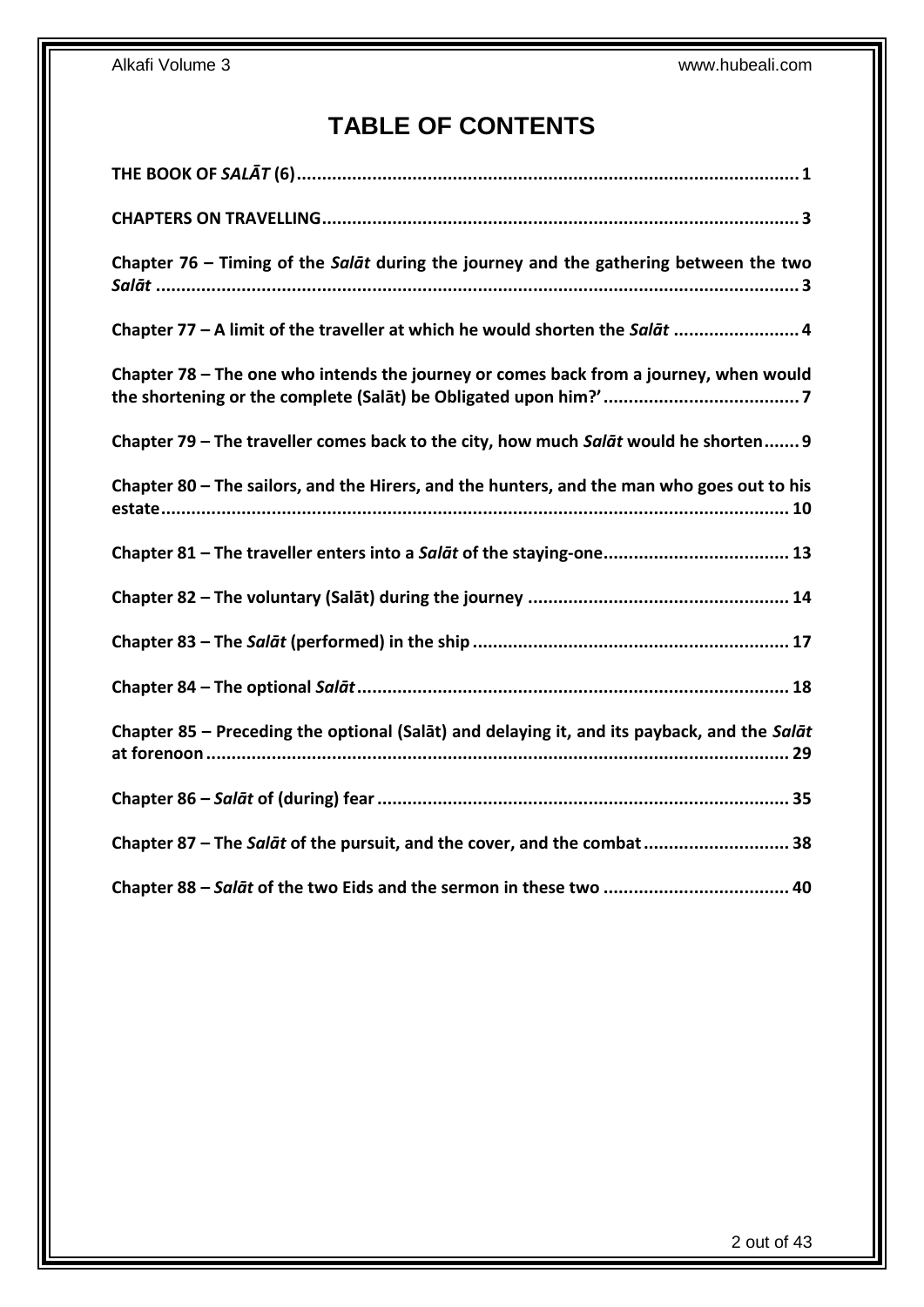**بسم هللا الرحمن الرحيم الحمد هلل رب العالمين، وصلى هللا على سيدنا محمد وآله الطاهرين، وسلم تسليما.**

In the Name of Allah<sup>azwj</sup> the Beneficent, the Merciful. The Praise is for Allah<sup>azwj</sup> Lord<sup>azwj</sup> of the Worlds, and Blessing be upon our Chief Muhammad<sup>saww</sup> and his<sup>saww</sup> Purified Progeny<sup>asws</sup>, and greetings with abundant greetings.

### **ِ** <u>أُبْوَابُ السَّفَر</u> **َ**

## **CHAPTERS ON TRAVELLING**

**ِت ال َّصَال ِة فِي ِن باب َوقْ َبْي َن ال َّصَالَتْي َج ْمع َو الْ ال َّسفَر ِ ِ**

<span id="page-2-1"></span><span id="page-2-0"></span>**Chapter 76 – Timing of the** *Salāt* **during the journey and the gathering between the two** *Salāt*

مُحَمَّدُ بِنُ يَحْيَى عَنْ أَحْمَدَ بْنِ مُحَمَّدٍ عَنِ ابْنِ أَبِي نَصْرٍ عَنْ صَفْوَانَ الْجَمَّالِ قَالَ صَلَّيْتُ خَلْفَ أَبِي عَبْدِ اللَّهِ ( عليه السلام ) َّ ْ َ َ ْ عِنْدَ الزَّوَالِ فَقُلْتُ بِأَبِي وَ أُمِّي وَقْتُ الْعَصْرِ فَقَالَ وَقْتُ مَا تَسْتَقِيلُ إِبِلَكَ فَقُلْتُ إِذَا كُنْتُ فِي غَيْرِ سَفَرٍ فَقَالَ عَلَى أَقَلَّ مِنْ قَدَمٍ ْ لَ ِ ِ **∶** ْ .<br>ا َ **∶** ْ ֦֧֦֧֦֖֖֚֝֝֝֝֟֓֝֬֝֓֝֬֝֓֟֓**֓** َ ِ تُلُّثَيْ قَدَم وَقْتُ الْعَصَٰرَ ۚ ـِ ِ ْ م  $\ddot{\phantom{0}}$ ا<br>ا ُ

Muhammad Bin Yahya, from Ahmad Bin Muhammad, from Ibn Abu Nasr, from Safwan Al-Jammal who said,

'I prayed Salat behind Abu Abdullah<sup>asws</sup> at midday, and I said, 'By my father and my mother! (What is) the time for *AI-Asr* (Salāt)?' So he<sup>asws</sup> said: 'The time when you kneel your camel'. So I said, 'When it was during other than a journey?' So he<sup>asws</sup> said: 'Upon less than one step (to) less than two-thirds of a step (shadow), it is time for *Al-Asr*'.<sup>1</sup>

عَلِيُّ بْنُ مُحَمَّدٍ عَنْ سَهْلِ بْنِ زِيَادٍ عَنْ مُحَمَّدِ بْنِ الْحَسَنِ بْنِ شَمُّونٍ عَنْ عَبْدِ اللَّهِ بْنِ الْقَاسِمِ عَنْ مِسْمَعٍ أَبِي سَيَّارٍ قَالَ سَأَلْتُ أَبَا ِ ْ َ َ **≀** ֖֦֦֦֚֚֚֚֚֚֩֘֝֝֝ ْ ْ َ عَبْدِ اللَّهِ ( عليه السلام ) عَنْ وَقُتِ الظُّهْرِ فِي َيَوْمِ الْجُمُعَةِ فِي السَّفَرِ فَقَالَ عِنْدَ زَوَالِ الشَّمْسِ وَ ذَٰلِكَ وَقَقْهَا يَوْمَ الْجُمُعَةِ فِي ِ ْ ِ ِ ْ غَيْرِ السَّفَرِ . ِ ِ

Ali Bin Muhammad, from Sahl Bin Ziyad, from Muhammad Bin Al Hassan Bin Shamoun, from Abdullah Bin Al Qasim, from Misma'a Abu Sayyar who said,

'I asked Abu Abdullah<sup>asws</sup> about the time for *AI-Zohr* (Salat) on the day of Friday during the journey. So he<sup>asws</sup> said: 'At the (start of the) decline of the sun, and that is its time during the day of Friday, in other than a journey'.<sup>2</sup>

عَلِيُّ بْنُ إِبْرَاهِيمَ عَنْ أَبِيهِ عَنِ ابْنِ أَبِي عُمَيْرٍ عَنْ حَمَّادٍ عَنِ الْحَلَبِيِّ عَنْ أَبِي عَنْدٍ اللَّهِ ( عليه السلام ) قَالَ كَانَ رَسُولُ اللَّهِ ( َ **!** َ ِ َ **∶** ْ صلَّى الله َعليه وْآله ) إِذَا كَانَ فِيَ سَفَرٍّ أَوْ عَجَّلَتْ بِهِ حَاجَةٌ يَجْمَعُ بَيْنَ الظُّهْرِ ۖ وَ الْعَصْرِ وَ بَيْنَ الْمَغْرِبِ وَ الْعِشَاءِ ْ ِ ْ **∶** ِ َ ْ

Ali Bin Ibrahim, from his father, from Ibn Abu Umeyr, from Hammad, from Al Halby,

(It has been narrated) from Abu Abdullah<sup>asws</sup> having said: 'It was so that whenever Rasool-Allah<sup>saww</sup> was in a journey, or due to a reason of a need, would gather together *Al-Zohr* and *Al Asr* (Salāt), and between *Al-Maghrib* and *Al-Isha* (*Salāt*).

<sup>1</sup> Al Kafi V 3 – The Book Of *Salāt* CH 76 H 1

<sup>2</sup> Al Kafi V 3 – The Book Of *Salāt* CH 76 H 2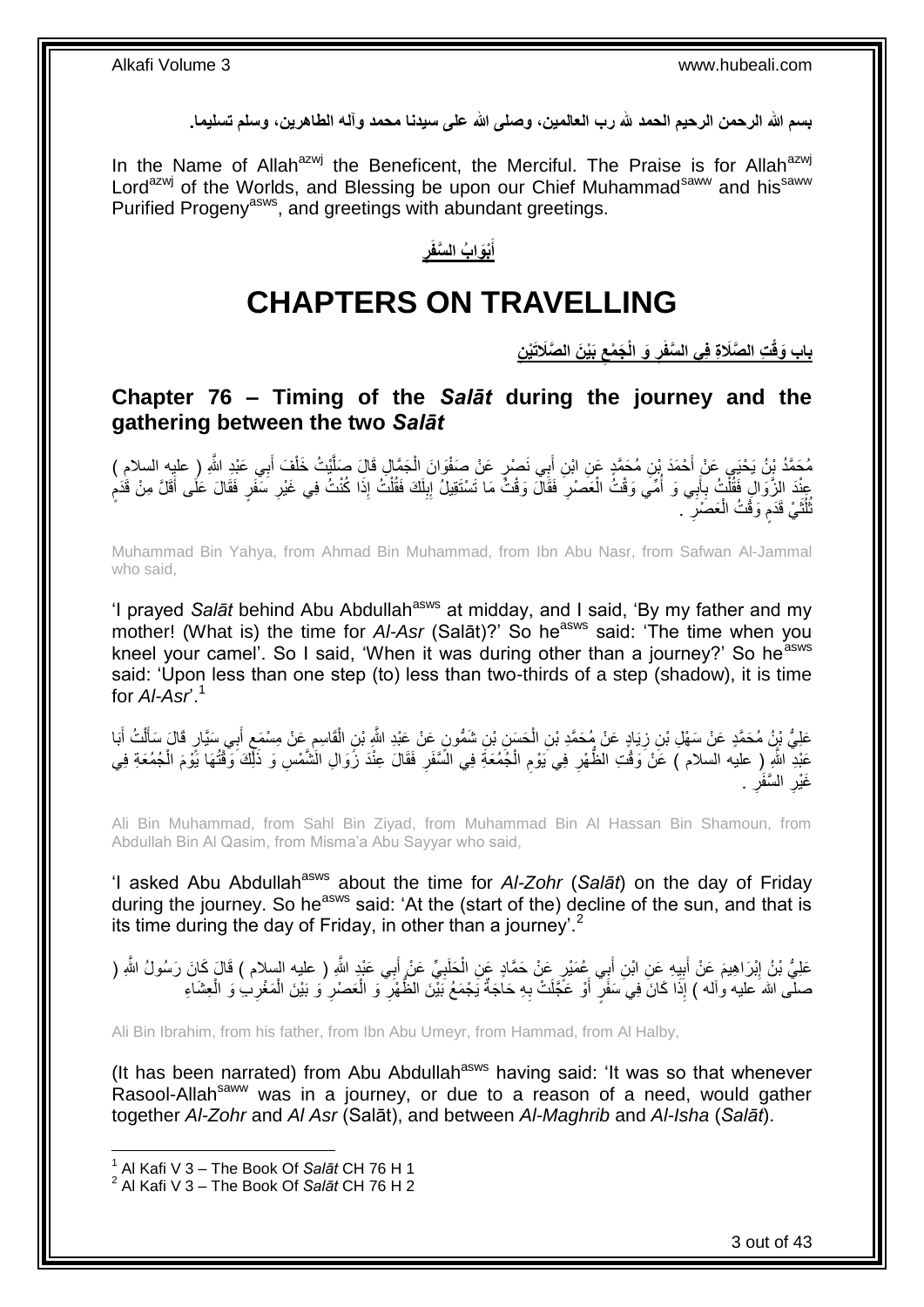قَالَ وَ قَالَ أَبُو عَبْدِ اللَّهِ ( عليه السلام ) لَا بَأْسَ بِأَنْ تُعَجّلَ عِشَاءَ الْآخِرَةِ فِي السَّفَرِ قَبْلَ أَنْ يَغِيبَ الشَّفَقُ . َ **ٍ** َ ِ ْ َ

He (the narrator) said, 'And he<sup>asws</sup> said: 'Abu Abdullah<sup>asws</sup> said: 'There is no problem with hastening the last Isha (Salāt) during the journey before the disappearing of the twilight (redness)'.<sup>3</sup>

مُحَمَّدُ بْنُ يَحْيَى عَنْ أَحْمَدَ بْنِ مُحَمَّدٍ عَنِ ابْنِ فَضَّالٍ عَنِ ابْنِ بُكَيْرٍ عَنْ عُيِّيْدِ بْنِ زُِرَارَةَ قَالَ كُنْتُ أَنَا وَ نَفَرٌ مِنْ أُصْحَابِنَا<br>مُحَمَّدُ بْنُ يَحْيَى عَنْ أَحْمَدَ بْنِ مُحَمَّدٍ َ ِ َ َ مُتَرَِ افِقِينَ فِيهِمْ مُيَسِّرٌ فِيمَا بَيْنَ مَكَّةً وَ الْمَدِينَةَ فَارْتَحَلَّنَا وَ نَحْنَ نَشُكُّ فِي الزَّوَالِ فَقَالَ بَعْضُنَا لِبَعْضٍ فَامْشِوا بِنَا قَلِيلًا جَتَّى ْ ْ ِ ِ نَتَيَقَّنَ الزَّوَالَ ثُمَّ نُصَلِّيَ فَفَعَلْنَا فَمَا مَشْنَنِا إِلَّا قَلِيلًا حَتَّى عَرَضَ لَنَا قِطَارٍ أَبِي عَبْدِ اللَّهِ ( عليه السلام ) فَقُلْتُ أَتَى الْقِطَارُ فَرَأَيْتُ َ ِ ْ ِّ ُ َ ْ َ ْ مُحَمَّدَ بْنَ إِسْمَاعِيلَ فَقَلْتُ لَهُ صَلَّيْتُمْ فَقَالَ لِي أَمَرَنَا جَدِّي فَصَلَّيْنَا الظَّهْرَ وَّ الْعَصْرَ جَمِيعاً ثُمَّ ارْتَٰحَلْنَا فَذَهَبْتُ إِلَى أَصْحَابِي َ َّ ْ ֦֧֦֧֦֧֦֧֦֧֦֧֦֧֦֧ׅ֦֧֦֧֦֧֦֧֦֧֦֧֦֧֦֧֦֧֦֧֦֧֦֧֦֧֦֧֦֧֦֧֦֧֦֚֚֬֜֓֡ ِ َ ِ ْ ُ ْ َّ فَأَعْلَمْتُهُمْ ذَلِكَ. َ

Muhammad Bin Yahya, from Ahmad Bin Muhammad, from Ibn Fazzal, from Ibn Bukeyr, from Ubeyd Bin Zurara who said,

'I and a number of our companions were in a group; among them was Muyassar in what is between Makkah and Al-Medina. So we rode and we were in doubt regarding the midday. So some of us said to the others, 'Walk a little with us until we are certain of the midday, then we should pray'. So we did, and we had not walked except for a little until there presented to us the caravan of Abu Abdullah<sup>asws</sup>. So I said, 'The caravan has come'. So I saw Muhammad Bin Ismail, and I said to him, 'Have you prayed *Salāt*?' So he said to me, 'My grandfather<sup>asws</sup> instructed us, so we prayed *Al-Zohr* and *Al-Asr* together, then we rode'. So I went over to my companions and let them know of that'.<sup>4</sup>

الْحُسَيْنُ بْنُ مُحَمَّدٍ عَنْ عَبْدِ اللَّهِ بْنِ عَامِرٍ عَنْ عَلِيٍّ بْنِ مَهْزِيَارَ عَنْ فَضَالَةَ بْنِ أَيُّوبَ عَنْ أَبَانٍ عَنْ عُمَرَ بْنِ يَزِيدَ قَالَ قَالَ أَبُو ِ َ ِ َ َ عَبْدِ اللَّهِ ( عليه السلام ) وَقْتُ الْمَغْرِبِ فِي السَّفَرِ ۚ إِلَى ثُلُثِ اللَّيْلِ وَ رُوِيَ أَيْضاً إِلَى نِصْفِ اللَّيْلِ . َّ ∣∣<br>∶ َ ِ َّ ٔ<br>ا ُ  $\frac{1}{2}$ **∶ ∶** ْ

Al Husayn Bin Muhammad, from Abdullah Bin Aamir, from Ali Bin Mahziyar, from Fazalat Bin Ayoub, from Aban, from Umar Bin Yazeed who said,

'Abu Abdullah<sup>asws</sup> said: 'The timing for *Al-Maghrib* during the journey it up to a third of the night'. And it is reported as well, 'Up to half the night'.<sup>5</sup>

> **ِ** باب حَدِّ الْمَسِير الَّذِي تُقْصَرُ فِيهِ الصَّلَاةُ

<span id="page-3-0"></span>**Chapter 77 – A limit of the traveller at which he would shorten the**  *Salāt*

عَلِيُّ بْنٍُ إِبْرَاهِيمَ عَنْ أَبِيهِ عَنِ ابْنِ أَبِي عُمَيْرٍ عَنْ جَمِيلٍ عَنْ زُرَارَةَ عَنْ أَبِي جَعْفَرٍ ( عليه السلام ) قَالَ النَّقْصِيرُ فِي بَرِيدٍ وَ َ **!** َ ِ ِ الْبَرِيْدُ أَرْبَعَةُ فَرَاسِخَ َ ِ ا.<br>ا

Ali Bin Ibrahim, from his father, from Ibn Abu Umeyr, from Jameel, from Zurara,

(It has been narrated) from Abu Ja'farasws having said: 'The shortening is in a *Bareyd*, and the *Bareyd* is of four Farsakhs (approximately 12 miles)'.<sup>6</sup>

 3 Al Kafi V 3 – The Book Of *Salāt* CH 76 H 3

<sup>4</sup> Al Kafi V 3 – The Book Of *Salāt* CH 76 H 4

<sup>5</sup> Al Kafi V 3 – The Book Of *Salāt* CH 76 H 5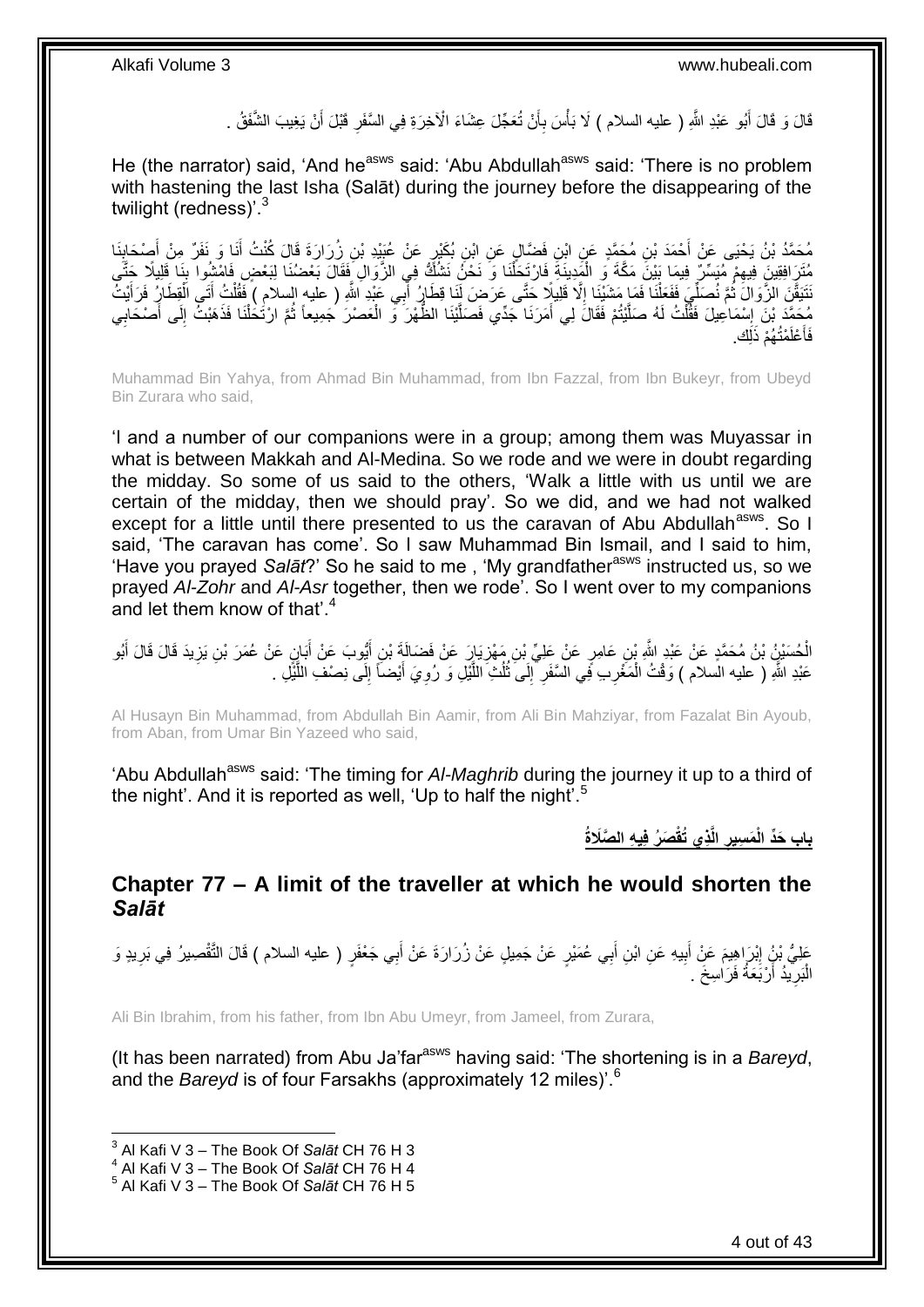وَ عَنْهُ عَنْ أَبِيهِ عَنِ ابْنِ أَبِي عُمَيْرٍ عَنْ أَبِي أَيُّوبَ قَالَ قُلْتُ لِأَبِي عَبْدِ اللَّهِ ( عليه السلام ) أَذْنَى مَا يَقْصُرُ فِيهِ الْمُسَافِرُ فَقَالَ َ ْ َ َ َ **∣** َ ْ بَرِيدٌ . **∶** 

And from him, from his father, from Ibn Abu Umeyr, from Abu Ayoub who said,

'I said to Abu Abdullah<sup>asws</sup>, 'The least of what the traveler would be shortening (his *Salāt*) in?' So he<sup>asws</sup> said: 'A *Bareyd* (12 miles approx.)'.<sup>7</sup>

مُحَمَّدُ بْنُ يَحْيَى عَنْ مُحَمَّدٍ بْنِ الْحُسَيْنِ عَنْ مُحَمَّدِ بْنِ يَحْيَى الْخَزَّ إِنِ عَنْ بَعْضِ أَصْحَابِنَا عَنْ أَبِي عَبْدِ النَّهِ ( عليه السلام ) قَالَ<br>يَهَذَّبُ بِي الْجَيَنِي عَنْ مُحَمَّدٍ بْنِ الْحُسَ َ **ٍ** ْ ْ َ ُبَيْنَا نَحْنُ جُلُوسِّ وَ أَبِي عِنْدَ وَالٍ لِبَنِيَ أُمَيَّةَ عَلَى الْمَدِينَةِ إِذْ جَاءَ أَبِيَ فَجَلَسَ فَقَالَ كُنْتُ عِنْدَ هَذَا قُبَيْلُ فَسَأَلَهُمْ عَنِ التَّقْصِيلِ فَقَالَ :<br>. ْ ان<br>المالي َ ِ لَ َ َ قَائِلٌ مِنْهُمْ فِي ثَلَاثٍ وَ ۖ قَالَ قَائِلٌ مِنْهُمْ يَوْمٍ وَ لَيْلَةٍ وَ قَالَ قَائِلٌ مِنْهُمْ رَوْحَةٍ ٍ

Muhammad Bin Yahya, from Muhammad Bin Al Husayn, from Muhammad Bin Yahya Al Khazzaz, from one of our companions,

(It has been narrated) from Abu Abdullah<sup>asws</sup> having said 'While we<sup>asws</sup> were seated and my<sup>asws</sup> father<sup>asws</sup> was in the presence of a governor of the Clan of Umayya upon Al-Medina. When my<sup>asws</sup> father<sup>asws</sup> came over and was seated, so he<sup>asws</sup> said: 'I<sup>asws</sup> was in the presence of someone such as this, so he asked them about the shortening. So a speaker from them said, 'In three (days of travel)', and a speaker from them said, 'One day and night', and a speaker from them said, 'An early journey'.

فَسَأَلَنِي فَقُلْتُ لَهُ إِنَّ رَسُولَ اللّهِ ( صلى الله عليه وِأله ) لَمَّا نَزِلَ عَلَيْهِ جَبْرَئِيلُ ( عليه السلام ) بِالتَّقْصِيرِ قَالَ لَهُ النَّبِيُّ ( صلى ِ ِ ْ لَ َ ِ ِ الله عليه وأله ) فِي كَمْ ذَاكَ فَقَالُ فِي بَرِيدٍ قَالَ وَ أَيُّ شُيْءٍ الْبَرِيدُ قَالَ مَا بَيْنَ ظِلِّ عَيْرٍ إِلَى فَٰيْءِ وُعَيْرٍ ∣∣<br>∶ ْ

So he asked me<sup>asws</sup>, and l<sup>asws</sup> said to him, 'When Jibraeel<sup>as</sup> descended unto Rasool-Allahsaww with the shortening (of the *Salāt*). The Prophetsaww to himas: 'In how much is that?' So he<sup>as</sup> said: 'In one *Bareyd* (12 miles)'. He<sup>saww</sup> said: 'And which this is Al-*Bareyd*?' He<sup>as</sup> said: 'What is between a shadow of (mount) Ayr to (mount) Wueyr'.

قَالَ ِثُمَّ عَبَرْنَا زَمَاناً ثُمَّ رَأَى [رُوِيَ] بَنُو أُمَيَّةَ يَعْمَلُونَ أَعْلَاماً عَلَى الطَّرِيقِ وَ أَنَّهُمْ ذَكَرُوا مَا تَكَلَّمَ بِهِ أَبُو جَعْفَرٍ ( عليه السلام ُ ِ ا ماہ<br>سال َ **∶** َّ َ ِ َ ) فَذَرَعُوا مَا بَيْنَ ظِلٍّ عَيْرٍ إِلَى فَيْءٍ وُعَيْرٍ ثُمَّ جَزَّعُوهُ إِلَى اثْنَيْ عَشَرَ مِيلًا فَكَانَ ثَلَاثَةَ الَافٍ وَ خَمْسَمِائَةٍ ذِرَاعٍ كُلُّ مِيلٍ  $\frac{1}{2}$ ٍ **ٔ** ِ ا دیکھیے َفْوَضَعُوا ۖ الْأَعْلَامَ فَلَمَّا ظَهَرَ ۖ بَنُو ۖ هَاشِمٍ غَيَّرُوا ۖ أَمْرُ بَنِي أُمَيَّةٌ غَيْرَةً لِٓٓ ؤَنَّ الْحَدِيثَ هَاشِمِيٌّ فَوَضَعُوا إِلَى جَنْب كُلِّ عَلَمٍ عَلَماً . ْ ر<br>ا َ ٍ **ื** ِ

He<sup>saww</sup> said: 'Then the time passed. Then beholders saw the Clan of Umayya constructing signs upon the road, and they remembered what Abu Ja'far<sup>asws</sup> had spoken of, so they measure out what is between the shadow of (mount) Ayr up to (mount) Wueyr, and measured it to be twelve miles. So it happened to be three thousand and five hundred cubit for each mile. So they paced the signs. So when the Clan of Hashim were victorious, they changed it and the matter of the Clan of Umayya was changed, because the Hadeeth is Hashimite, so they placed to the side of each sign, a sign'.<sup>8</sup>

عَلِيُّ بْنُ إِبْرَاهِيمَ عِنْ أَبِيهِ عَنِ إِبْنِ أَبِي عُمِيْرٍ عَنْ بَعْضِ أَصْحَابِهِ عَنْ أَبِي عَبْدِ اللَّهِ ( عليه السلام ) قَالَ سُئِلَ عَنْ حَدِّ الْأَمْيَالِ َ ِ َ **!** َ ِ الَّتِيَّ يَجِبُّ فِيهَا التَّقْصِيلُ فَقَالَ أَبُوَّ عَبْدٍ اللَّهِ (ً عليه السلام ) إِنَّ رَسُولَ اللَّهِ ( صلى الله عليه وآله ) جَعَلَ حَدَّ الْأَمْيَالِ مِنْ ظِلَّ ِ َ

<sup>1</sup> 6 Al Kafi V 3 – The Book Of *Salāt* CH 77 H 1

<sup>7</sup> Al Kafi V 3 – The Book Of *Salāt* CH 77 H 2

<sup>8</sup> Al Kafi V 3 – The Book Of *Salāt* CH 77 H 3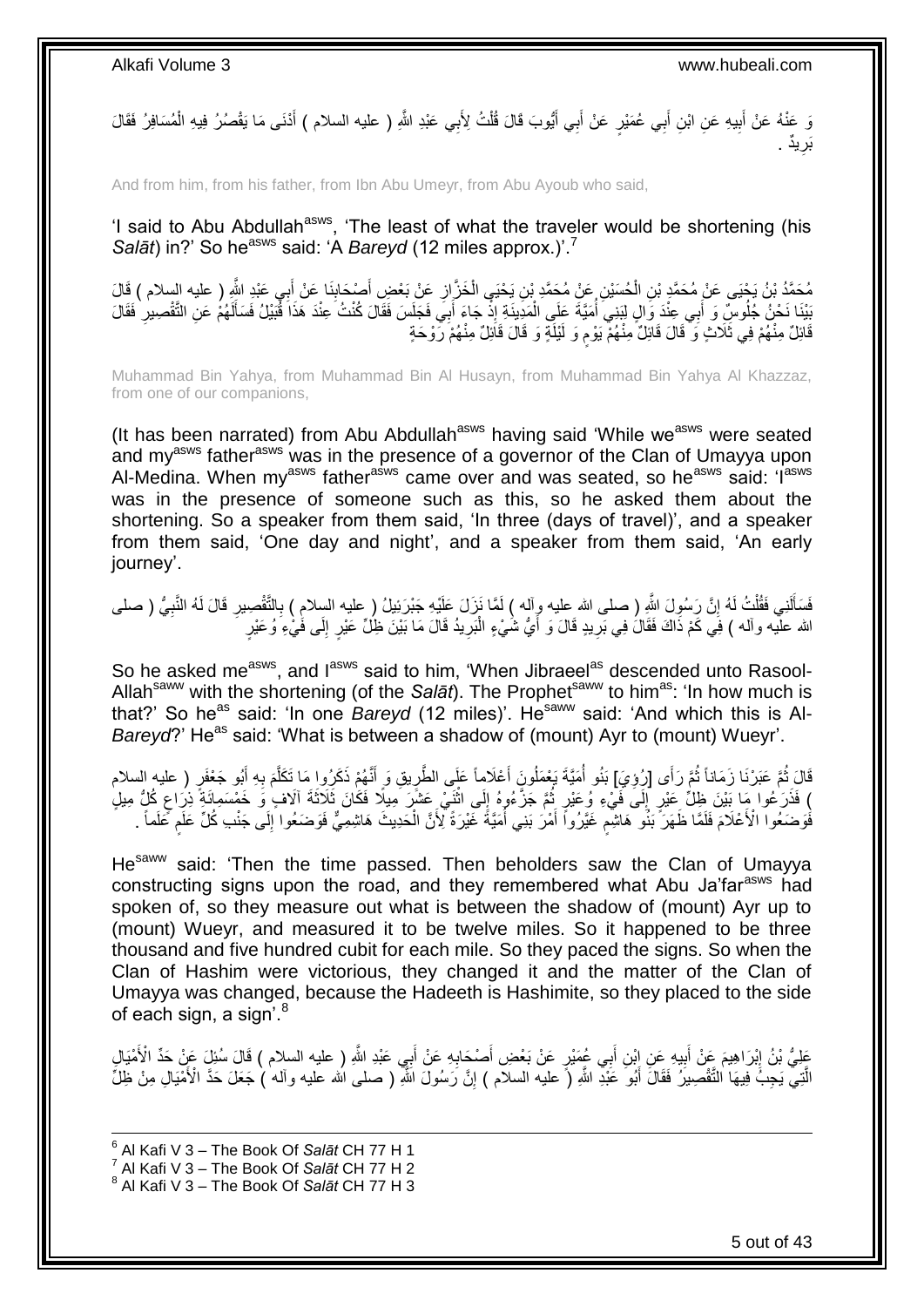عَيْرٍ إِلَى ظِلِّ وُعَيْرٍ وَ هُمَا جَبَلَانِ بِإِلْمَدِينَةِ فَإِذَا طَلَعَتِ الشَّمْسُ وَقَعَ ظِلُّ عَيْرٍ إِلَى ظِلِّ وُعَيْرٍ وَ هُوَ الْمِيلُ الَّذِي وَضَعَ رَسُولُ ∣∣<br>ِ ْ ِ ِ َّ ْ اللَّهِ ً( صَلَّمِی الله علیهٔ وأله ) عَلَيْهِ النَّقْصِيرَ .

Ali Bin Ibrahim, from his father, from Ibn Abu Umeyr, from one of his companions,

(It has been narrated) from Abu Abdullah<sup>asws</sup>, said, 'He<sup>asws</sup> was asked about a limit of the miles which Obligated the shortening in it. So Abu Abdullah<sup>asws</sup> said: 'Rasool-Allah<sup>saww</sup> said: 'A limit of the miles was made to be from the shade of (mount) Ayr up to the shade of (mount) Wueyr, and these two are mountains in Al-Medina. So when the sun emerged, the shadow of (mount) Ayr fell upon the shadow of (mount) Uweyr), and it is the mile which Rasool-Allah<sup>saww</sup> placed upon the shortening'.

عِدَّةٌ مِنْ أَصْحَابِنَا عَنْ أَحْمَدَ بْنِ مُحَمَّدٍ الْبَرْقِيِّ عَنْ مُحَمَّدِ بْنِ أَسْلَمَ الْجَبَلِيِّ عَنْ صَبَّإِحِ الْحَذَّاءِ عَنِْ اِسْحَاقَ بْنِ عَمَّارٍ قَالَ سَأَلْتُ ْ َ **∣** َ ْ ĺ ِ ْ ٍ ْ َ ِ أَبَا الْحَسَنِ ( عَلَيه السّلام ) عَنْ قَوْمٍ خَرَجُوا ۖ فِي سَفَرٍ فَلَمَّاۤ انْتَهَوْا إِلَى ٱلْمَوْضِعِ الَّذِي يَجِبُ عَلَيْهِمْ فِيهِ التَّقْصِيرُ تَّصَرُوا مِنَ َّ ِ ْ  $\frac{1}{2}$ ֧֚֝֓֩֓֓׆֧ ْ الصَّلَاةِ فَلَّمَّا صَارُوا عَلَىٰ فَٰرْسَخَيْنِ أَوْ عَلَى ثَلَاثَةٍ فَرَاسِّخَ أَوْ أَرْبَعَةٍ تَخَلَّفَ عَنْهُمْ ۖ رَجُلٌ لَا يَسْتَقِيمُ لَهُمْ سَفَرُهُمْ إِلَّا بِهِ َّ َ َ  $\ddot{\cdot}$ َ **∶** ا<br>ا

A number of our companions, from Ahmad Bin Muhammad Al Barqu, from Muhammad Bin Aslam Al Jabaly, from Sabbah Al Haza'a, from Is'haq Bin Ammar who said,

'I said to Abu Al-Hassan<sup>asws</sup> about a group which went out in a journey. So when they ended up to the place in which the shortening would be Obligated upon them, they shortened the *Salāt*. So when they came to be upon two Farsakhs (6 miles), or upon three Farsakhs (9 miles), or four, a man was left behind from them, their journey not remaining straight for them except with him.

فَأَقَامُوا بَِنْتَظِرُونَ مَجِيئَهُ إِلَيْهِمْ وَ هُمْ لَإِ يَسْتَقِيمُ لَهُمُ السَّفَزُ إِلَّا بِمَجِيئِهِ إِلَيْهِمْ فَأَقَامُوا عَلَى ذَلِكَ أَيَّاماً لَا يَدْرُونَ هَلْ يَمْضُونَ فِي َ ِ لَ ِ ِ ِ ِ لَ  $\frac{1}{2}$ َ سَفَرِ هِمْ أَوْ يَنْصَرِ فُونَ ۚ هَلْ يَنْبَغِي لَهُمْ أَنْ يُتِمُّوا الصَّلَاةَ أَوْ يُقِيمُوا عَلَى تَقْصَبِيرِ هِمْ اً **∶** اُ **∶** ِ َ

So they stayed awaiting his coming to them and the journey was not straight for them except with his coming to them. So they stayed upon that for days, not knowing whether they should be continuing in their journey or they should be dispersing. Is it befitting for them that they should be praying the complete *Salāt*, or they should be persisting upon their shortening?'

ِ قَالَ إِنْ كَانُوا بَلَغُوا مَسِيِرَةَ أَرْبَعَةٍ فَرَاسِخَ فَلْيُقِيمُوا عَلَى تَقْصِيرِ هِمْ أَقَامُوا أَم انْصَرَفُوا وَ إِنْ كَانُوا سَارُوا أَقَلَّ مِنْ أَرْبَعَةِ فَرَاسِخَ ِ َ ِ ْ َ **׀** َ َ فَلْيُتِمُّوا الصَّلَاةَ أَقَامُوا أَوِ انْصَرَفُوا فَإِذَا مَضَوْا فَلْيُقَصِّرُوا. ْ ِ اً :<br>إ

He<sup>asws</sup> said: 'If it was that the journey had reached four Farsakhs (12 miles), so let them stay upon their shortening, whether they stay or disperse; and if it was so that they had journeyed for less than four Farsakhs (12 miles), so let them pray the complete *Salāt*, whether they stay or disperse. So when they continue, so let them shorten'.<sup>10</sup>

 9 Al Kafi V 3 – The Book Of *Salāt* CH 77 H 4 <sup>10</sup> Al Kafi V 3 – The Book Of *Salāt* CH 77 H 5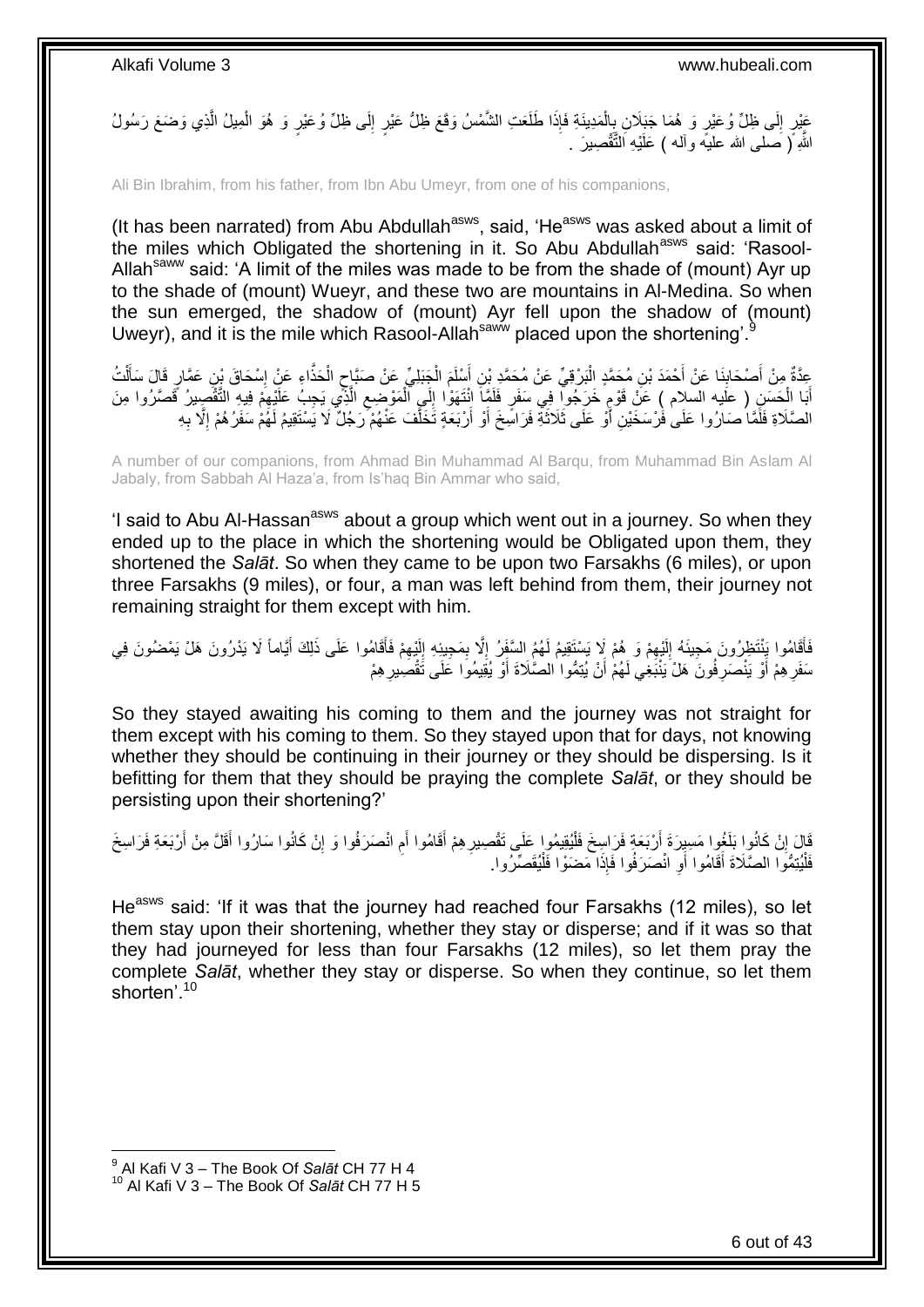باب مَنْ يُرِيدُ السَّفَرَ أَوْ يَقْدَمُ مِنْ سَفَرٍ مَتَى يَجِبُ عَلَيْهِ التَّقْصِيرُ أَوِ التَّمَامُ **َ ِ َ ٍ**

### <span id="page-6-0"></span>**Chapter 78 – The one who intends the journey or comes back from a journey, when would the shortening or the complete (Salāt) be Obligated upon him?'**

مُحَمَّدُ بْنُ يَحْيَى عَنْ مُحَمَّدِ بْنِ الْحُسَيْنِ عَنْ صَفْوَانَ بْنِ يَحْيَى عَنِ الْعَلَاءِ بْنِ رَزِينِ عَنْ مُحَمَّدِ بْنِ مُسْلِمٍ قَالَ قُلْتُ لِأَبِي عَبْدِ **∶** ْ ֧֖֧֖֖֖֖֖֧֖֖֧֧֧֧ׅ֧֧֧֧֧֧֧֧֧֧֧֧֚֚֚֚֚֚֚֚֝֝֟֓֝֓֝֓֝֬֟֓֟֓֝֬֝֬֝֓֝֬֜֓֝֬֜֓֝֬֝֓֝֬֝֓֝֬֝֬֓֝֬֝֬֝ ِ ْ ْ لَّهِ ( عليه السلام ) الرَّجُلُ لِّرِيدُ السَّفَرَ مَتَى يُقَصِّرُ قَالَ إِذَا تَوَارَى مِنَ الْبُيُوتِ قَالَ قُلْتُ الرَّجُلُ يُرِيدُ السَّفَرَ فَيَخْرُجُ حِينَ ْ ْ ِ ِ َنْزُولُ الشَّمْسُ قَالَ إِذَا خَرَجْتَ فَصَلِّ رَكْعَتَيْنِ .

Muhammad Bin Yahy, from Muhammad Bin Al Husayn, from Safwan Bin Yahya, from Al A'ala Bin Razeyn, from Muhammad Bin Muslim who said,

'I said to Abu Abdullah<sup>asws</sup>, 'A man intends the journey, when should he shorten (the Salat)?' He<sup>asws</sup> said, 'When he loses sight of the houses'. I said, 'The man intends the journey, so he goes out when the sun (starts to) decline'. He<sup>asws</sup> said: 'When he goes out, so he prays two *Rak'at* of *Salāt*'.

> وَ رَوَى الْحُسَيْنُ بْنُ سَعِيدٍ عَنْ صَفْوَانَ وَ فَضَالَةَ عَنِ الْعَلَاءِ مِثْلَهُ . لَ ْ ْ ْ

And Al-Husayn Bin Saeed reported from Safwan and Fazalat, from Al-A'ala – similar to it. $11$ 

الْحُسَيْنُ بْنُ مُحَمَّدٍ عَنْ مُعَلَّى بْنِ مُحَمَّدٍ عَنِ الْحَسَنِ بْنِ عَلِيٍّ الْوَشَّاءِ قَالَ سَمِعْتُ الرِّضَا ( عليه السلام ) يَقُولُ إِذَا زَالَتِ<br>نَقْدَ نَبِّهُ مَعَةً عَنْ مُعَلَّى إِنِّ مُحَمَّدٍ عَنِ الْحَس ْ ْ الشَّمْسُ وَ أَنْتَ فِي الْمِصْرِ وَ أَنْتَ تُرِيدُ السَّفَرَ فَأَتِمَّ فَإِذَا خَرَجْتَ بَعْدَ الزَّوَالِ قَصِّرِ الْعَصْرَ . ْ ِ َ ِ َ **∶** ْ

Al Husayn Bin Muhammad, from Moalla Bin Muhammad, from Al Hassan Bin Ali Al Washa who said,

'I heard Al-Reza<sup>asws</sup> saying: 'When the sun (starts to) decline and you are inside the city, and you are intending the journey, so pray complete (Salāt). But when you go out after the midday, so shorten *Al-Asr* (Salāt)'.<sup>12</sup>

مُحَمَّدُ بْنُ يَجْيَى عَنْ أَجْمَدَ بْنِ مُحَمَّدٍ عَنِ ابْنِ فَضِّالٍ عَنْ دَاوُدَ بْنِ فَرْقَدٍ عَنْ بَشِيرٍ النَّبَّالِ قَالٍ خَرَجْتُ مَعَ أَبِي عَبْدِ اللَّهِ ( عليه َ السلام ) حَتَّى أَتَيْنَا الشَّجَرَةَ فَقَالَ لِي أَبُوَ عَنْدِ اللَّهِ ( عليه السلام ) يَا نَّبَالُ قُلْتُ لَبَّيْكَ قَالَ إِنَّهُ لَمْ يَجِبْ عَلَى أَحَدٍ مِنْ أَهْلِ هَذَا َ ۔<br>|<br>| ِ ْ َ َ َ الْعَسْكَرِ ۚ أَنْ يُصَلِّيَ أَرْبَعاً غَيْرِي وَ غَيْرُكَ وَ ذَلِكَ أَنَّهُ دَخَلَ وَقْتُ الْصَّلَاةِ قَبْلَ أَنْ نَخْرُجَ . َ َ ِّ اُ **∶** ْ

Muhammad Bin Yahya, from Ahmad Bin Muhammad, from Ibn Fazzal, from Dawood Bi Farqad, from Basheer Al Nabbal who said,

'I went out with Abu Abdullah<sup>asws</sup> until we came to Al-Shajara. So Abu Abdullah<sup>asws</sup> said to me: 'O Nabbal!' I said, 'At your service!' He<sup>asws</sup> said: 'It is not Obligatory upon anyone from the people of this camp that he should be praying four (*Rak'at* of *Salāt*) apart from measws and you, and that is because the time for *Salāt* came up before we went out'.<sup>13</sup>

عَلِيُّ بْنُ إِبْرَاهِيمَ عَنْ أَبِيهِ عَنْ حَمَّادٍ عَنْ جَرِيزٍ عَنْ مُحَمَّدِ بْنِ مُسْلِمٍ قَالَ سَأَلْتُ أَبَا عَبْدِ اللَّهِ ( عِليه السلام ) عَنْ رَجُلٍ يَدْخُلُ َ ْ َ ֧֧֖֧֖֧֖֧֧֧֧֧֧֧֧֧֧֧֧֚֚֚֓֝֝֝֝֝֟֓֝֓֬֝֓֝֬֟֓֟֓֝֬֟֓֟֓֝֬֝֬֝֓֟֓֝֬֜֝֬֝֓֝֬֝֓ ِ ِ مِنْ سَفَرِهِ َوَ قَدْ دُخَلَ وَقْتُ الصَّلَاةِ قَالَ يُصَلِّيَ رَكْعَتَيْنِ فَإِذَا خَرَجَ إِلَىًّ سَفَرٍ وَ قَدْ دَخَلَ وَقْتُ الصَّلَاةِ فَلْيُصَلِّ أَرْبَعاً . **∶** أ ْ ِ

<sup>11</sup> Al Kafi V 3 – The Book Of *Salāt* CH 78 H 1

<sup>12</sup> Al Kafi V 3 – The Book Of *Salāt* CH 78 H 2

<sup>13</sup> Al Kafi V 3 – The Book Of *Salāt* CH 78 H 3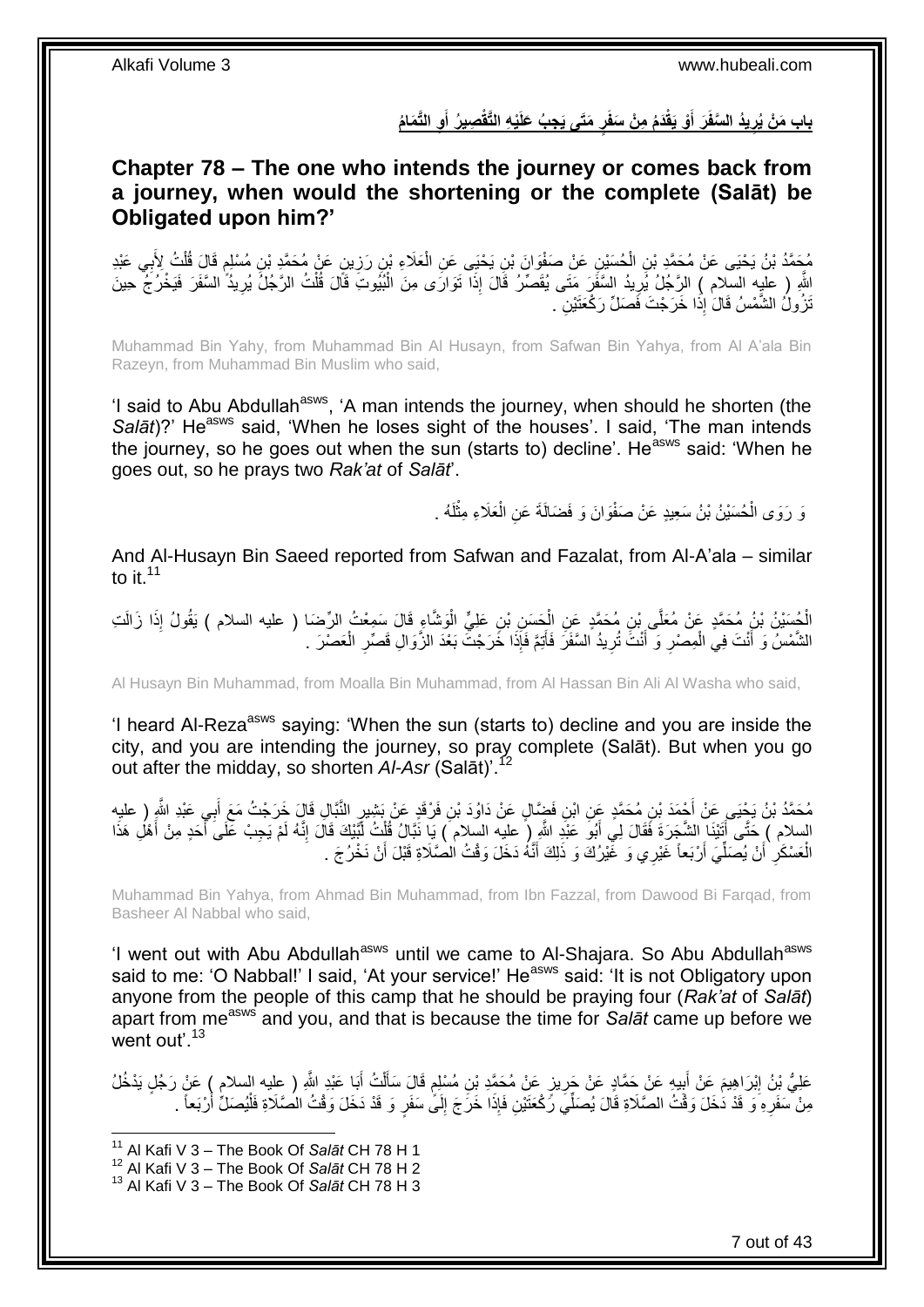Ali Bin Ibrahim, from his father, from Hammad, from Hareyz, from Muhammad Bin Muslim who said,

'I asked Abu Abdullah<sup>asws</sup> about a man who came over from his journey and the time for *Salāt* had come up. Heasws said: 'He should pray two *Rak'at* of *Salāt*. But when he goes out on a journey and the time for the *Salāt* had come up, so let him pray a *Salāt* of four (*Rak'at*)'.<sup>14</sup>

أَحْمَدُ بْنُ إِدْرِيسَ عَنْ مُحَمَّدِ بْنِ عَبْدِ الْجَبَّارِ وَ مُحَمَّدُ بْنُ إِسْمَاعِيلَ عَنِ الْفَضْلِ بْنِ شَاذَانَ جَمِيعاً عَنْ صَفْوَانَ بْنِ يَحْيَى عَنْ ِ יִי (ו ْ ِ ِ ْ إِسْحَاقَ بِنَ عَمَّارٍ عَنْ أَبِي إِبْرَاهِيمَ ( عليه السلام ) قَالَ سَأَلْتُهُ عَنِ الرَّجُلِ بَكُونُ مُسَافِراً ثُمَّ يَقْدَمُ فَيَدْخُلُ بُيُوتَ اَلْكُوفَةِ أَ يُنِمُّ ُ ْ َ ِ ِ َ اَلصَّلَاةَ أَمْ يَكُونُ مُقَصِّراً خَتَّى يَدْخُلَ أَهْلَهُ قَالَ بَلْ يَكُونُ مُقَصِّراً حَتَّى يَدْخُلَ أَهْلَهُ . َ َ ا<br>ا

Ahmad Bin Idrees, from Muhammad Bin Abdul Jabbar, and Muhammad Bin Ismail, from Al Fazl Bin Sh*Azaan* altogether, from Safwan Bin Yahya, from Is'haq Bin Ammar,

(It has been narrated) from Abu Ibrahim<sup>asws</sup> ( $7<sup>th</sup>$  Imam<sup>asws</sup>), said, 'I asked him<sup>asws</sup> about the man who happens to be a travelling. Then he returns and comes to the houses of Al-Kufa. Should he pray the complete *Salāt* or should he shorten until he comes over to his family?' He<sup>asws</sup> said: 'But he should be shortening until he comes over to his family'.<sup>15</sup>

ِ مُحَمَّدُ بْنُ يَحْيَى عَنْ مُحَمَّدِ بْنِ الْحُسَيْنِ عَنْ صَفْوَانَ عَنِ الْعِيصِ بْنِ الْقَاسِمِ قَالَ سَأَلْتُ أَبَا عَبْدِ اللَّهِ ( عليه السلام ) عَنْ رَجُلٍ ْ ْ ْ َ ْ ĺ صَلَّى وَ هُوَ مُسَافِرٌ فَأَتَمَّ الصَّلَاةَ قَالَ إِنَّ كَانَ فِي وَقْتٍ فَلْيُعِدْ وَ إِنْ كَانَ الْوَقَّتُ قَدْ مَضَى فَلَا . ْ ِ ْ ِ َ

Muhammad Bin Yahya, from Muhammad Bin Al Husayn, from Safwan, from Al Ays Bin Al Qasim who said,

'I asked Abu Abdullah<sup>asws</sup> about a man who prays Salat and he is a traveller, but he prays complete *Salāt*'. He<sup>asws</sup> said: 'If he was within the allotted time, so let him repeat; and if it was missed and has expired, so no'.<sup>16</sup>

ِم ُه َصَالةٌ ُه َر ُج ٌل َفاَتتْ ُت لَ ل ٍز َع ْن ُز َرا َرَة َقا َل قُ ي ي ِه َع ْن َح َّماٍد َع ْن َحر ب َم َع ْن أ ْب َرا ِهي َك َعلِ ُّي ْب ُن إ َر َها ِفيَفذَ ْن َصَالِة ال َّسَفر ْ ِ ِ َ ין<br>∶ ِ الْحَضَرِ قَالَ يَقْضِي مَا فَاتَهُ كَمَا فَاتَهُ إِنْ كَانَتُ صَلَاةَ السَّفَرِ أَدَّاهَا فِي الْحَضَرِ مِثْلَهَا وَ إِنْ كَانَتْ صَلَاةَ الْحَضَرِ فَلْيَقْضِ فِي **∶** ْ ِ ْ ِ لَ ْ ِ ْ َ ِ ֧<u>׀</u> ْ السَّفَرِ ۖ صَلَاةَ الْحَضَّرِ ۚ كَمَا فَاتَتْهُ ۚ ـِ ِ ْ **∶** 

Ali Bin Ibrahim, from his father, from Hammad, from Hareyz, from Zurara who said,

'I said to himasws, 'A man who misses out of a *Salāt* from the *Salāts* of the journey, so he remembers it during the staying'. He<sup>asws</sup> said: 'He should fulfil what he missed as if he missed out as if it was a *Salāt* of the journey. He should pay it back during the staying, the like of it. And if it was a *Salāt* of the staying (being at home), so let him pay it back during the journey like the *Salāt* of the staying, just as he had missed it'.<sup>17</sup>

ِعَلِيٌّ عَنِْ أَبِيهِ عَنِ ابْنِ أَبِي عُمَيْرٍ عَنْ عَلِيِّ بْنِ يَقْطِينٍ عَنْ أَبِي الْحَسَنِ ( عليه السلام ) قَالَ سَأَلْتُهُ عَنْ رَجُلٍ خَرَجَ فِي سَفَرٍ **∣** ْ ĺ ْ َ َ ُّمَّ تَّبُّدُو لَهُ اَلْإِقَامَةُ َوَ هُُوَ فِيُّ صَلاَّتِهِ قَالَ يُبْمَّ إِذَا بَدَتْ لَهُ الْإِقَامَةُ ۖ . ُ

Ali, from his father, from Ibn Abu Umeyr, from Ali Bin Yaqteen,

 $\overline{1}$ <sup>14</sup> Al Kafi V 3 – The Book Of *Salāt* CH 78 H 4

<sup>15</sup> Al Kafi V 3 – The Book Of *Salāt* CH 78 H 5

<sup>16</sup> Al Kafi V 3 – The Book Of *Salāt* CH 78 H 6

<sup>17</sup> Al Kafi V 3 – The Book Of *Salāt* CH 78 H 7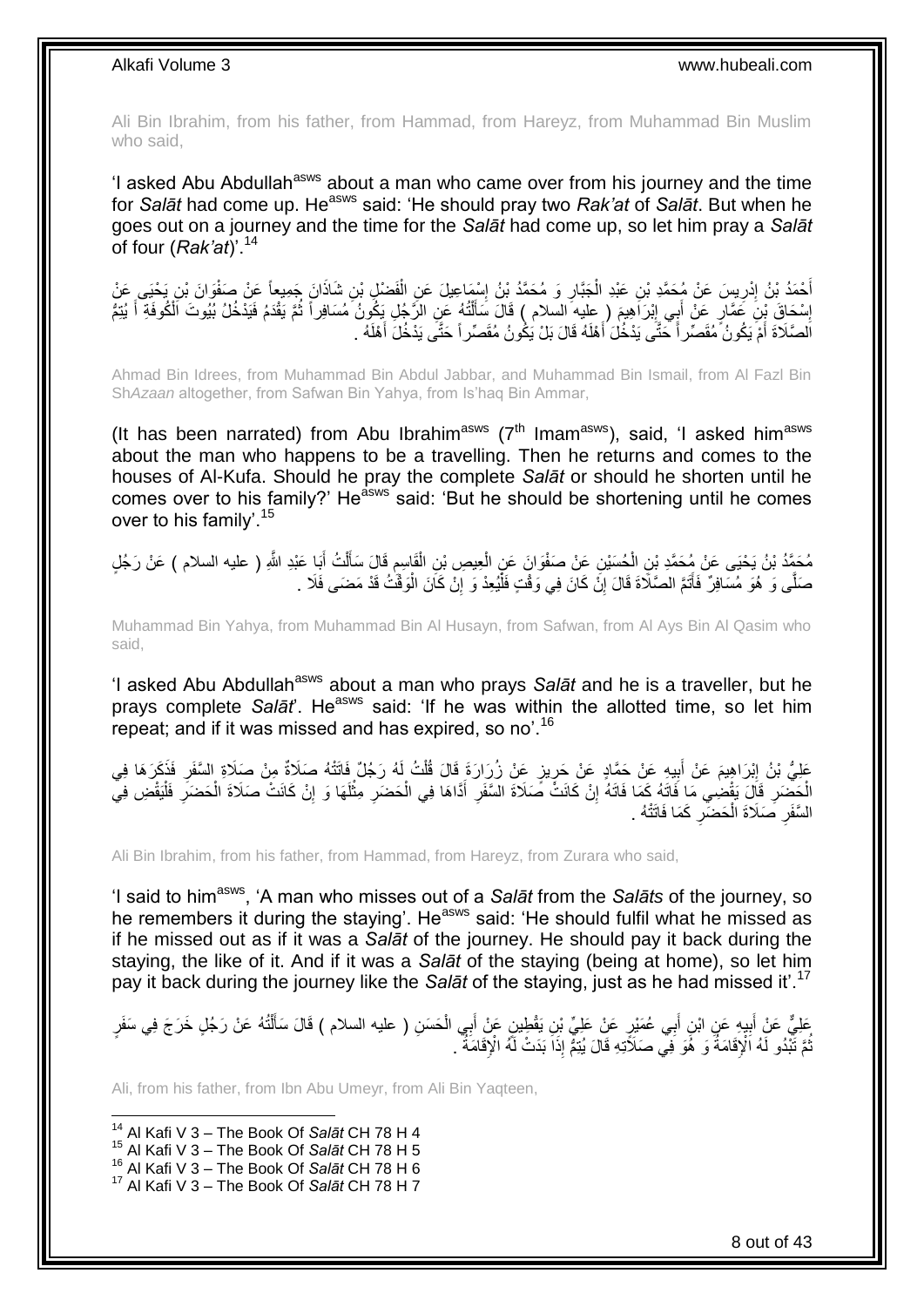(It has been narrated) from Abu Al-Hassan $a<sup>asws</sup>$ , said, 'I asked him<sup>asws</sup> about a man who goes out in a journey, then the staying changes for him (the limit of 10 days) and he is in his *Salāt*. He<sup>asws</sup> said: 'He should pray complete *Salāt* when the staying (conditions) changes for him' (see the Ahadith in the following chapter). 18

> **ِّص ُر ال َّصَال َة َدَة َكْم ُيقَ َبلْ َدُم الْ َيقْ ُم َسافِر باب الْ ِ**

### <span id="page-8-0"></span>**Chapter 79 – The traveller comes back to the city, how much** *Salāt* **would he shorten**

ِ عَلِيُّ بِنُ إِبْرَاهِيمَ عَنْ أَبِيهِ وَ مُحَمَّدُ بْنُ يَحْيَى عَنٍْ أَحْمَدَ بْنِ مُحَمَّدِ بْنِ عِيسَى وَ مُحَمَّدُ بْنُ إِسْمَاعِيلَ عَنِ الْفَضْلِ بْنِ شَاذَانَ َ ِ َ **ֽ**ו ْ جَمِيعاً عَنَّ حَمَّادٍ بْنِ عِيسَى عَنْ حَرِيزٍ بْنِ عَبْدِ اللَّهِ عَنْ زُرَارَةَ عَنْ أَبَى جَعْفَرٍ ( عليه السلام ) قَالَ قُلْتُ لَهُ أَ رَأَيْتَ مَنْ قَدِمَ ْ َ **∶** ِ َ َ لَ بَلْدَةً إِلَى مَتَى يَنْبَغِيَ لَهُ أَنْ يَكُونَ مُقَصِّرٍ أَ وَ مَتَى يَنْبَغِي لَهُ أَنْ يُتِمَّ اُ َ י<br>י ْ

Ali Bin Ibrahim, from his father, and Muhammad Bin Yahya, from Ahmad Bin Muhammad Bin Isa, from Muhammad Bin Ismail, from Al Fazl Bin Sh*Azaan*, altogether from Hammad Bin Isa, from Hareyz Bin Abdullah, from Zurara,

(It has been narrated) from Abu Ja'far<sup>asws</sup>, said, 'I said to him<sup>asws</sup>, 'What is your<sup>asws</sup> view of the one who comes back to a city, up to when is it befitting for him that he would happen to be shortening (the *Salāt*), or when would it be befitting for him that he prays complete (Salāt)?'

َالَ إِذَا دَخَلْتَ أَرْضِاً فَأَيْقَنْتَ أَنَّ لَكَ بِهَا مُقَاماً عَشَرَةَ أَيَّامٍ فَأَتِمَّ الصِّلَاةَ وَ إِنْ لَمْ تَدْرِ مَا مُقَامُكَ بِهَا تَقُولُ غَداً أَخْرُجُ أَوْ بَعْدَ غَدِ ِ ِ َ ٍ َ ្ត្ اُ َ اُ ْ أ َ **∶** فَقَصَّرٌ مَا بَيْنَكَ وَ بَيْنَ أَنْ يَمْضِيَ شَهْرٌ فَإِذَا نَمَّ لَكَ شَهْرٌ فَأُتِمَّ الْصَّلَاةَ وَ إِنْ أَرَدْتَ أَنَّ تَخْرُجَ مِنْ سَاعَتِكَ . َ َ ِ َ

He<sup>asws</sup> said: 'When you enter a land, so you are convinced that for you there is a stay of ten days in it, so pray complete *Salāt*; and if you do not know what your stay would be in it, you are saying, 'I shall go out tomorrow, of the day after tomorrow', so shorten (the *Salāt*) what is between you and your going, for a month. So when a month is complete for you, then pray the complete the *Salāt*, and even if you intend to go out from that very moment<sup>'.19</sup>

مُحَمَّدُ بِنُ يَحْيَى عَنْ أَحْمَدَ بْنِ مُحَمَّدِ بْنِ عِيسَى عَنِ ابْنِ فَضَّالٍ عَنْ عَبْدِ اللَّهِ بْنِ بُكَيْرٍ قَالَ سَأَلْتُ أَبَا عَبْدِ اللَّهِ ( عِليه السلام )<br>. َ ْ َ عَنِ الرَّجُلِ يَكُوِنُ بِالْبَصْرَةِ وَ هُوَ مِنْ أَهْلِ الْكُوفَةِ لَهُ بِهَا دَارٌ وَ مُنْزِلٌ فَيَمُرٌ بِالْكُوفَةِ وَ إِنَّمَا هُوَ مُجْتَازٌ لَا يُرِيدُ الْمُقَامَ إِلَّا بِقَدْٰزِ َ ْ ِ ِ ِ ا<br>با ْ ِ ِ ِ ِ ِ مَا يَتَجَهَّزُ يَوْماً أَوْ يَوْمَيْنِ قَالَ يُقِيمُ فِي جَانِبِ الْمِصْرِ وَ يُقَصِّرُ قُلْتُ فَإِنْ دَخَلَ أَهْلَهُ قَالَ عَلَيْهِ النَّمَامُ . َ ∣lٍ ْ **∶** ْ

Muhammad Bin Yahya, from Ahmad Bin Muhammad Bin Isa, from Ibn Fazzal, from Abdullah Bin Bukeyr who said,

'I asked Abu Abdullah<sup>asws</sup> about the man who happens to be in Al-Basra and he is from the people of Al-Kufa, there being a house for him in it, and a lodging. So he passes by Al-Kufa, and rather he is just passing by, not intending the staying except of a measurement of preparing for a day or two days. He<sup>asws</sup> said: 'He stays in the side of the city and he shortens (the *Salāt*)'. I said, 'Supposing he goes over to his family?' He<sup>asws</sup> said: 'Upon him is the complete (Salāt)'.<sup>20</sup>

<sup>18</sup> Al Kafi V 3 – The Book Of *Salāt* CH 78 H 8

<sup>19</sup> Al Kafi V 3 – The Book Of *Salāt* CH 79 H 1

<sup>20</sup> Al Kafi V 3 – The Book Of *Salāt* CH 79 H 2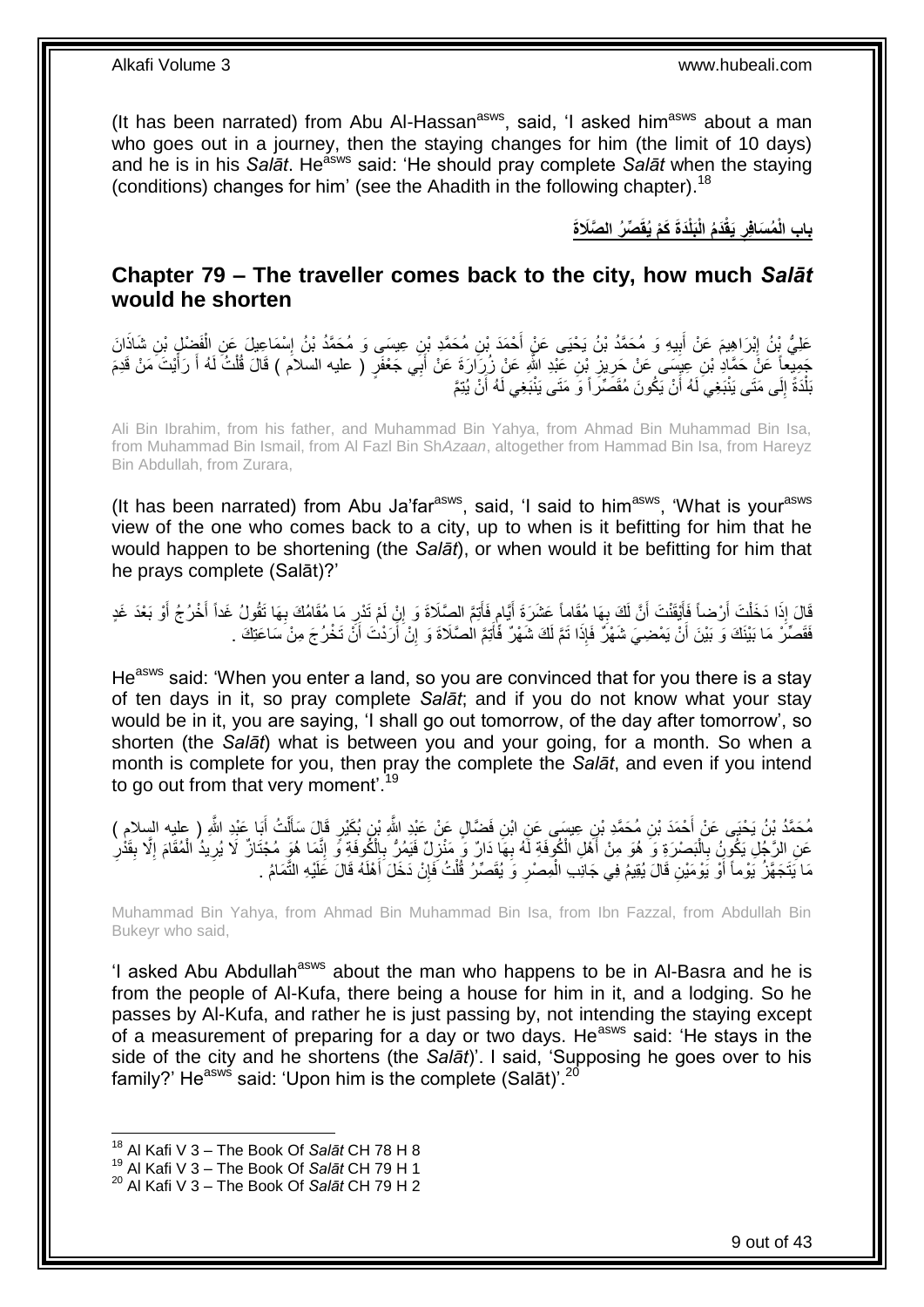عَلِيُّ بْنُ إِبْرَاهِيمَ عَنْ أَبِيهِ عَنِ ابْنِ أَبِي عُمَيْرٍ عَنْ أَبِي أَيُّوبَ قَالَ سَأَلَ مُحَمَّدُ بْنُ مُسْلِمٍ أَبَا عَبْدِ اللَّهِ ( عليه السلام ) وَ أَنَا أَسْمَعُ َ م<br>م َ َ َ َ **∣** َ ِ َ َ عَنِ الْمُسَافِرِ إِنْ حَدَّثَ نَفْسَهُ بِإِقَامَةٍ عَشَرَةِ أَيَّامٍ قَالَ فَلْيُنِمَّ الصَّلَاةَ وَ إِنْ لَمْ يَدْرِ مَا يُقِيمُ يُوْماً أَوْ أَكْثَرَ فَلْيَعُدَّ ثَلَاثِينَ يَوْماً ثُمَّ لَيُنِمَّ وَّ ِ ِ ْ م َ ∣اٍ<br>∶ **∶** יִי<br>: ِ ْ ْ ر<br>: ْ َ َ َ إِنْ كَانَ أَقَامََ يَوُماً أَوْ صَلَاةً وَاَحِدَةً <u>֖֚֚֚֚֚֚֚֓</u> َ

Ali Bin Ibrahim, from his father, from Ibn Abu Umeyr, from Abu Ayoub who said,

'Muhammad Bin Muslim asked Abu Abdullah<sup>asws</sup> and I heard, about the traveller who thinks to himself of staying for ten days. He<sup>asws</sup> said: 'So let him pray the complete *Salāt*. And if he does not know what his stay would be, a day or more, so let him count (up to) thirty days, then let him pray complete (Salāt), and even if his stay was for one day, or one *Salāt*'.

فَقَالَ لَهُ مُحَمَّدُ بْنُ مُسْلِمٍ بَلَغَنِي أَنَّكَ قُلْتَ خَمْساً فَقَالَ قَدْ قُلْتُ ذَاكَ قَالَ أَبُو أَيُّوبَ فَقُلْتُ أَنَا جُعِلْتُ فِدَاكَ يَكُونُ أَقَلَّ مِنْ خَمْسٍ فَقَالَ ْ َ ْ َ َ ْ ْ َ م َ ََل .

So Muhammad Bin Muslim said to him<sup>asws</sup>, 'It has reached me that you<sup>asws</sup> said five (days)'. So he<sup>asws</sup> said: 'I<sup>asws</sup> had said that'. Abu Ayoub said, 'So I said, 'May I be sacrificed for you<sup>asws</sup>! Can it happen to be less than five?' So he<sup>asws</sup> said: 'No'.<sup>21</sup>

> باب صَلَاةِ الْمَلَاحِينَ وَ الْمُكَارِينَ وَ أَصْحَابِ الصَّيْدِ وَ الرَّجُلِ يَخْرُجُ إِلَى ضَيْعَتِهِ **َ ِ ِ**

### <span id="page-9-0"></span>**Chapter 80 – The sailors, and the Hirers, and the hunters, and the man who goes out to his estate**

عَلِيُّ بِنُ إِبْرَاهِيمَ عَنْ أَبِيهِ وَ مُحَمَّدُ بْنُ يَحْيَى عَنْ أَحْمَدَ بْنِ مُحَمَّدِ بْنِ عِيسَى عَنْ مُحَمَّدٍ بْنِ إِسْمَاعِيلَ عَنِ الْفَضْلِ بْنِ شَاذَانَ َ **!** َ ِ ِ ْ جَمِيعاً عَنْ حَمَّادِ نْنٍ عِيسَى عَنْ حَرِيزٍ عَنْ زُرَارَةَ قَالَ قَالَ أَبُهِ جَعْفَرٍ ( عليه السلام ) أَرْبَعَةٌ قَدْ يَجِبُ عَلَيْهِمُ النَّمَامُ فِيَ السَّفَرِ َ َ ِ ِ كَانُوا أَوِ الْْحَضَرِ الْمُكَارِي ۖ وَ الْكَرِيُّ وَّ الرَّاعِي وَ الِاسْتِقَانُ لِأَنَّهُ عَمَلُهُمْ ُ. **∶** ْ ْ ِ ْ ِ اً ُ

Ali Bin Ibrahim, from his father and Muhammad Bin Yahya, from Ahmad Bin Muhammad Bin Isa, from Muhammad Bin Ismail, from Al Fazl Bin Sh*Azaan*, altogether from Hammad Bin Isa, from Hareyz, from Zurara who said,

'Abu Ja'far<sup>asws</sup> said: 'There are four upon whom the complete Salat is Obligated whether they were in a journey or the staying – The Hirer (of animals), and the workers (of it), and the shepherds, and the mailmen, because it is their occupation<sup>' 22</sup>

مُحَمَّدُ بْنُ يَجْيَى عَنْ مُحَمَّدِ بْنِ الْحُسَيْنِ عَنْ صَفْوَانَ بْنِ يَحْيَى عَنِ الْعَلَاءِ عَنْ مُحَمَّدِ بْنِ مُسْلِمٍ عَنْ أَحَدِهِمَا ( عليهما السلام )<br>ـ َ ֧֧֖֧֖֧֖֧֧֧֧֧֧֧֧֧֧֧֧֚֚֚֓֝֝֝֝֝֟֓֝֓֬֝֓֝֬֟֓֟֓֝֬֟֓֟֓֝֬֝֬֝֓֟֓֝֬֜֝֬֝֓֝֬֝֓ ْ ْ قَالَ لَيْسَ عَلَى الْمَلَّاحِينَ فِي سَفِينَتِهِمْ تَقْصِيرٌ ۖ وَ لَا عَلَى الْمُكَارِي وَ الْجَمَّالِ . ْ ْ ِ ْ

Muhamad Bin Yahya, from Muhammad Bin Al Husayn, from Safwan Bin Yahya, from Al A'ala, form Muhammad Bin Muslim,

(It has been narrated) from one of the two  $(5<sup>th</sup>$  or  $6<sup>th</sup>$  Imam<sup>asws</sup>) having said: 'The shortening is not upon the sailors in their ships, nor upon the hirers (of animals) and the cameleers'.

> وَ فِي رِوَايَةٍ أُخْرَى الْمُكَارِي إِذَا جَدَّ بِهِ السَّيْرُ فَلْيُقَصِّرْ ۚ . ْ ِ ْ ان<br>المستقبل ِ

1

10 out of 43

<sup>21</sup> Al Kafi V 3 – The Book Of *Salāt* CH 79 H 3

<sup>22</sup> Al Kafi V 3 – The Book Of *Salāt* CH 80 H 1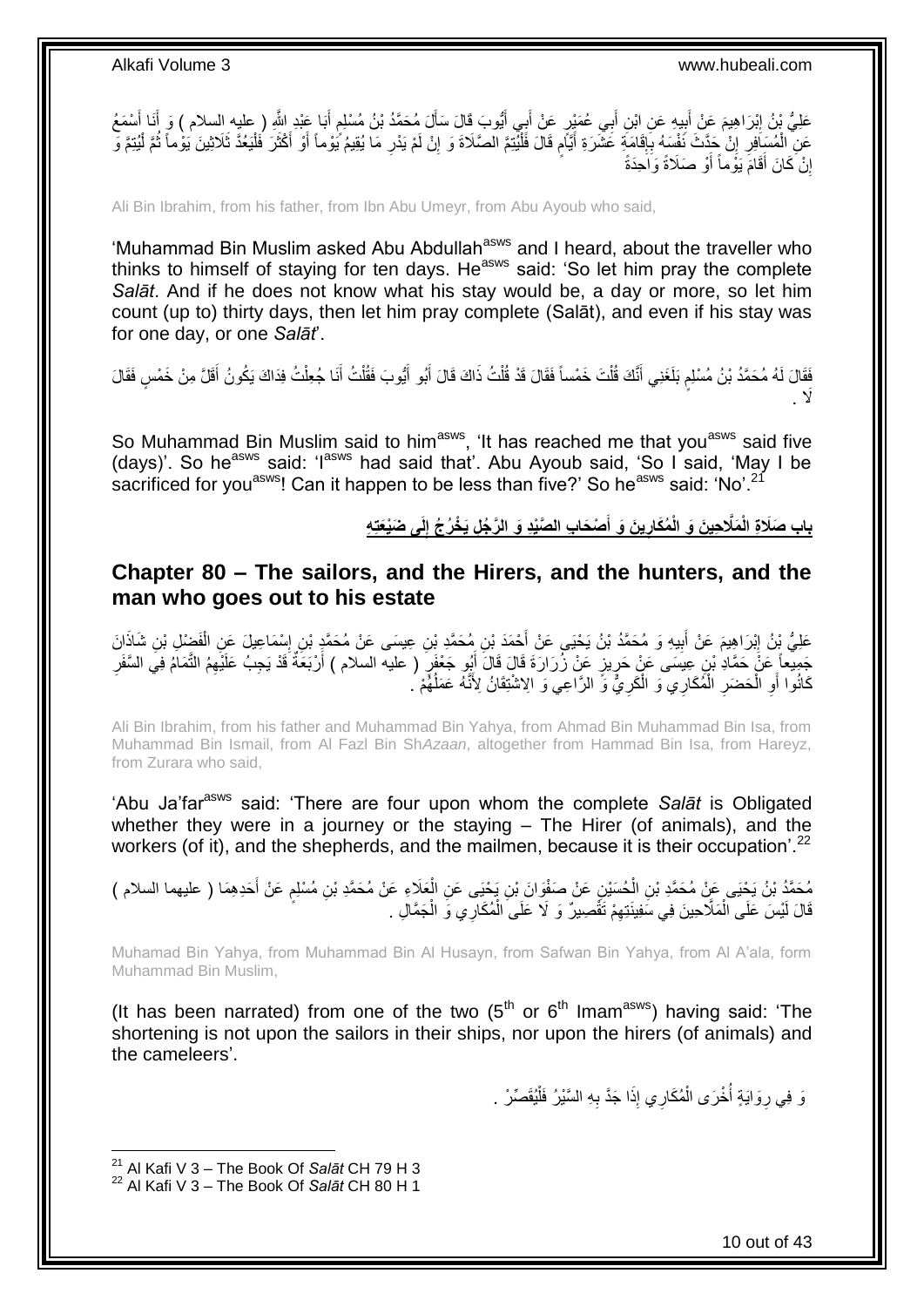And in another report: 'The hirer (of animals), when the journey extends for him, so let him shorten'.

> قَالَ وَ مَعْنَى جَدَّ بِهِ السَّيْرُ يَجْعَلُ مَنْزِلَيْنِ مَنْزِلًا ۚ . ِ ِ لَ ِ

He (the narrator) said, 'And the meaning of 'journey extends for him', is that he makes the two destinations as one destination (i.e. halves the journey)<sup>'.23</sup>

مُحَمَّدُ بْنُِ الْحَسَنِ وَ غَيْرُهُ عَنْ سَهْلٍ بْنِ زِيَادٍ عَنْ أَحْمَدَ بْنِ مُحَمَّدِ بْنِ أَبِي نَصْرٍ قَالَ سَأَلْتُ الرِّصَا (ِ عليه السلام ) عَنِ الرَّجُلِ ْ ْ ĺ َ ِ َبَخْرُ جُ إِلَى ضَيْعََتِهِ وَ يُقِيمُ الْيَوْمَ وَ الْيُوْمَيْنِ وَ الثَّلَاثَةَ أَ يُقَصِّرُ أَمْ يُتِمُّ قَالَ يُنِمُّ الصَّلَاةَ كُلَّمَا أَتَى ضَيْعَةً مِنْ ضِيَاعِهِ ۚ ` ا<br>ا َ َّ ْ ْ ׀<br>֧֓ َ َّ

Muhammad Bin Al Hassan, and someone else, from Sahl Bin Ziyad, from Ahmad Bin Muhammad Bin Abu Nasr who said,

'I asked AI-Reza<sup>asws</sup> about the man who goes out to an estate and he stays for the day, and the two days, and the three. Should he shorten (the *Salāt*) or pray complete?' He<sup>asws</sup> said: 'He should pray the complete *Salāt*, every time he comes to an estates from his estates'.<sup>24</sup>

مُحَدُّدُ بْنُ الْحَسَنِ عَنْ سَهْلِ بِنِ زِيَادٍ عَنْ عَلِيِّ بْنِ أَسْبَاطٍ عَنِ إِبْنِ بُكَيْرٍ قَالَ سَأَلْتُ أَبَا عَبْدِ اللَّهِ ( عِليهِ السلام ) عَنِ الرَّجُلِ<br>مُحَدَّدُ بْنُ الْحَسَنِ عَنْ سَهْلِ بِنِّ زِيَادٍ عَن َ ْ َ ِ ْ َنتَصَنَّذُ الْيَوْمَ وَ الْيَوْمَئِنِ وَ الثَّلَاثَةَ أَ يَقْصُرُ الصَّلَاةَ قَالَ لَا إِلَّا أَنْ يُشَيِّعَ الرَّجُلُ أَخَاهُ فِي الدِّينِ وَ إِنَّ التَّصَنُّدَ مَسِيرٌ بَاطِلٌ لَا ِ َ َّ ا<br>ا :<br>ا ِ َ اُ ُّقْصَرُ الصَّلَاةُ فِيهِ وَ قَالَ يَقْصُرُ إِذَا شَيَّعَ أَخَاهُ . َ

Muhammad Bin Al Hassah, from Sahl Bin Ziyad Bin Asbaat, from Ibn Bukeyr who said,

'I asked Abu Abdullah<sup>asws</sup> about the man who hunts for the day, and the two days, and the three. Should he shorten the *Salāt*?' Heasws said: 'No, unless if the man were to accompany his brother in the Religion, and if the hunt is an invalid travel, he should not shorten the *Salāt* during it'. And he<sup>asws</sup> said: 'He should shorten when he accompanies his brother'.

> لَ ْ عِدَّةٌ مِنْ أَصْحَابِنَا عَنْ أَحْمَدَ بْنِ مُحَمَّدٍ الْبَرْقِيِّ عَنْ بَعْضِ أَصْحَابِهِ عَنْ عَلِيِّ بْنِ أَسْبَاطٍ مِثْلَهُ . َ ِ َ :<br>ا **∣** َ

A number of our companions, from Ahmad Bin Muhammad Al-Barqy, from one of his companions, from Ali Bin Asbaat – similar to it.<sup>25</sup>

عِدَّةٌ مِنْ أَصْحَابِنَا عَنْ أَحْمَدَ بْنِ مُحَمَّدِ بْنِ خَالِدٍ عَنْ إِبِيهِ عَنْ سُلَيْمَانَ بْنِ جَعْفَرٍ الْجَعْفَرِيِّ عَمَّنْ ذَكَرَهُ عَنْ أَبِي عَبْدِ اللَّهِ ( عليه ِ ْ ِ َ َ اٍ<br>چ َ ِ َ السلام ) قَالَ الْأَعْرَابُ لَا يُقَصِّرُونَ وَ ذَلِكَ أَنَّ مَنَازِلَهُمْ مَعَهُمْ . لَ ِ َ

A number of our companions, from Ahmad Bin Muhammad Bin Khalid, from his father, from Suleyman Bin Ja'far Al Ja'fary, from the one who mentioned it,

(It has been narrated) from Abu Abdullah<sup>asws</sup> having said: 'The Bedouins would not be shortening, and that is because their houses are with them (like the nomads and the gypsies etc.)<sup>'.26</sup>

 $\overline{a}$ 

<sup>23</sup> Al Kafi V 3 – The Book Of *Salāt* CH 80 H 2

<sup>24</sup> Al Kafi V 3 – The Book Of *Salāt* CH 80 H 3

<sup>25</sup> Al Kafi V 3 – The Book Of *Salāt* CH 80 H 4

<sup>26</sup> Al Kafi V 3 – The Book Of *Salāt* CH 80 H 5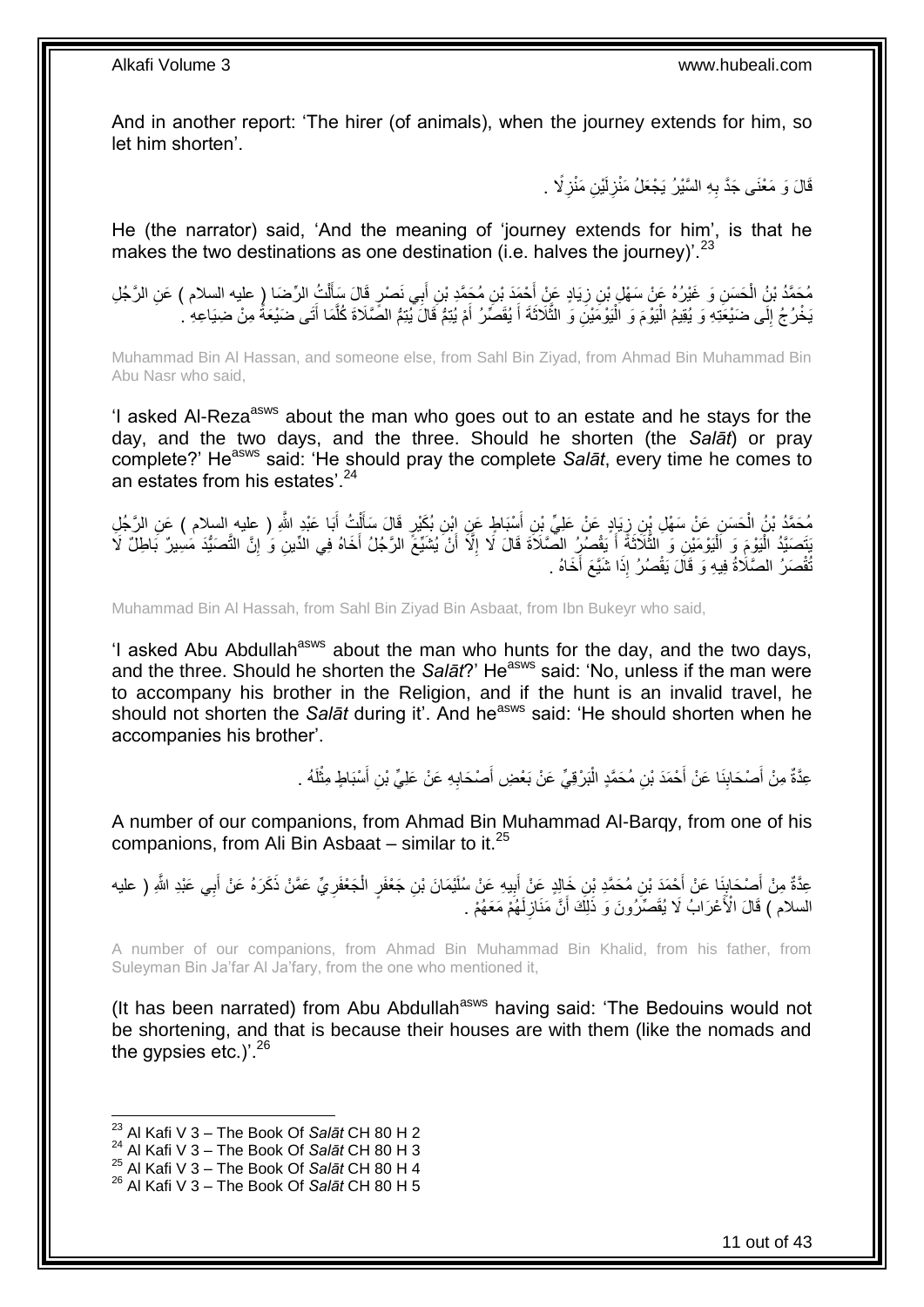مُحَمَّدُ بْنُ إِسْمَاعِيلَ عَنِ الْفَضْلِ بْنِ شَاذَانَ عَنْ مُحَمَّدِ بْنِ أَبِي عُمَيْرٍ عَنْ عَبْدِ الرَّحْمَنِ بْنِ الْحَجَّاجِ قَالَ قُلْتُ لِأَبِي عَبْدِ اللَّهِ ( ْ ِ ْ ِ ْ َ عليه السلام ) الرَّجُلُ يَكُونُ لَهُ الضّيّاعُ بَعْضُهَا قَرِيبٌ مِنْ بَعْضٍ يَخْرُجُ فَيُقِيمُ فِيهَا يُتِمُّ أَوْ يُقَصّرُ قَالَ يُتِمُّ . َ ِ

Muhammad Bin Ismail, from Al Fazl Bin Sh*Azaan*, from Muhammad Bin Abu Umeyr, from Abdul Rahman who said,

'I said to Abu Abdullah<sup>asws</sup>, 'The man happens to have estates for him, some of them nearer than the others. He goes out and stays in them. Should he pray complete (Salāt) or shorten?' He<sup>asws</sup> said: 'Complete'.<sup>27</sup>

الْحُسَيْنُ بْنُ مُحَمَّدٍ عَنْ مُعَلَّى بْنِ مُحَمَّدٍ عَنِ الْوَشَاءِ عَنْ حَمَّادٍ بْنِ عُثْمَانَ عَنْ أَبِي عَبْدِ اللَّهِ ( عِليه السلام ) فِي قَوْلِ اللَّهِ عَنَّ وَ **ٔ** ر<br>ا َ ْ جَلَّ فَمَنِ اضْطُرَّ غَيْرَ باغٍ وَ لاَ عادٍ قَالَ اَلْبَاغِي بَاغِي الصَّيْدِ وَ الْعَادِي السَّارِيُّ لَيْسَ لَهُمَا أَنْ يَأْكُلا الْمَيْتَةَ إِنَّذَا اضْطُرًا إِلَيْهَا َ ِ ْ :<br>ا ٍ لَ ِ ْ هِيَ حَرَامٌ عَلَيْهِمَا لَيْسَ هِيٍّ عَلَيْهِمَا كَمَا هِيَ عَلَى الْمُسْلِّمِينَ وَ لَيْسَ لَهُمَا أَنْ يُقَصِّرَا فِي الصَّلَاةِ . َ ْ ِ ِ

Al Husayn Bin Muhammad, from Moalla Bin Muhammad, from Al Washa, from Hammad Bin Usman,

(It has been narrated) from Abu Abdullah<sup>asws</sup> regarding the Words of Allah<sup>azwj</sup> Mighty and Majestic *[2:173] but whoever is driven to necessity, not desiring, nor*  **exceeding the limit.** He<sup>asws</sup> said: 'The 'desiring' is the one who desires the hunting, and the 'exceeding' is the thief. It is not for these two that they should be eating the dead when they are desperate to it. It is Prohibited upon them both. It is not upon them just as it is upon the Muslims, and it is not for them that they should be shortening in the *Salāt*'.<sup>28</sup>

َ مُحَمَّدُ بْنُ يَحْيَى عَنْ أَحْمَدَ بْنِ مُحَمَّدٍ عَنِ ابْنِ فَضَّالٍ عَنٍ ابْنِ بُكَيْرٍ عَنْ عُبَيْدِ بْنِ زُرَارَةَ قَالَ سَأَلْتُ أَبَا عَبْدِ اللَّهِ ( عليه السلام )<br>. َ ْ َ عَنِ الرَّجْلِ يَخْرُ جُ إِلَى الصَّنْدِ أَ يُقَصِّرُ ۖ أَمْ يُتِمَّ قَالَ يُنِّمُ لِأَنَّهُ لَئِّسَ بِمِّسِيرِ ۖ حَقٍّ ۚ . **∶** ِ َ َ ِ

Muhammad Bin Yahya, from Ahmad Bin Muhammad, from Ibn Fazzal, from Ibn Bukeyr, from Ubeyd Bin Zurara who said,

'I asked Abu Abdullah<sup>asws</sup> about the man who goes out to the hunting (for leisure), should he shorten or pray complete?' He<sup>asws</sup> said: 'He should pray complete because it is not a rightful travel'.<sup>29</sup>

َمْلِيُّ بْنُ إِبْرَاهِيمَ عَنْ مُحَمَّدِ بْنِ عِيسَى عَنْ يُونُسَ عَنْ إِسْحَاقَ بْنِ عَمَّارٍ قَالَ سَأَلْتُهُ عَنِ الْمَلَّاحِينَ وَ الْأَعْرَابِ هَلْ عَلَيْهِمْ ْ ْ َ ِ **֓**ׇ֖֦֖֖֖֖֖֦֧֧֚֚֚֚֚֚֚֚֚֚֚֚֚֚֓֡֘֝֘֝֝֝֝֝֘֝֘֝ ِ تَقْصِّدِرٌ ۚ قَالَ لَا بُيُوتُـٰهُمْ مَعَـٰهُمْ .

Ali Bin Ibrahim, from Muhammad Bin Isa, from Yunus, from Is'haq Bin Ammar who said,

'I asked him<sup>asws</sup> about the sailors and the Bedouins, 'Is it upon them, the shortening (of the Salat)?' He<sup>asws</sup> said: 'Are their houses not with them?'<sup>30</sup>

َ عِدَّةٌ مِنْ أَصْحَابِنَا عَنْ أَحْمَدَ بْنِ مُحَمَّدٍ عَنْ عِمْرَانَ بْنِ مُحَمَّدٍ عَنْ عِمْرَانَ الْقُمِّيِّ عَنْ بَعْضِ أَصْحَابِنَا عَنْ أَبِي عَبْدِ اللَّهِ رِ عليه<br>يَهْدُ الْجُمْعَةُ فَيَّسْهُمْ فَيَّسْهُمْ مَنْ عِم ْ َ ِ َ َ ِ السلام ) قَالَ قُلْتُ لَهُ الرَّجُلُ يَخْرُجُ إِلَى الصَّيْدِ مَسِيرَةَ يَوْمٍ أَوْ يَوْمَيْنِ يُقَصِّرُ أَوْ يُنِمُّ فَقَالَ إِنْ خَرَجَ لِّقُوتِهِ وَ قُوْتِ عِيَالِهِ فَلْيُفْطِرْ َ ٍ ِ ْ ْ ِ َ وَ لْيُقَصِّرْ وَ إِنْ خَرَجَ لِطَلَبِ الْفُضُولِ فَلَا وَ لَا كَرَامَةَ . ْ اٍ :<br>ا

 $\overline{a}$ 

<sup>27</sup> Al Kafi V 3 – The Book Of *Salāt* CH 80 H 6

<sup>28</sup> Al Kafi V 3 – The Book Of *Salāt* CH 80 H 7

<sup>29</sup> Al Kafi V 3 – The Book Of *Salāt* CH 80 H 8

<sup>30</sup> Al Kafi V 3 – The Book Of *Salāt* CH 80 H 9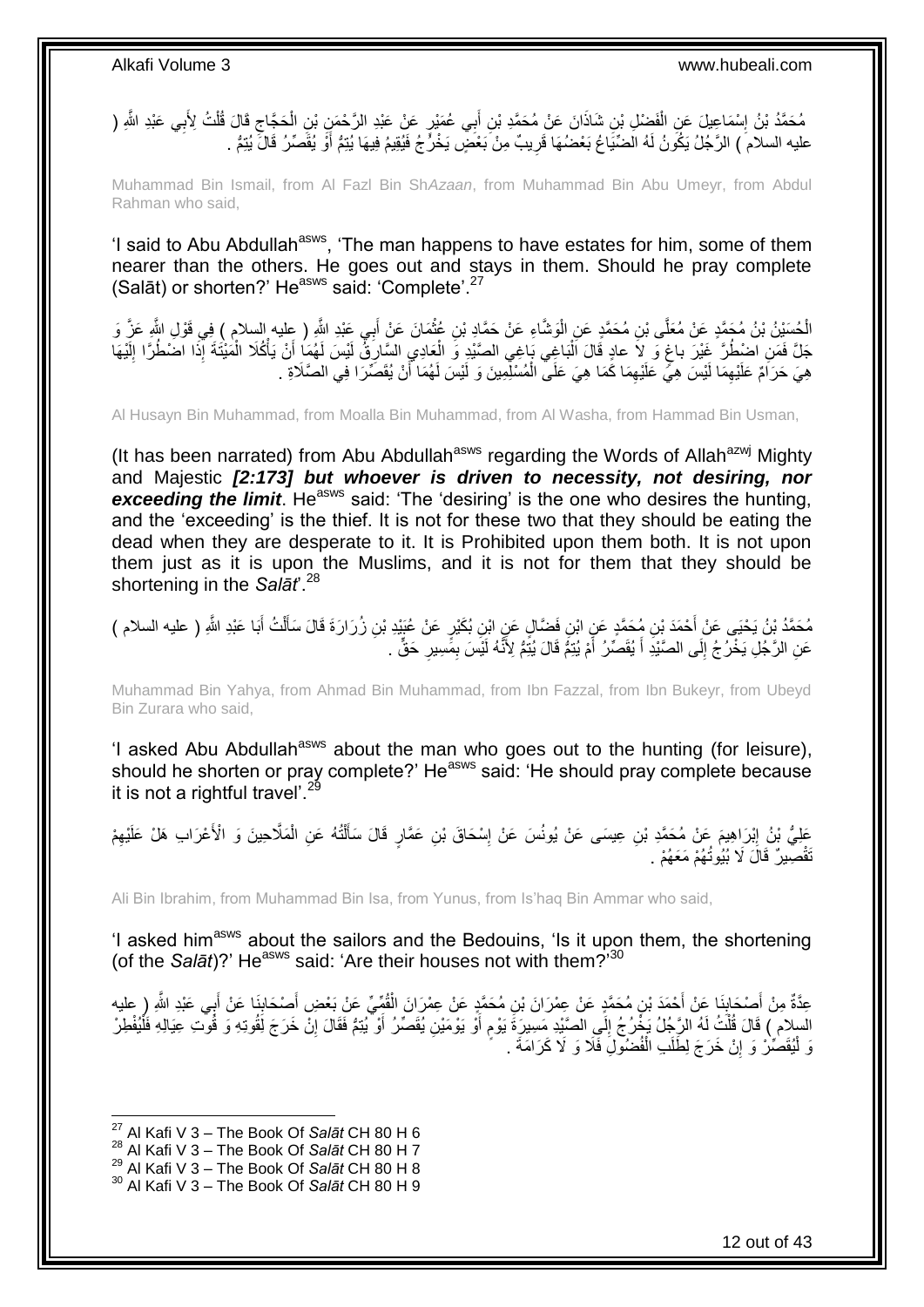A number of our companions, from Ahmad Bin Muhammad, from Imran Bin Muhammad, from Imran Al Qummy, from one of our companions,

(It has been narrated) from Abu Abdullah<sup>asws</sup>, said, 'I said to him<sup>asws</sup>, 'The man goes out to the hunting, being a travel of a day, or two days. Should he shorten (the *Salāt*) of pray complete?' So he<sup>asws</sup> said: 'If he goes out for his livelihood and a provision of his dependants, so let him break (not Fast), and let him shorten (the *Salāt*); but if he goes out to seek the leisure, so no, and there is no prestige'.<sup>31</sup>

مُحَمَّدُ بْنُ يَحْيَى عَنِّ عَبْدِ الثَّهِ بْنِ جَعْفَرٍ عَنْ مُحَمَّدٍ بْنِ جَزَّكٍ قَالٍ كَتَبْتُ إِلَيْهٍ جُعِلْتُ فِدَاكَ إِنَّ لِي جِمَالًا وَر لِي قُوَّامٌ عَلَيْهَا وَ قَدْ<br>وَ مَا اللّهَ عَلَيْهَا مَا يَسْتَمِعُون ِ ْ لَ  $\frac{1}{2}$ أَخْرُجُ فِيهَا إِلَى طَرِيقِ مَكَّةَ لِرَغْبَةٍ فِّي الْحَجِّ أَوْ فِي النَّذْرَةِ إِلَى بَعْضَ الْمَوَاضِعِ فَهَلْ يَجِدِبُ عَلَيَّ التَّقْصِيرُ ۖ فِي الصَّلَاةِ وَ ِ ْ ∣∣<br>ِ َ ْ ِ  $\frac{1}{2}$ الصِّيَامِ فَوَقَّعَ ( عليه السلام ) إِنَّ كُنْتَ لَّا نَلْزَمُهَا وَ لَا نَخْرُجُ مَعَهَا فِي كُلِّ سَفَرٍ إِلَّا إِلَى مَكَّةَ فَعَلَيْكَ نَّقْصِيرٌ وَ فُطُورٌ . ِ ا<br>ا ْ ِ ِ

Muhammad Bin Yahya, from Abdullah Bin Ja'far, from Muhammad Bin Jazzaki who said,

'I wrote to him<sup>asws</sup>, 'May I be sacrificed for you<sup>asws</sup>! There are camels for me, and for me there is a caretaker over them, and I have gone out among them to a road of Makkah desiring the Hajj, with regards to overseeing one of the places. So does it Obligate upon me the shortening in the *Salāt* and the Fasting?' So he<sup>asws</sup> signed: 'If it was so that you do not necessitate it and are not going out with it in every journey, except to Makkah, so upon you is the shortening, and the breaking (not Fasting)<sup>32</sup>

> **ِ ُمقِيم َيْد ُخلُ فِي َصَال ِة الْ ُم َسافِر باب الْ ِ**

### <span id="page-12-0"></span>**Chapter 81 – The traveller enters into a** *Salāt* **of the staying-one**

عَلِيُّ بْنُ إِبْرَاهِيمَ عَنْ أَبِيهِ عَنِ أَبْنِ أَبِي عُمَيْرٍ عَنْ حَمَّادٍ عَنِ الْحَلَبِيِّ عَنْ أَبِي عَبْدِ اللَّهِ ( عليه السلام ) فِي الْمُسَافِرِ يُصَلِّي ِ ْ َ **! ֽוּ** ِّ ِ ْ َ خَلْفَ الْمُقِيَمِ قَالَ يُصَلِّي َرَكْعَتَيْنِ وَ يَمْضَى حَيْثُ شَاءَ . ِ ْ ْ

Ali Bin Ibrahim, from his father, from Ibn Abu Umeyr, from Hammad, from Al Halby,

(It has been narrated) from Abu Abdullah<sup>asws</sup> regarding the traveller praying Salat behind the staying one (non-traveller). He<sup>asws</sup> said: 'He should pray two *Rak'at*, and he can move (away) wherever he so desires to'.<sup>33</sup>

الْحُسَيْنُ بْنُ مُجَمَّدٍ عَنْ مُعَلِّى بْنِ مُحَمَّدٍ عَنِ الْوَشَاءِ عَنِْ أَبَانٍ بْنِ عُثْمَانَ عَنْ عُمَرَ بْنِ يَزِيدَ قَالَ سَأَلْتُ أَبَا عَبْدِ اللَّهِ ( عليه َ ْ َ ِ ْ َ ْ السلام ) عَنِ الْمُسَافِرِ يُصَلِّي مَعَ الْإِمَامِ فَيُدْرِكُ مِنَ الصَّلَاةِ رَكَّعَتَيْنِ أَ يُجْزِئُ ذَلِكَ عَنْهُ فَقَالَ نَعَمْ . ِ َ ِ ِ ِ ْ

Al Husayn Bin Muhammad, from Moalla Bin Muhammad, from Al Washa, from Aban Bin Usman, from Umar Bin Yazeed who said,

'I asked Abu Abdullah<sup>asws</sup> about the traveller who prays Salat with the prayer leader, and he attains two *Rak'at* from the *Salāt*. Would that suffice him from it?' So he<sup>asws</sup> said: 'Yes'.<sup>34</sup>

 $\overline{1}$ 

<sup>31</sup> Al Kafi V 3 – The Book Of *Salāt* CH 80 H 10

<sup>32</sup> Al Kafi V 3 – The Book Of *Salāt* CH 80 H 11

<sup>33</sup> Al Kafi V 3 – The Book Of *Salāt* CH 81 H 1

<sup>34</sup> Al Kafi V 3 – The Book Of *Salāt* CH 81 H 2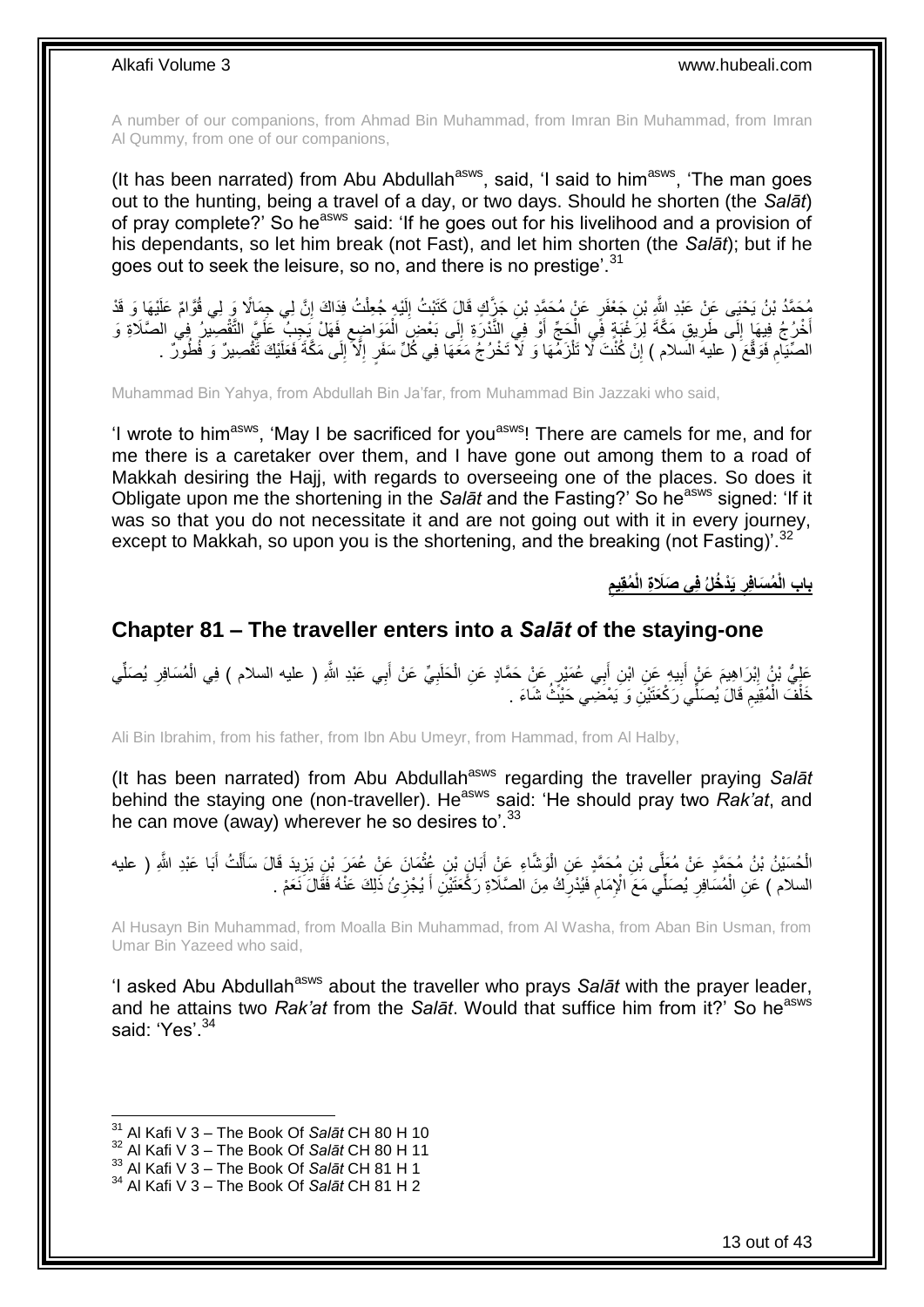**ِ فِي ال َّسفَر باب الَّت َطُّوع ِ**

### <span id="page-13-0"></span>**Chapter 82 – The voluntary (Salāt) during the journey**

الْجُسَيْنُ بْنُ مُحَمَّدٍ عَنْ عَيْدِ اللَّهِ بْنِ عَامِرٍ عَنْ عَلِيٍّ بْنِ مَهْزِيَارَ عَنِ الْجُسَيْنِ بْنِ سَعِيدٍ عَنْ زُرْعَةَ بْنِ مُحَمَّدٍ عَنْ سَمَاعَةَ قَالَ<br>انْسُلُسُ بْنُ مُحَمَّدٍ عَنْ عَيْدِ اللَّهِ بْنِ ع ْ ِ ْ مَأَلَٰٓتُهُ ۚ عَنِ الصَّلَاةِ فِي السَّفَرِ قَالَ رَكْعَتَيْنَ لَيْسَ قَبْلُّهُمَا ۖ وَ لَا بَعْدَهُمَا ۖ شَيْءٌ إِلَّآ أَنَّهُۚ يَنْبَغِيُ لِلْمُسَافِرِ أَنْ يُصَلِّيَ بَعْدَ الْمَعْرِبِ إَرْبَعَ ِ ْ َ ِ ْ ِّ َ ¦ ْ َ ।<br>हरू رَكَعَاتٍ وَ لْيَتَطَوَّعُ بِالْلَّيْلِ مِاَ شَاءَ إِنْ كَانَ ذَازِلًا وَ إِنْ كَانَ رَاكِباً فَلْيُصَلِّ عَلَى دَابَّتِهِ وَ لَّهُوَ رَاكِبَّ وَ لْتَكُنْ صَلَاتُهُ إِيمَاءً وَ لْيَكُنْ ِ ْ ْ ْ ِ **∶** ِ ْ ׀ו<br>֞ رَأْسُهُ حَيْثُ يُرِيدُ السَّجُودَ أَخْفَضَ مِنْ رُكُوعِهِ . ِ ׇ֦֖֦֧֡֝֟֓֝<u>֛</u>

Al Husayn Bin Muhammad, from Abdullah Bin Aamir, from Ali Bin Mahziyar, from Al Husayn Bin Saeed, from Zur'at Bin Muhammad, from Sama'at who said,

<sup>1</sup> asked him<sup>asws</sup> about the *Salāt* during the journey. He<sup>asws</sup> said: 'Two *Rak'at*, there neither being anything before these nor after these, except that it is befitting for the traveller that he prays four *Rak'at Salāt* after *Al-Maghrib*, and let him voluntarily pray at night whatever he so desires to if he was encamped; and if he was riding, so let him pray *Salāt* upon his animal while he is riding, and let his *Salāt* happen to me indicative (with gestures), and let his head happen to be where he intends the *Sajdah*, being lower than (for) his *Rukū*'.<sup>35</sup>

مُحَمَّدُ بْنُ يَحْيَى عَنٍّ أَحْمَدَ بْنِ مُحَمَّدٍ عِنِ الْحُسَيْنِ بْنِ سَعِيدٍ عَنِ النَّصْرِ بْنِ سُوَيْدٍ عَنْ يَحْيَى الْحَلَبِيِّ عَنِ الْحَارِثِ بْنِ الْمُغِيرَةِ ِ ْ َ ْ ِ ْ ِ ْ قَالَ قَالَ أَبُو عَبْدِ اللَّهِ ( عليه الَسلام ) أَرْبَعُ رَكَعَاتٍ بَعْدَ الْمَغْرِبَ لَا تَدَعْهُنَّ فِي حَضَرٍ وَ لَا سَفَرٍ . ِ ْ اُ َ

Muhammad Bin Yahya, from Ahmad Bin Muhammad, from Al Husayn Bin Saeed, from Al Nazar Bin Suweyd, from Yahya Al Halby, from Al Haris Bin Al Mugheira who said,

'Abu Abdullah<sup>asws</sup> said: 'Do not leave the four (voluntary) *Rak'at* (of *Salāt*) after *Al-Maghrib*, neither during staying nor a journey<sup>'.36</sup>

عَلِيُّ بْنُ إِبْرَاهِيمَ عَنْ مُحَمَّدٍ بْنِ عِيسَى بْنِ عُبَيْدٍ عَنْ يُونُسَ بْنِ عَبْدِ الرَّحْمَنِ عَنِ ابْنٍ مُسْكَانَ عَنْ أَبِي بِصِيرٍ عَنْ أَبِي عَبْدِ الثَّهِ <u>֖֚֚֚</u> َ َ ( عليه السلام ) قَالَ الصَّلَاةُ فِي السَّفَرِ رَكْعَتَانِ لَيْسٍ قَبْلَهُمَا وَ لَا بَعْدَهُمَا شَيْءٌ إِلَّا الْمَغْرِبَ فَإِنَّ بَعْدَهَا أَرْبَعَ رَكَعَاتٍ لَا تَدَعْهُنَّ ِ ا<br>ا َ ِ ِ ْ فِي حَضَرٍ وَ لَا سَفَرٍ وَ لَيْسَ عَلَّيْكَ قَضَاءُ صَلَاَةِ النَّهَارِ وَ صَلِّ صَلَاةَ اللَّيْلِ وَ اقْضِهِ َّ **∶** 

Ali Bin Ibrahim, from Muhammad Bin Isa Bin Ubeyd, from Yunus Bin Abdul Rahman, from Ibn Muskan, from Abu Baseer,

(It has been narrated) from Abu Abdullah<sup>asws</sup> having said: 'The Salat during the journey is of two *Rak'at*, there neither being anything before them nor after them, except for *Al-Maghrib*, for after it are four *Rak'at*. Neither leave these during a staying nor a journey, and there is no payback of the (outstanding) daytime *Salāts* upon you, and pray the night *Salāt*, and fulfil it (the outstanding ones)'.<sup>37</sup>

مُحَمَّدُ بْنُ يَحْيَى عَنْ مُحَمَّدِ بْنِ اِلْحُسَيْنِ عَنْ صَفْوَانَ بْنِ يَحْيَى عَنْ ذَرِيحٍ قَالَ قُلْتُ لِأَبِي عَبْدِ اللَّهِ ( عليه السلام ) فَاتَتْنِي صَلَاةُ ْ ْ ٍ **∶** اللَّيْلِ فِي السَّفَرِ فَأَقْصَنِيهَا فِي النَّهَارِ فَقَالَ نَعَمْ إِنْ أَطَّقْتَ ذَلِكَ . ِ **∶** َ ِ َّ

Muhammad Bin Yahya, from Muhammad Bin Al Husayn, from Safwan Bin Yahya, from Zareeh who said,

<sup>35</sup> Al Kafi V 3 – The Book Of *Salāt* CH 82 H 1

<sup>36</sup> Al Kafi V 3 – The Book Of *Salāt* CH 82 H 2

<sup>37</sup> Al Kafi V 3 – The Book Of *Salāt* CH 82 H 3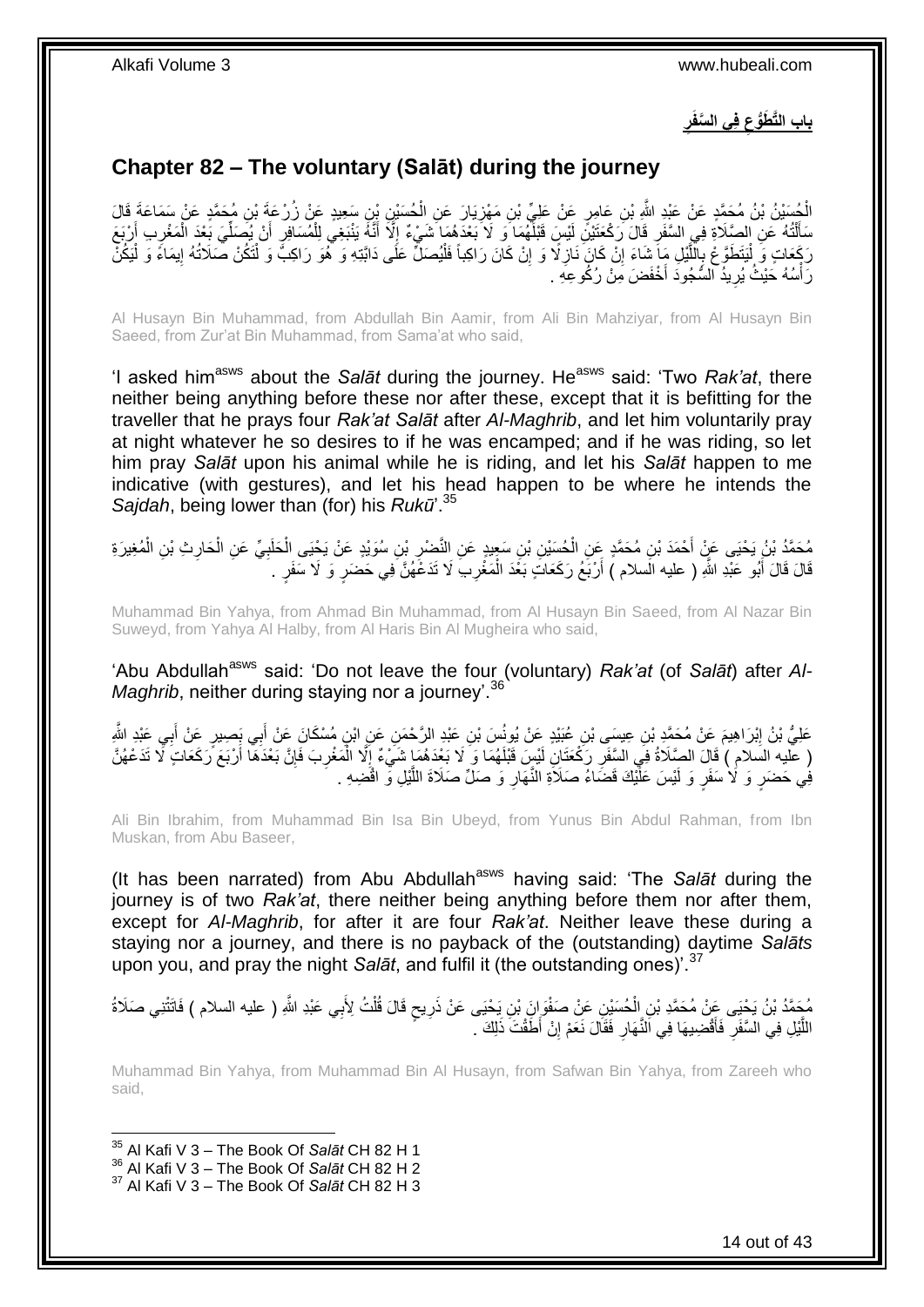'I said to Abu Abdullah<sup>asws</sup>, 'The night Salat was missed out by me during the journey, so can I fulfil it during the day?' So he<sup>asws</sup> said: 'Yes, if you can bear it'.<sup>3</sup>

مُحَمَّدُ بْنُ يَحْيَى عَنْ أَحْمَدَ بْنِ مُحَمَّدٍ عَنْ مُحَمَّدِ بْنِ سِنَانٍ عَنِ ابْنِ مُسْكَانَ عَنِ الْحَلَبِيِّ أَنَّهُ سَأَلَ أَبَا عَبْدِ اللَّهِ ( عليه السلام )<br>. َ اُ َ ِ ْ عَنْ صَلَاةِ النَّافِلَةِ عَلَى الْبَعِيرِ وَ الذَّابَّةِ فَقَالَ نَعَمْ حَيْثُمَا كُنْتَ مُتَوَجِّهاً قَالَ فَقُلْتُ عَلَى الْبَعِيرِ وَ الذَّابَّةِ قَالَ نَعَمْ حَيْثُمَا كُنْتُ ْ ُ ِ ْ ِ ُ مُتَوَجِّهاً قُلْتُ أَسْتَقْبِلُ الْقِبْلَةَ إِذَا أَرَدْتُ التَّكْبِيرَ قَالَ لَا وَ لَكِنْ تُكَبِّرُ حَيْثُمَا كُنْتَ مُتَوَجِّهاً وَ كَذَلِكَ فَعَلَ رَسُولُ اللَّهِ ( صلى الله عليه المناسب المناسب المناسب المناسب المناسب المناسب المناسب المناسب المناسب المناسب المناسب المناسب المناسب المناس<br>المناسب المناسب المناسب المناسب المناسب المناسب المناسب المناسب المناسب المناسب المناسب المناسب المناسب المنا ِ َ ْ ِ ْ وآله ( .

Muhammad Bin Yahya, from Ahmad Bin Muhammad, from Muhammad Bin Sinan, from Ibn Muskan,

(It has been narrated) from Al-Halby who asked Abu Abdullah<sup>asws</sup> about the optional *Salāt* upon the camel and the riding animal. So he<sup>asws</sup> said: 'Yes, whichever direction you may be facing'. So I said, 'Upon the camel and the riding animal?' He<sup>asws</sup> said 'Yes, whichever direction you may be'. I said, 'Do I have to face the Qiblah when I intend to exclaim the *Takbir*?' He<sup>asws</sup> said: 'No, but you can exclaim *Takbir* whichever direction you are facing, and like that is what Rasool-Allahsaww did'.<sup>39</sup>

مُحَمَّدُ بْنُ إِسْمَاعِيلَ عَنِ الْفَضْلِ بْنِ شَاذَانَ عَنْ صَفْوَانَ بْنِ يَحْيَى عَنْ مَنْصُورِ بْنِ حَازِمٍ عَنْ أَبَانٍ بْنِ تَغْلِبَ قَالَ خَرَجْتُ مَعَ<br>يُحْمَدُ بْنُ إِسْمَاعِيلَ عَنِ الْفَضْلِ بْنِ شَاذَانٍَ عَنْ َ ֧֖֚֚֓֝֝֬֝ ِ ِ ْ ِ ا أَبِي عَبْدٍ اللَّهِ إِرِ عليهِ السَلام ) فِيمَا بَيْنَ مَكَّةَ وَ الْمَدِينَةِ فَكَانَ يَقُولُ أَمَّا أَنْتُمْ فَشَبَابَ تُؤَخِّرُونَۢ وَ أَمَّا أَنَّا فَشَيْخٌ أُعَجِّلُ فَكَانَ يُصَلِّي َ ْ ِّ َ َ صَلَاةَ اللَّيْلِ أَوَّلَ اللَّيْلِ . َّ َ َّ

Muhammad Bin Ismail, from Al Fazl Bin Sh*Azaan*, from Safwan Bin Yahya, from Mansour Bin Hazim, from Abu Aban Bin Taghlub who said,

'I went out with Abu Abdullah<sup>asws</sup> in what is between Makkah and Al-Medina, so he<sup>asws</sup> was saying: 'As for you all, so you are youths. You are delaying, and as for myself<sup>asws</sup>, so l<sup>asws</sup> am an old man, l<sup>asws</sup> hasten'. It was so that he<sup>asws</sup> would pray the night *Salāt* earlier part of night (*Salāt)*'.<sup>40</sup>

مُحَمَّدُ بِنُ يَحْيَى عَنْ مُحَمَّدِ بْنِ الْحُسَيْنِ عَنْ صَفْوَانَ بْنِ يَحْيَى عَنٍْ يَعْقُوبَ بْنِ شُعَيْبٍ قَالَ سَأَلْتُ أَبَا عَبْدِ اللَّهِ ( عِليهِ السلام )<br>-َ ْ ĺ ْ عَنِ الرَّجُلِ يُصَلِّي عَلَى رَاحِلَتِهِ قَالَ يُومِئُ إِيمَاءً يَجْعَلُ السُّجُودَ أَخْفَضَ مِنَ الرُّكُوعِ قُلْتُ يُصَلِّي وَ هُوَ يَمْشِيُ قَالَ نَعَمْ يُومِئْ ْ ِ َ ِ إِيمَاءً وَ لْيَجْعَلِ السُّجُودَ أَخْفَضَ مِنَ الرُّكُوعِ َ. ِ َ ا<br>ا <u>֖֖֚֚֚֚֚֚</u>

Muhammad Bin Yahya, from Muhammad Bin Al Husayn, from Safwan Bin Yahya, from Yaqoub Bin Shuayb who said

'I asked Abu Abdullah<sup>asws</sup> about the man who prays upon his riding animal. He<sup>asws</sup> said: 'He would indicated by gestures making the *Sajdah* to be lower than the *Rukū*'. I said, 'Can he pray *Salāt* while he is walking?' He<sup>asws</sup> said: 'Yes, indicating by gestures, and let him make the *Sajdah* to be lower than the *Rukū*'.<sup>41</sup>

عَلِيُّ بْنُ إِبْرَاهِيمَ عَنْ أَبِيهِ عَنِ ابْنِ أَبِي عُمَيْرٍ عَنْ عَبْدِ الرَّحْمَنِ بْنِ الْحَجَّاجِ عَنْ أَبِي عَبْدِ اللَّهِ ( عليه السلام ) فِي الرَّجُلِ َ ِ ْ َ **! ֽו** يُصَلِّي النَّوَّاوَانَ فِي الْأَمْصَارِ وَ ۖ هُوَ ۖ عَلَى ۖ دَابَّتِهِ ۖ حَيْثُ نَوَجَهَتْ بِهِ فَقَالَ نَعَمْ لَا بَأَسَ ۖ ـ ِ **∶ ٔ** 

Ali Bin Ibrahim, from his father, from Ibn Abu Umery, from Abdul Rahman Bin Al Hajjaj,

 $\overline{1}$ 

<sup>38</sup> Al Kafi V 3 – The Book Of *Salāt* CH 82 H 4

<sup>39</sup> Al Kafi V 3 – The Book Of *Salāt* CH 82 H 5

<sup>40</sup> Al Kafi V 3 – The Book Of *Salāt* CH 82 H 6

<sup>41</sup> Al Kafi V 3 – The Book Of *Salāt* CH 82 H 7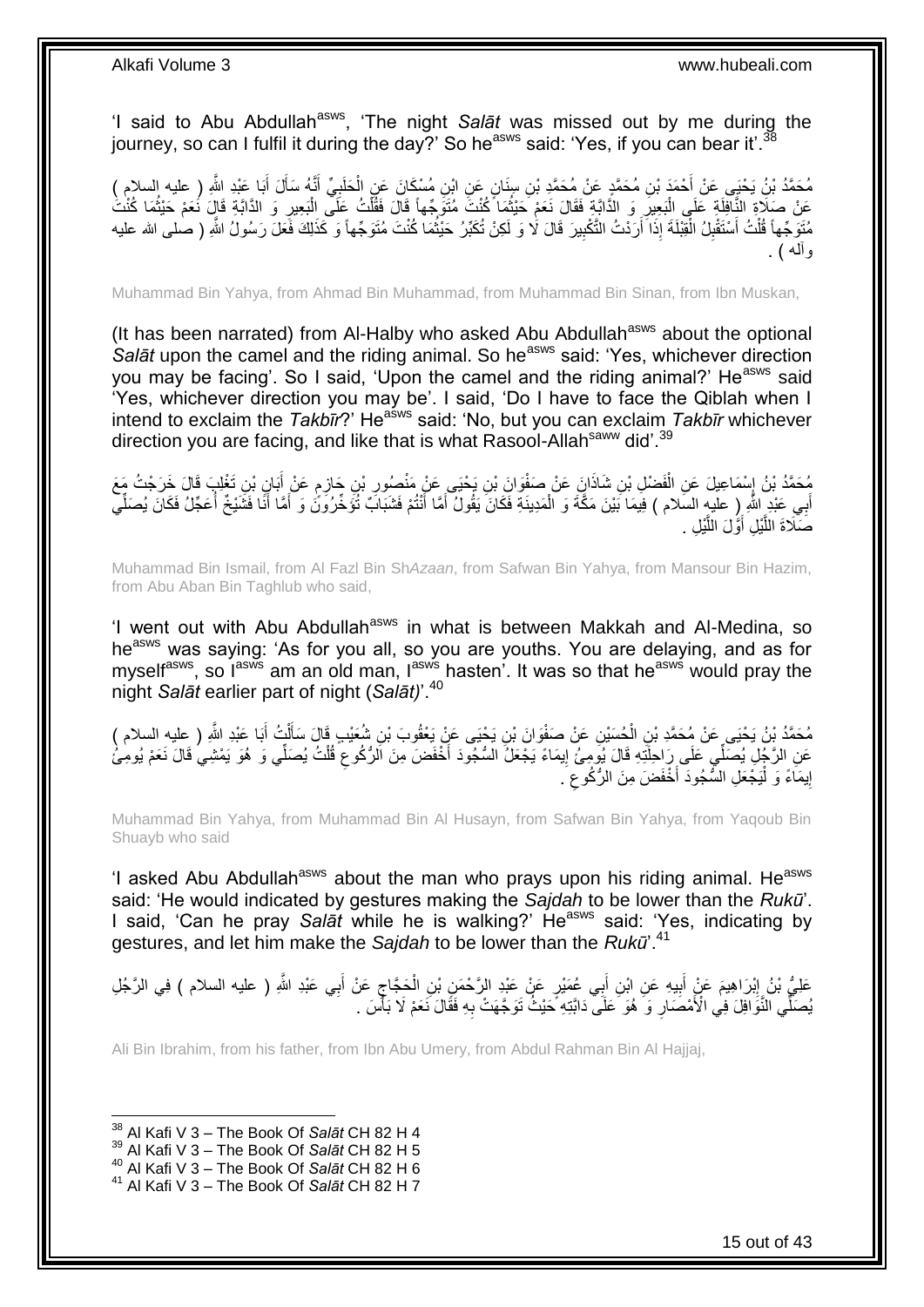(It has been narrated) from Abu Abdullah<sup>asws</sup> regarding the man who prays the optional *Salāt* in the cities, and he is upon a riding animal, wherever he may be facing with it'. So he<sup>asws</sup> said: 'Yes, there is no problem'.<sup>42</sup>

عَلِيُّ بْنُ إِبْرَاهِيمَ عَنْ أَبِيهِ عَنْ حَمَّادٍ عَنْ حَرِيزٍ عَمَّنْ ذَكَرَهُ عَنْ أَبِي جَعْفَرٍ ( عليه السلام ) أَنَّهُ لَمْ يَكُنْ يَرَى بَأْساً أَنْ يُصَلِّيَ َ َ ِ **!** َ <u>֖֓</u> ِّ َ ْ لَ الْمَاتْنِـي وَ َ هُوَ يَمْشِـي وَ لَكِنْ لَا يَسُوقُ الْإِبِلَ ۚ. ِ ْ

Ali Bin Ibrahim, from his father, from Hammad, from Hareyz, from the one who mentioned it,

(It has been narrated) from Abu Ja'far<sup>asws</sup> not having seen any problem with if the walker were to pray *Salāt* while he was walking, but he should not be ushering the camels'.

مُحَمَّدُ بْنُ يَحْيِي عَنْ أَحْمَدَ بْنِ مُحَمَّدٍ عَنْ مُحَمَّدٍ بْنِ سِنَانٍ عَنِ ابْنِ مُسْكَانَ عَنِ الْحَلَبِيِّ قَالٍَ سَأَلْتُ أَبَا عَبْدِ اللَّهِ ( عليه السلام ) ِ ْ َ َ ْ َ عَنِ صَلَاةِ اللَّيْلِ وَ الْوَتْرِ فِي أَوَّلِ اللَّيْلِ فِي السَّفَرِ إِذَا تَخَوَّفْتُ الْبَرْدَ وَ كَانَتْ عِلَّةٌ فَقَالَ لَا بَأْسَ أَنَا أَفْعَلُ ذَلِكَ . َّ :<br>ا ِ َّ َ ِ ْ َّ َ َ ْ

Muhammad Bin Yahya, from Ahmad Bin Muhammad, from Muhammad Bin Sinan, from Ibn Muskan, from Al Halby who said,

'I asked Abu Abdullah<sup>asws</sup> about the night Salat and Al-Witr during the beginning of the night in a journey when fearing the cold, and if there was an illness'. So he<sup>asws</sup> said: 'No problem, lasws tend to do that'.<sup>43</sup>

مُحَمَّدُ بْنُ يَحْيَى عَنْ أَحْمَدَ بْنِ سُلَيْمَانَ عَنْ سَعْدِ بْنِ سَعْدٍ عَنْ مُقَاتِلٍ بْنِ مُقَاتِلٍ عَنْ إِبِي الْحَارِثِ قَالَ سَأَلْتُهُ يَعْنِي الرِّضَا ( عليه ْ َ ْ َ ِ السلام ) عَنِ الْأَرْبَعِ رَكَعَاتٍ بَعْدَ الْمَغْرِب فِي اَلسَّفَرِ يُعْجِلُنِي الْجَمَّالُ وَ لَا يُمَكِّنًّي الصَّلَاةَ عَلَى الْأَرْضِ هَلْ أَصَلِّيهَا فِي ِ ْ ِ ِّ ُ ْ ُ ِ الْمَحْمِلِ فَقَالَ نَعَمْ صَلَّهَا فِي الْمَحْمِلِ . ْ ِّ ْ

Muhammad Bin Yahya, from Ahmad Bin Suleyman, from Sa'ad Bin sa'ad, from Muqatil Bin Muqatil, from Abu Al Haris who said,

'I asked him<sup>asws</sup>, meaning Al-Reza<sup>asws</sup> about the four *Rak'at* (of optional *Salāt*) after *Al-Maghrib* during the journey, 'The cameleer brings me and does not let me pray the *Salāt* upon the ground. Can I pray *Salāt* in the carriage?' So he<sup>asws</sup> said: 'Yes. pray it in the carriage'.<sup>44</sup>

مُحَمَّدُ بْنُ يَحْيَى عَنْ أَحْمَدَ بْنِ مُحَمَّدٍ عَنِ ابْنِ أَبِي نَجْرَانَ عَنْ صَفْوَانَ عَنْ أَبِي الْحَسَنِ الرِّضَا ( عليه السلام ) قَالَ صَلِّ ْ َ َ رَكْعَتَيِ الْفَجْرِ فِي الْمَحْمِلِ . ْ ِ ْ ِ

Muhammad Bin Yahya, from Ahmad Bin Muhammad, from Ibn Abu Najran, from Safwan,

(It has been narrated) from Abu Al-Hassa Al-Reza<sup>asws</sup> having said: 'Pray the two *Rak'at* of *Al-Fajr* in the carriage'.<sup>45</sup>

 $\overline{a}$ 

<sup>42</sup> Al Kafi V 3 – The Book Of *Salāt* CH 82 H 8

<sup>43</sup> Al Kafi V 3 – The Book Of *Salāt* CH 82 H 10

<sup>44</sup> Al Kafi V 3 – The Book Of *Salāt* CH 82 H 11

<sup>45</sup> Al Kafi V 3 – The Book Of *Salāt* CH 82 H 12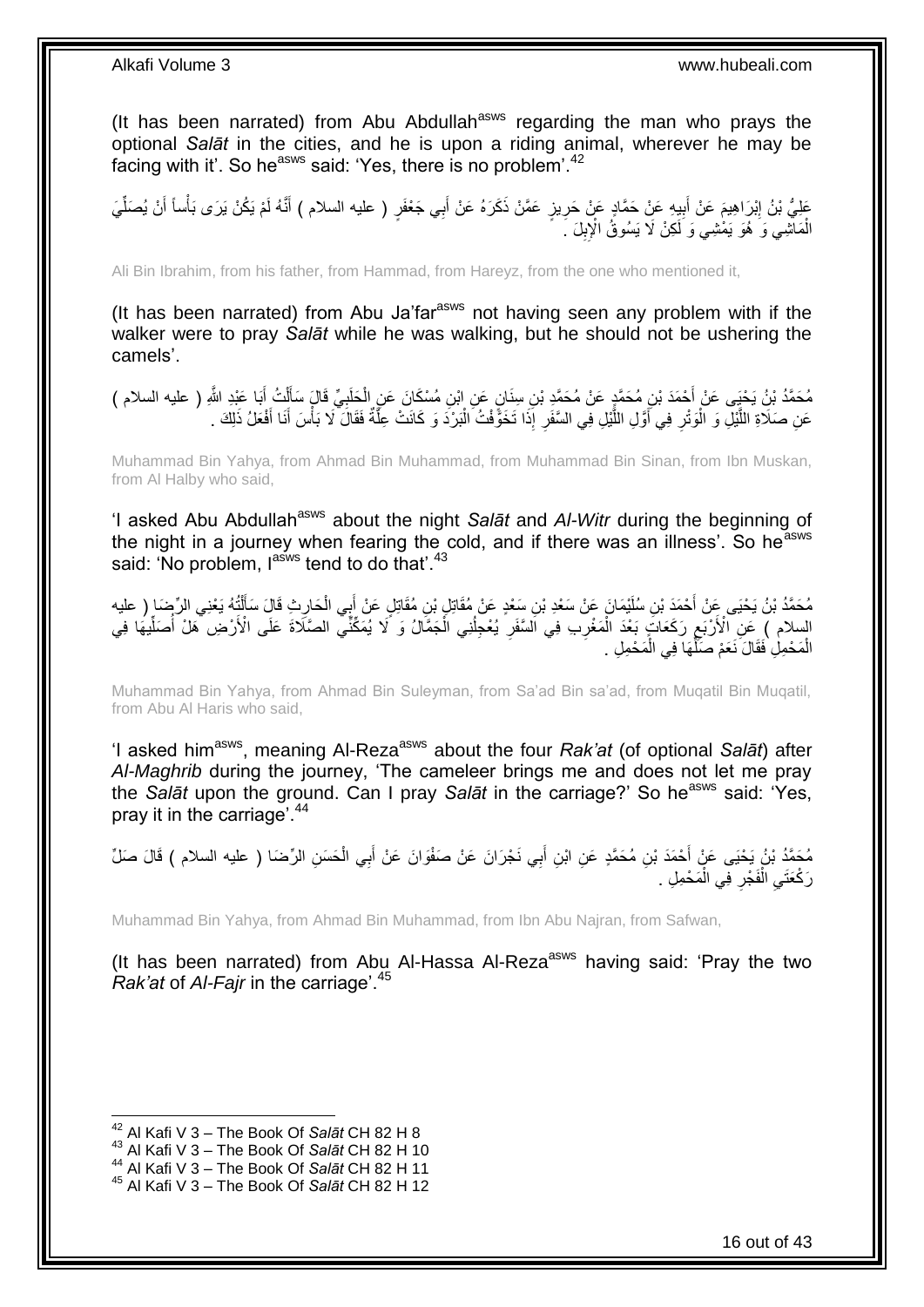**باب ال َّصَال ِة فِي ال َّسفِيَن ِة**

## <span id="page-16-0"></span>**Chapter 83 – The** *Salāt* **(performed) in the ship**

عَلِيُّ بِنُ إِبْرَاهِيمَ عَنْ أَبِيهِ عَنْ حَمَّادِ بْنِ عِيسَى قَالَ سَمِعْتُ أَبَا عَنْدِ اللَّهِ إِ عليهِ السلام ) يُسْأَلُ عَنِ الصَّلَاةِ فِي السَّفِينَةِ فَيَقُولُ َ َ ِ َ ِ إِنِ اسْتَطَعَّتُمْ أَنْ تَخْرُجُوا إِلَى الْجَدَدِ فَاخْرُجُوا فَإِنْ لَمْ تَقْدِرُوا فَصَلُوا قِيَاماً فَإِنْ لَمْ تَسْتَطِيعُوا فَصَلُوا قُعُوداً وَ تَحَرَّوُا الْقِبْلَةَ . ْ  $\frac{1}{2}$ ْ ِ ِ

Ali Bin Ibrahim, from his father, from Hammad Bin Isa who said,

'I heard Abu Abdullah<sup>asws</sup> being asked about the *Salāt* performed in the ship, so he<sup>asws</sup> was saying: 'If you are able to go out to the hard ground, then go out. But if you are not able, so pray *Salāt* standing. But if you are not able, so pray *Salāt* seated, and investigate (the direction of) the Qiblah<sup>'.46</sup>

عَلِيٌّ عَنْ أَبِيهِ وَ مُحَمَّدُ بْنُ يَحْيَى عَنْ أَحْمَدَ بْنِ مُحَمَّدٍ جَمِيعاً عَنِ ابْنِ أَبِي عُمَيْرٍ عَنْ حَمَّادِ بْنِ عُثْمَانَ عَنْ أَبِي عَبْدِ اللَّهِ رِ عليه ِ َ **∶** َ ْ َ السِلَامِ ) أَنَّهُ سُئِلَ عَنِ الصَّلَاةِ فِي السَّفِينَةِ فَقَالَ يَسْتَقُبِلُ الْقِيْلَةَ فَإِذَا دَارَتَ وَ اسْتَّطَاعَ أَنْ يَتَوَجَّهَ إِلَى الْقِيْلَةِ فَلْيَفْعَلْ وَ إِلَّا فَلْيُصَلِّ ْ **ِ** ْ ا<br>ا ْ ْ ِ َ حَيْثُ تُوَجَّهَتْ بِهِ قَالَ َفَإِنْ أَمْكَنَهُ الْقِيَامُ فَلْيُصَلِّ قَائِماً وَ إِلَّا فَلْيَقْعُدْ ثُمَّ لْيُصَلِّ . ٔ ان<br>المقامات المقامات المقامات المقامات المقامات المقامات المقامات المقامات المقامات المقامات المقامات المقامات<br>المقامات المقامات المقامات المقامات المقامات المقامات المقامات المقامات المقامات المقامات المقامات المقامات ْ ِ ا<br>ا ْ َ ِ **∶** 

Ali, from his father, and Muhammad Bin Yahya, from Ahmad Bin Muhammad, altogether from Ibn Abu Umeyr, from Hammad Bin Usman,

(It has been narrated) from Abu Abdullah<sup>asws</sup> having been asked about the Salat in the ship, so he<sup>asws</sup> said: 'He should face the Qiblah. So when he circles (the ship turns), and he is able to face towards the QIblah' so let him do so, or else, so let him pray Salat wherever he is facing with it'. He<sup>asws</sup> said: 'So if he is able to stand, so let him pray *Salāt* standing, or else, so let him be seated, then let him pray *Salāt*'.<sup>47</sup>

عَلِيٌّ عَنْ أَبِيهٍ عَنْ عَبْدِ اللَّهِ بْنِ الْمُغِيرَةِ عَنْ يَعْضِ أَصْبِحَابِهِ عَنْ أَبِي عَبْدِ اللَّهِ ( عليه السلام ) فِي الرَّجُلِ يَكُونُ فِي السَّفِينَةِ فَلَا َ ِ َ ْ **!** َيْدْرِي أَيْنَ اَلْقِنْلَةُ قَالَ يَتَحَرَّى فَإِنْ لَمْ يَدْرِ صَلَّى نَحْوَ رَأْسِهَا . **ٔ ∶** ِ ْ َ

Ali, from his father, from Abdullah Bin Al Mugheira, from one of his companions,

(It has been narrated) from Abu Abdullah $a<sup>asws</sup>$  regarding the man who happens to be in the ship, so he does not know where the Qiblah is'. He $^{asws}$  said: 'He should investigate, but if he does not know, he can pray *Salāt* around its head (front part)<sup>'.48</sup>

ِّي َع َْغَنو ِن َح ْم َزَة ال ْس َحا َق َع ْن َها ُرو َن ْب ِن إ يَد ْب ِن َع ْن َيز ُح َسْي ِن ال ِي َعْبِد ََّّللا ُم َح َّمُد ْب ُن َي ْحَيى َع ْن ُم َح َّمِد ْب ِ ) عليه السالم ( ب ْن أ ِ ْ ∣l<br>∶ ِ ْ َ قَالَ سَأَلْتُهُ عِنِ الصَّلَاةِ فِي الْسَّفِينَةِ فَقَالَ إِذَا كَانَتْ مُحَمَّلَةً ثَقِيلَةً إِذَا قُمْتَ فِيهَا لَمْ تَحَرَّكَ فَصَلِّ قَائِماً وَ إِنْ كَانَتْ خَفِيفَةً تَكُفَّأُ ֦֧֦֧֦֦֧֦֦֦֦֦֦֦֦֦֦֦֦֦֦֦֦֦֦֦֧֦֧֦֧֦֦֧֦֪֪֦֦֧֦֦֦֧֦֪֪֪֦֟֟֟֟֟֟֟֟֟֟֟֟֟֟֓֕֟֟֓֕֟֓֟֓֞֟֝֟֓֟֓֟֓֞֟֓֞֟֟֓֞֟֓֞֟֓֞֟ َ َ ُ ِ فَصَلٍّ قَاعِداً .

Muhammad Bin Yahya, from Muhammad Bin Al Husayn, from Yazeed Bin Is'haq, from Haroun Bin Hamza Al Ganawy,

(It has been narrated) from Abu Abdullah<sup>asws</sup>, said, 'I asked him<sup>asws</sup> about the *Salāt* in the ship, so he<sup>asws</sup> said: 'If it was a heavy carrier (such that) when you stand in it, it

<sup>46</sup> Al Kafi V 3 – The Book Of *Salāt* CH 83 H 1

<sup>47</sup> Al Kafi V 3 – The Book Of *Salāt* CH 83 H 2

<sup>48</sup> Al Kafi V 3 – The Book Of *Salāt* CH 83 H 3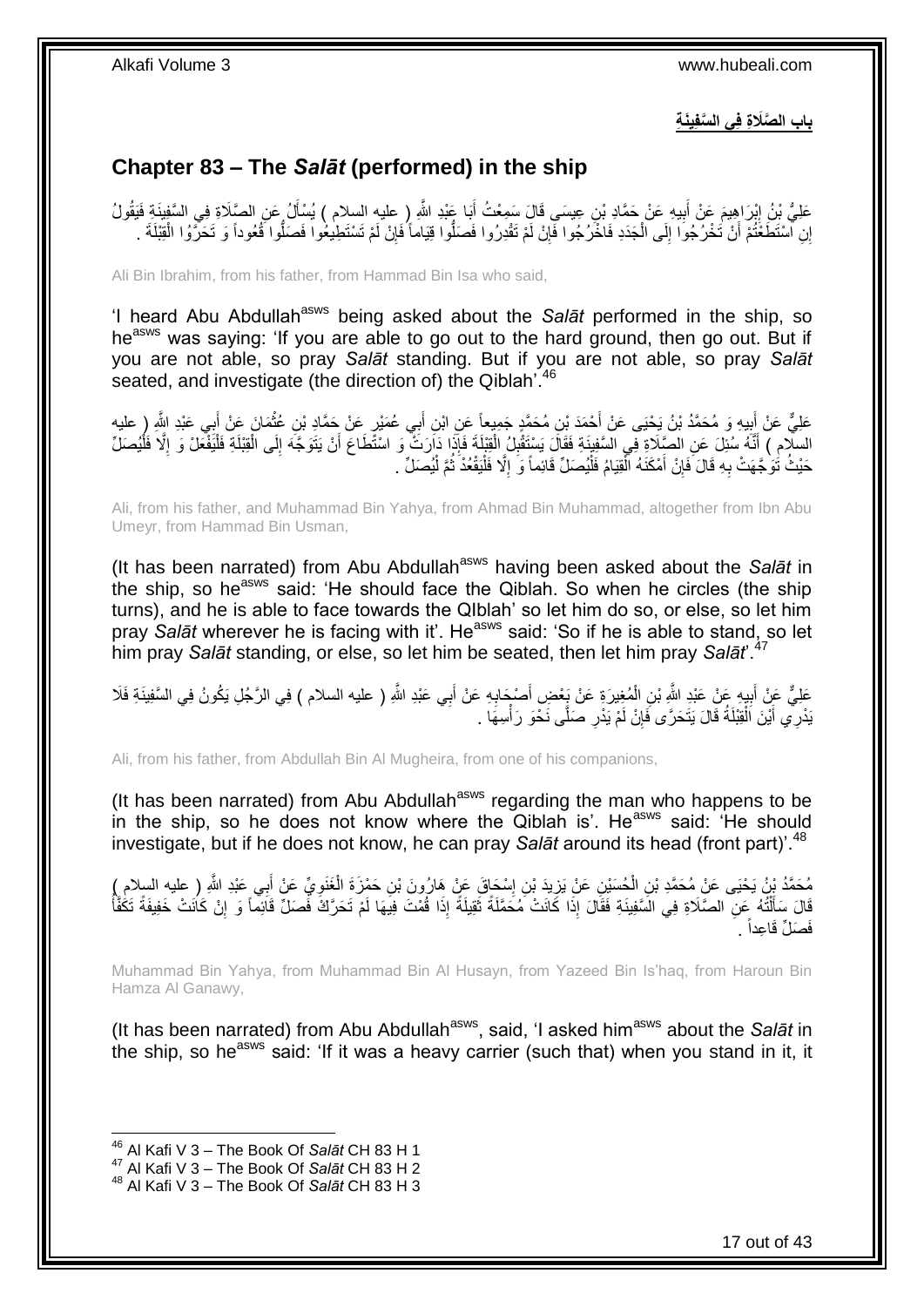does not move, so pray *Salāt* standing; but if it was a light (carrier), rolling, so pray Salat seated'.<sup>49</sup>

عَلِيُّ بْنُ مُحَمَّدٍ عَنْ سَهْلِ بْنِ زِيَادٍ عَنْ أَبِي هَاشِمٍ الْجَعْفَرِيِّ قَالَ كُنْتُ مَعَ أَبِي الْحَسَنِ ( عليه السلام ) فِي السَّفِينَةِ فِي دِجْلَةَ ْ َ ِ ْ ֧֧֚֓֝֝֓֝֬ َ **∶** فَحَضَّرَتِ الصَّلَاةُ فَقُلْتُ جُعِلْتُ فِذَاكَ نُصَلِّي فِي جُمَاعَةٍ قَالَ فَقَالَ لَا تُصَلِّ فِي بَطْنِ وَادٍ جُمَاعَةً . ْ ْ

Ali Bin Muhammad, from Sahl Bin Ziyad, from Abu Hashim Al Ja'fary who said,

'I was with Abu Al-Hassan<sup>asws</sup> regarding the ship in (River) Dijlat, and the Salat presented itself. So I said, 'May I be sacrificed for you<sup>asws!</sup> We should pray in a *Jam'at*'. So he<sup>asws</sup> said: 'You cannot pray a *Jam'atal Salāt* in the belly (bottom) of a valley'.<sup>50</sup>

**ِل باب َصَال ِة الَّنَوافِ**

### <span id="page-17-0"></span>**Chapter 84 – The optional** *Salāt*

مُحَمَّدُ بْنُ يَحْيَى عَنْ أَحْمَدَ بْنِ مُحَمَّدٍ عَنِ ابْنٍ فَضَّالٍ عَنِ ابْنِ بُكَيْرٍ عَنْ زُرَارَةَ قَالَ دَخَلْتُ عَلَى أَبِي جَعْفَرٍ ( عليه السلام ) وَ<br>يَهْجَمَّدُ بْنُ يَحْيَى عَنْ أَحْمَدَ بْنِ مُحَمَّدٍ عَنِ ِ َ ْ أَيَا شَابٌ فَوَصُفَ لِيَ التَّظُوُّعَ وَ الصَّوْمَ فَرَأَى ثِقْلَ ذَلِكَ فِي َوجْهِيٍّ فَقَالَ لِي إِنَّ هَذَا لَيْسَ كَالْفَرِيضَةِ مَنْ تَرَكَهَا هَلَكَ إِنَّمَا هُوَ ِ ِ ِ ْ التَّطَوُّعُ إِنْ شُغِلْتَ عَنْهُ أَوْ تَرَكْتَهُ قَضَيْتُهُ إِنَّهُمْ كَانُوا يَكْرِ هُونَ أَنْ تُرُفَعَ أَعْمَالُهُمْ يَوْماً تَامِّاً وَ يَوْماً نَاقِصاً إِنَّ اللَّهَ عَزَّ وَ جَلَّ ُ َ َ ِ ْ <u>֖֚֚֚֚֚֚֚֓</u> ∣l<br>∶ َّ يَقُولُ الَّذِينَ هُمْ عَلى صَلاتِهِمْ دائِمُونَ وَ كَانُوا يُكْرَهُونَ أَنْ يُصَلَّوا حَتَّى يَزُولَ النَّهَارُ إِنَّ أَبْوَابَ السَّمَاءِ تُفَتَّحُ إِذَا زَالَ النَّهَارُ . َ ِ اُ ِ

Muhammad Bin Yahya, from Ahmad Bin Muhammad, from Ibn Fazzal, from Ibn Bukeyr, from Zurara who said,

'I went over to Abu Ja'far<sup>asws</sup> and I was a youth, so he<sup>asws</sup> described the voluntary (Salāt) for me, and the Fasts. So he<sup>asws</sup> saw the heaviness of that in my face, and he<sup>asws</sup> said to me: 'This is not like the Obligatory (Salāt) which if one were to neglect it, would be destroyed. But rather, it is the voluntary. If you were too busy from it or neglect it, make up for it. They (the people) would be disliking if their deeds were to be Raised as complete one day, and one day - deficient. Allah<sup>azwj</sup> Mighty and Majestic is Saying *[70:23] Those who are constant at their Prayer*, and they were disliking if they were to pray *Salāt* until the day declines, and that the gates of the sky are open when the day (starts to) decline<sup>'.51</sup>

عَلِيُّ بْنُ إِبْرَاهِيمَ عَنْ أَبِيهِ عَنِ ابْنِ أَبِي عُمَيْرٍ عَنِ ابْنِ أُذَيْنَةَ عَنْ فُضَيْلٍ بْنِ يَسَارٍ عَنْ أَبِي عَبْدِ اللَّهِ ( عِلْيه السلام ) قَالَ َ ر<br>ا َ **! ֽוּ** الْفَرِيْضِمَةُ وَرَ النَّافِلُةُ أَحَدٌ وَ خَمْسُونَ رَكُعَةً مِنْهَا رَكْعَتَانِ بَعْدَ الْعَتَمَةِ جَالِساً ثُعَدَّانِ بِرَكَّعَةٍ وَ هُوَ قَائِمٌ الْفَرِيضُمَةُ مِنْهَا سَبْعَةُ عَشَرَ ْ َ ِ ِ ْ ِ رَكْعَةً وَ النَّافِلَةُ أَرْبَعٌ وَ ثَلَاثُونَ رَكْعَةً . ُ اُ

Ali Bin Ibrahim, from his father, from Ibn Abu Umeyr, from Ibn Azina, from Fuzeyl Bin Yasaar,

(It has been narrated) from Abu Abdullah<sup>asws</sup> having said: 'The Obligatory and the optional (*Salāts*) are fifty one *Rak'at* – from it are two *Rak'at* after the night (to be prayed) seated, counted as one *Rak'at* prayed while he is standing. The Obligatory from these are seventeen *Rak'at*, and the optional are thirty four *Rak'at*'.<sup>52</sup>

 $\overline{a}$ 

<sup>49</sup> Al Kafi V 3 – The Book Of *Salāt* CH 83 H 4

<sup>50</sup> Al Kafi V 3 – The Book Of *Salāt* CH 83 H 5

<sup>51</sup> Al Kafi V 3 – The Book Of *Salāt* CH 84 H 1

<sup>52</sup> Al Kafi V 3 – The Book Of *Salāt* CH 84 H 2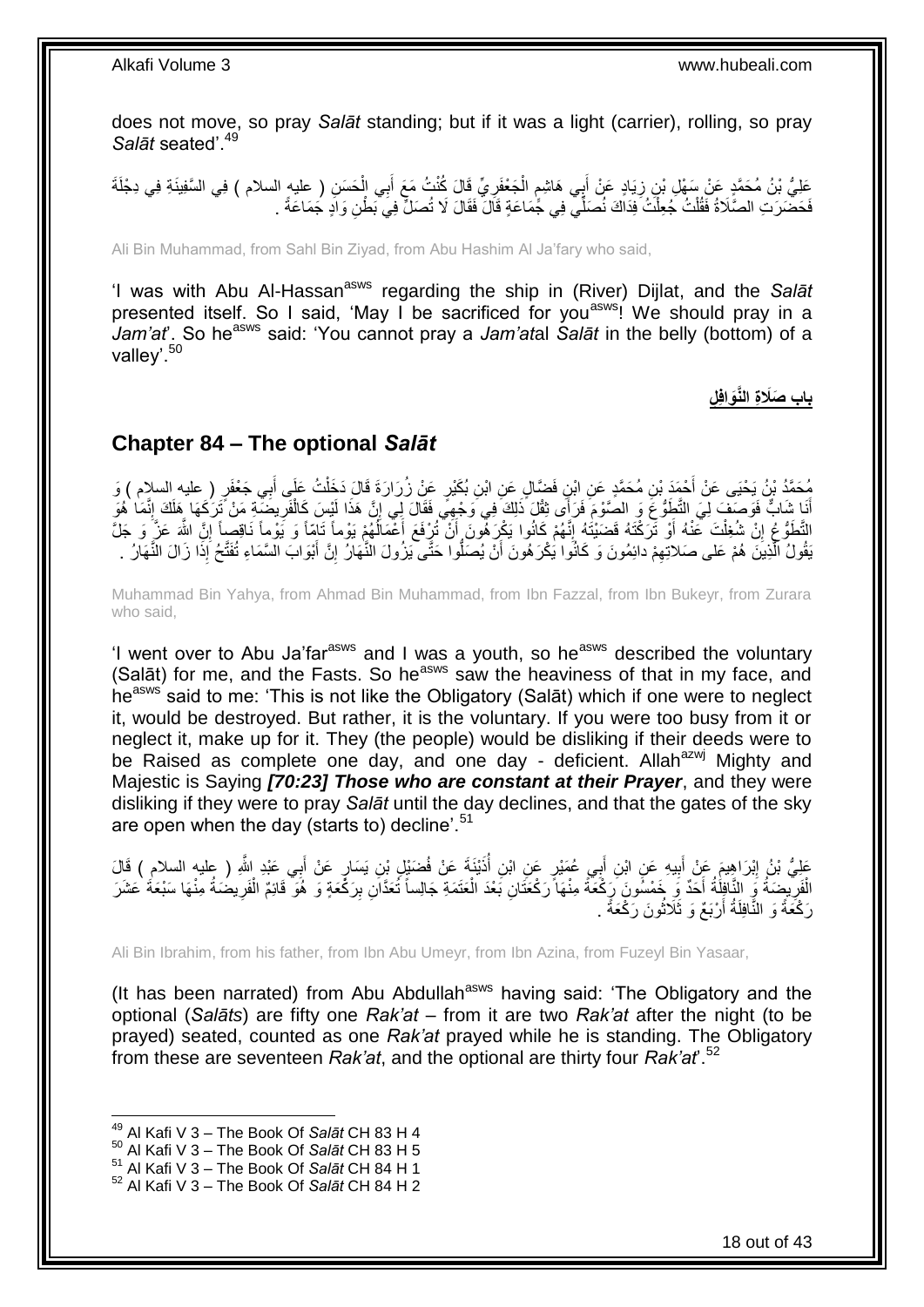

Ali Bin Ibrahim, from his father, from Ibn Abu Umeyr, from Ibn Azina, from Al Fuzayl Bin Yasaar, and Al Fazl Bin Abdul Malik and Bukeyr, both said,

'We both heard Abu Abdullah<sup>asws</sup> saying: 'It was so that Rasool-Allah<sup>saww</sup> prayed the voluntary *Salāt* as double the Obligatory ones, and he<sup>saww</sup> would Fast from the voluntary as double the Obligatory ones'.<sup>53</sup>

ِ مُحَمَّدُ بْنُ يَحْيَى عَنْ أَحْمَدَ بْنِ مُحَمَّدٍ عَنْ مُحَمَّدِ بْنِ سِنَانٍ عَنِ ابْنِ مُسْكَانَ عَنْ مُحَمَّدِ بْنِ أَبِي عُمَيْرٍ قَالَ سَأَلْتُ أَبَا عَبْدِ اللَّهِ ( َ َ َ ْ َ عليه السلام ) عَنْ أَفْضَلِ مَا جَرَتْ بِهِ السُّنَّةُ مِنَ الصَّلَاةِ فَقَالَ تَمَامُ الْخَمْسِينَ . ِ َ ْ

Muhammad Bin Yahya, from Ahmad Bin Muhammad, from Muhammad Bin Sinan, from Ibn Muskan, from Muhammad Bin Abu Umeyr who said,

'I asked Abu Abdullah<sup>asws</sup> about the most superior of what the Sunnah has flowed with, from the *Salāt*. So he<sup>asws</sup> said: 'The complete fifty (*Rak'at* and one while sittingso 51 in total)'.

> وَ رَوَى الْحُسَيْنُ بْنُ سَعِيدٍ عَنْ مُحَمَّدِ بْنِ سِنَانٍ مِثْلَهُ . لَ **ٔ** ْ

And it is reported by Al-Husayn Bin Saeed, from Muhammad Bin Sinan – similar to it  $54$ 

مُحَمَّدٌ عَنْ مُحَمَّدِ بْنِ الْحُسَيْنِ عَنْ مُحَمَّدِ بْنِ إِسْمَاعِيلَ بْنِ بَزِيعٍ عَنْ جَنَانٍ قَالَ سَأَلَ عَمْرُو بْنُ حُرَيْثٍ أَبَا عَبْدٍ اللَّهِ ( عليه<br>. َ ٍ ِ ِ ْ َ السلام ) وَ أَنَا جَالِسٌ فَقَالَ لَمُهُ جُعِلْتُ فِدَاكَ أَخْبِرُنِنِي عَنْ صَلَاةِ رَّسُولِ اللَّهِ ( َصلى الله عليه وآله ) فَقَالَ كَانَ النَّبِيُّ ( ِصلْمٍ الله ِ َ ْ ِ َ عليه وأله ) يُصَلِّي ثَمَانِيَ رَكَعَاتٍ الزَّوَالَ وَ أَرْبَعاً الْأُولِي وَ ثَمَانِيَ بَعْدَهَا وَ أَرْبَعاً الْعَصْرَ وَ ثَلاثاً الْمَغْرِبَ وَ أَرْبَعاً بَعْدَ ْ َ َ اُ ٔ, َ ْ الْمَغْرِـبِ وَ اْلْعِشَاءَ اْلْاَخِرَةَ أَرْبَعاً وَ ثَمَانِيَ صَلَاةَ اللَّيْلِ وَ ثَلَاثاً الْوَثْرَ وَ رَكْعَتَيِ الْفَجْرِ وَ صَلَاةَ الْغَدَاةِ رَكْعَتَيْنِ ْ ِ ْ ِ ْ ِ ْ َّ َ َ

Muhammad, from Muhammad Bin Al Husayn, from Muhammad Bin Ismail Bin Bazi'e, from Hanan who said,

'Amro Bin Hureys asked Abu Abdullah<sup>asws</sup> and I was seated, so he said to him<sup>asws</sup>, 'May I be sacrificed for you<sup>asws</sup>! Inform me about the Salat of Rasool-Allah<sup>saww</sup>'. So he<sup>asws</sup> said: 'The Prophet<sup>saww</sup> used to pray eight *Rak'at* at midday, and four of the first (*Al-Zohr*) and eight (*Rak'at*) after it, and four (*Rak'at*) of *Al-Asr*, and three (*Rak'at* of Maghrib), and four (*Rak'at*) after *Al-Maghrib*, and *Al-Isha* the last being four (*Rak'at*), and eight (*Rak'at*) at night, and three (*Rak'at*) of Al-*Witr*, and two (*Rak'at*) of *Al-Fajr*, and the morning *Salāt* as two *Rak'at*'.

ُّلْتُ جُعِلْتُ فِدَاكَ وَ إِنْ كُنْتُ أَقْوَى عَلَى أَكْثَرَ مِنْ هَذَا يُعَذِّبُنِي اللَّهُ عَلَى كَثْرَةِ الصَّلَاةِ فَقَالَ لَا وَ لَكِنْ يُعَذِّبُ عَلَى تَرْكِ السُّنَّةِ . ْ َ َ َ اٍ ْ ْ

I said, 'May I be sacrificed for you<sup>asws</sup>! And if I was strong enough upon more than this, would Allah<sup>azwj</sup> Punish me upon the more *Salāts*?' So he<sup>asws</sup> said: 'No, but He<sup>azwj</sup> would Punish upon neglecting the Sunnah'.<sup>55</sup>

<sup>53</sup> Al Kafi V 3 – The Book Of *Salāt* CH 84 H 3

<sup>54</sup> Al Kafi V 3 – The Book Of *Salāt* CH 84 H 4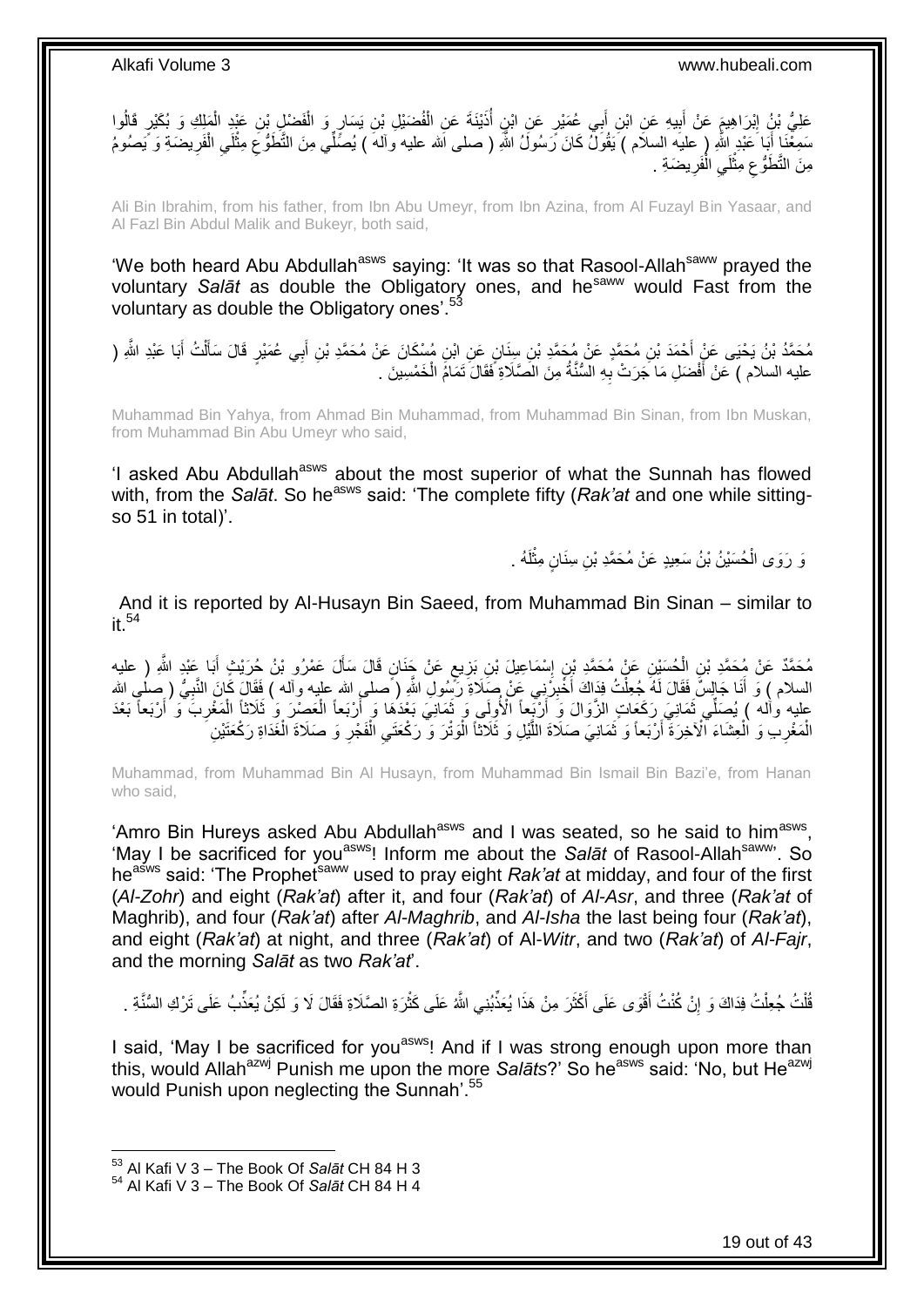عَلِيُّ بْنُ إِبْرَاهِيمَ عَنْ أَبِيهِ عَنِ ابْنِ أَبِي عُمَيْرٍ عَنْ حَمَّادٍ عَنِ الْحَلَبِيِّ قَالَ سَأَلْتُ أَبَا عَبْدِ اللَّهِ ( عليه السلام ) هَلْ قَبْلَ الْعِشَاءِ ِ َ ِ ْ َ ْ َ ِ ْ الْآخِّرَةِ وَ بَعْدَهَا شَيْءٌ قَالَ لَا غَيْرَ أَنِّي أُصَلِّيَ بَعْدَهَا رَكْعَنَيْنِ وَ لَسْنَ أَحْسُبُهُمَا مِنْ صَلَاةِ اللَّيْلِ َّ َ ُ َ

Ali Bin Ibrahim, from his father, from Ibn Abu Umeyr, from Hammad, from Al Halby who said,

'I asked Abu Abdullah<sup>asws</sup>, 'Is there anything before the *AI-Isha* the last and after it?' He<sup>asws</sup> said: 'No, apart from that lasws tend to pray two *Rak'at* of *Salāt* after it, and Iasws do not reckon these two to be from the night Salat<sup>'.56</sup>

ٍ مُحَمَّدُ بِنُ يَحْيَى عَنْ سَلَمَةَ بْنِ الْخَطَّابِ عَنِ الْحُسَيْنِ بْنِ سَيْفٍ عَنْ مُحَمَّدِ بْنِ يَحْيَى عَنْ حَجَّاجِ الْخَشَّابِ عَنْ أَبِي الْفَوَارِسِ قَالَ<br>ُنِيِّتُ بِيَجِيئٍ عَلَّى الْفَوَارِسِ قَالَ ْ ْ ْ َ ْ نَهَانِي أَبُو عَبْدِ اللَّهِ ( عليه السَلام ) أَنْ أَتَكَلَّمَ بَيْنَ الْأَرْبَعَ رَكَعَاتٍ الَّتِي بَعْدَ الْمَغْرِبِ ۖ . َ ِ ْ َّ  $\zeta$ َّ َ َ

Muhammad Bin Yahya, from Salma Bin Al Khattab, from Al Husayn Bin Sayf, from Muhammad Bin Yaya, from Hajjaj Al Khashhab, from Abu Al Fawaris who said,

'Abu Abdullah<sup>asws</sup> forbade us to speak in between the four *Rak'at* of *Salāt* which are after *Al-Maghrib*'.<sup>57</sup>

مُحَمَّدُ بْنُ الْجَسَنِ عَنْ سَهْلٍ عَنْ أَحْمَدَ بْنِ مُجَمَّدِ بْنِ أَبِي نَصْرٍ قَالَ قُلْتُ لِأَبِي الْجَسَنِ ( عليه السلام ) إِنَّ أَصْحَابَنَا يَخْتَلِفُورَنَ ْ ْ َ َ َ ِ فِي صَلَاةِ التَّطَوُّعِ بَعْضُهُمْ يُصَلِّي أَرْبَعاً وَ أَرْبَعِينَ وَ بَعْضُهُمْ يُصَلِّي خَمْسِينَ فَأَخْبِرْنِنِي بِالَّذِي تَعْمَلُ بِهِ أَنْتَ كَيْفَ هُوَ حَتَّى َّ ِ ِ َ َ ِ َ ِ أَعْمَلَ بِمِثْلِهِ فَقَالَ أَصَلِّي وَاحِدَةً وَ خَمْسِينَ ا<br>ا **ٔ** ِ َ

Muhammad Bin Al Hassan, from Sahl, from Ahmad Bin Muhammad Bin Abu Nasr who said,

'I said to Abu Al-Hassan<sup>asws</sup>, 'Our companions are differing regarding the voluntary *Salāts*. Some of them are praying forty four (*Rak'at*), and some of them are praying fifty (*Rak'at*). So inform me with which are you<sup>asws</sup> acting upon, how it is so that I can act upon the like of it'. So he<sup>asws</sup> said: 'I<sup>asws'</sup> pray fifty-one *Rak'at'*.

نُّمَّ قَالَ أَمْسِكْ وَ عَقَدَ بِبَدِهِ الزَّوَالَ ثَمَانِيَةً وَ أَرْبَعاً بَعْدَ الظُّهْرِ وَ أَرْبَعاً قَبْلَ الْعَصْرِ وَ رَكْعَتَيْنِ بَعْدَ الْمَغْرِبِ وَ رَكْعَتَيْنِ قَبْلَ ِ َ ٔ, **!** َ ِ ْ ِ ْ َّ عِشَاءِ الْأَخِرَةِ وَ رَكْعَتَيْنِ بَعْدَ الْعِشَاءِ مِنْ قُعُودٍ تُعَدَّانِ بِرَكْعَةٍ مِنْ فِيَامٍ وَ ثَمَانِيَ صَلَاةَ اللَّيْلِ وَ اَلْوَتْرَ ثَلَاثًا َوَ رَكْعَتَيِ الْفَجَرِ وَ َ ٍ ِ ْ ْ ِ ْ ِ الْفَرَائِضَ سَبْعَ عَشْرَةَ فَذَلِكَ أَحَدٌ وَ خَمْسُونَ . َ ْ

Then he<sup>asws</sup> said: 'Hold on!' And he<sup>asws</sup> counted by his<sup>asws</sup> hand – 'The midday is eight (*Rak'at*), and four after *Al-Zohr*, and four before *Al-Asr*, and two *Rak'at* after *Al-Maghrib*, and two *Rak'at* before Isha the last, and two *Rak'at* after *Al-Isha* while seated, accounted as one *Rak'at* while standing, and eight for the night *Salāt*, and *Al-Witr* is of three, and two *Rak'at* of Al-Faj, and the Obligatory ones are seventeen. So that is fifty-one (*Rak'at*)'.<sup>58</sup>

الْحُسَيْنُ بِنُ مُحَمَّدٍ الْأَشْعَرِ يُّ عَنْ عَيْدِ اللَّهِ بْنِ عَامِرٍ عَنْ عَلِيِّ بْنِ مَهْزِيَارَ عَنْ فَضَالَةَ بْنِ أَيُّوبَ عَنْ حَمَّادِ بْنِ عُثْمَانَ قَالَ سَأَلْتُهُ ِ ِ ْ ĺ ْ َ عَنِ التَّطَوُّعِ بِالنَّهَارِ فَذَكَرَ ۖ أَنَّهُ يُصَلِّي ثَمَانَ رَكَعَاتٍّ قَبْلَ الظُّهْرِ وَ ثَمَانٍ بَعْدَهَا . ة<br>أ َ ِ **∶** ِ َ ِ

Al Husayn Bin Muhammad Al Ashary, from Abdullah Bin Aamir, from Ali Bin Mahziyar, from Fazalat Bin Ayoub, from Hammad Bin Usman who said,

1 Al Kafi V 3 – The Book Of *Salāt* CH 84 H 5 Al Kafi V 3 – The Book Of *Salāt* CH 84 H 6 Al Kafi V 3 – The Book Of *Salāt* CH 84 H 7 Al Kafi V 3 – The Book Of *Salāt* CH 84 H 8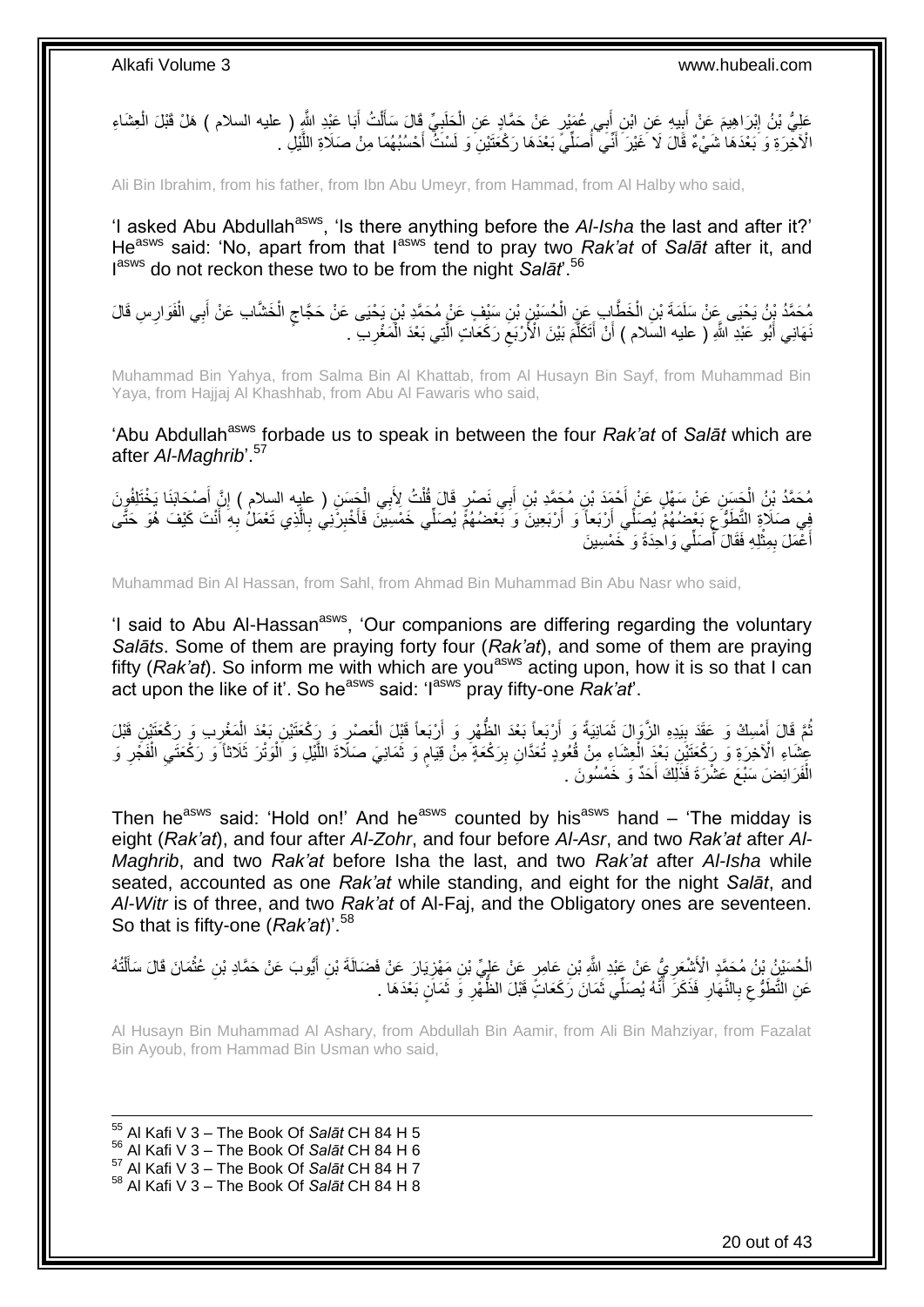'I asked him<sup>asws</sup> about the voluntary (Salats) of the daytime. So he<sup>asws</sup> mentioned that he<sup>asws</sup> tends to pray eight *Rak'at* before *Al-Zohr*, and eight after it'.<sup>59</sup>

**∶** عَنْهُ عَنْ مُعَلَّى بْنِ مُحَمَّدٍ عَنِ الْحَسَنِ بْنِ عَلِيٍّ الْوَشَّاءِ عَنْ أَبَانٍ بْنِ عُثْمَانَ عَنْ يَحْيَى بْنِ أَبِي الْعَلَاءِ عَنْ أَبِي عَبْدِ اللَّهِ ( عليه َ **ٔ** َ ْ ْ ْ َ ْ السلام ) قَالَ قَالَ أَمِيرُ الْمُؤْمِنِينَ ( صَلوات الله عليه ) صَلَاةُ الْزَوَالِ صَلاَةُ الْأَوَّابِينَ . ِ ْ َ

From him, from Moalla Bin Muhammad, from Al Hassan Bin Ali Al Washa, from Aban Bin Usman, from Yahya Bin Abu Al A'ala,

(It has been narrated) from Abu Abdullah<sup>asws</sup> having said: 'Amir Al-Momineen<sup>asws</sup> said: 'The midday *Salāt* is the *Salāt* of the repentant'.<sup>60</sup>

عَلِيُّ بِنُ إِبْرَاهِيمَ عَنْ أَبِيهِ عَنْ حَمَّادِ بْنِ عِيسَى عَنْ حَرِيزٍ عَنْ زُِرَارٍةَ عَنْ أَبِي جَعْفَرٍ ( عليه السلام ) قَالَ قُلْتُ لَهُ آناءَ اللَّيْلِ َ ِ ¦ َ ِ َّ ْ ساجِداً وَ قَائِماً يَحْذَرُ الْأَخِرَةَ وَ يَرْجُوا رَحْمَةَ رَبِّهِ قَالَ يَعْنِّي صَلَاةَ اللَّيْلِ َّ

Ali Bin Ibrahim, from his father, from Hammad Bin Isa, from Hareyz, from Zurara,

(It has been narrated) from Abu Ja'far<sup>asws</sup>, said, 'I said to him<sup>asws</sup>, '**[39:9] Safe is He** *who is obedient during the hours of the night, performing Sajdah himself and*  standing, cautious of the Hereafter and hopes for the Mercy of his Lord'. He<sup>asws</sup> said: 'It Means the night *Salāt*'.

> **∶** قَالَ قُلْتُ لَهُ وَ أَطْرِافَ النَّهارِ لَعَلَّكَ تَرْضـى قَالَ يَعْنِي تَطَوَّعْ بِالنَّهَارِ **∶** َّ لَ **∶** ْ

He (the narrator) said, 'I said to him<sup>asws</sup> [20:130] so Glorify (Him) during parts of *the day, so that you may be well pleased*. He<sup>asws</sup> said: 'It Means the voluntarv (*Salāt*) at daytime'.

> $\zeta$ قَالَ قُلْتُ لَهُ وَ إِدْبارَ النَّجُومِ قَالَ رَكْعَتَانِ قَبْلَ الصُّبْحِ ِ ِ ْ

He (the narrator) said, 'I said to him<sup>asws</sup>, '[52:49] and (Glorify Him) at the retreat of *the stars'*. He<sup>asws</sup> said: 'Two *Rak'at* prayed before the morning'.

> ُفُلْتُ وَ أَدْبارَ السُّجُودِ قَالَ رَكْعَتَانِ بَعْدَ الْمَغْرِبِ . ِ ْ َ ْ

I said, '[50:40] so glorify Him and after the Sajdahs?' He<sup>asws</sup> said: 'Two *Rak'at* after *Al-Maghrib*'.<sup>61</sup>

عَلِيُّ بْنُ إِبْرَاهِيِمَ عَنْ أَبِيهِ عَنْ حَمَّادٍ عَنْ حَرِيزٍ عَنْ زُرَارَةَ عَنْ أَبِي جَعْفَرٍ ( عليه السلام ) قَالَ إِذَا قُمْتَ بِاللَّيْلِ مِنْ مَنَامِكَ **∶** ِ َ َّ ِ َ فَقُلِّ الْحَمْدُ شَّهِ الَّذِي رَدَّ عَلَيَّ رُوحِي لِأَحْمَدَهُ وَ أَكْبُدَهُ َ َّ ْ

Ali Bin Ibrahim, from his father, from Hammad, from Hareyz, from Zurara,

(It has been narrated) from Abu Ja'far $a<sup>asws</sup>$  having said: 'When you stand at night from your sleep, so say, 'The Praise is for Allah<sup>azwj</sup> Who Returned my soul to me so that I would Praise Him<sup>azwj</sup> and worship Him<sup>azwj</sup>.

<sup>59</sup> Al Kafi V 3 – The Book Of *Salāt* CH 84 H 9

<sup>60</sup> Al Kafi V 3 – The Book Of *Salāt* CH 84 H 10

<sup>61</sup> Al Kafi V 3 – The Book Of *Salāt* CH 84 H 11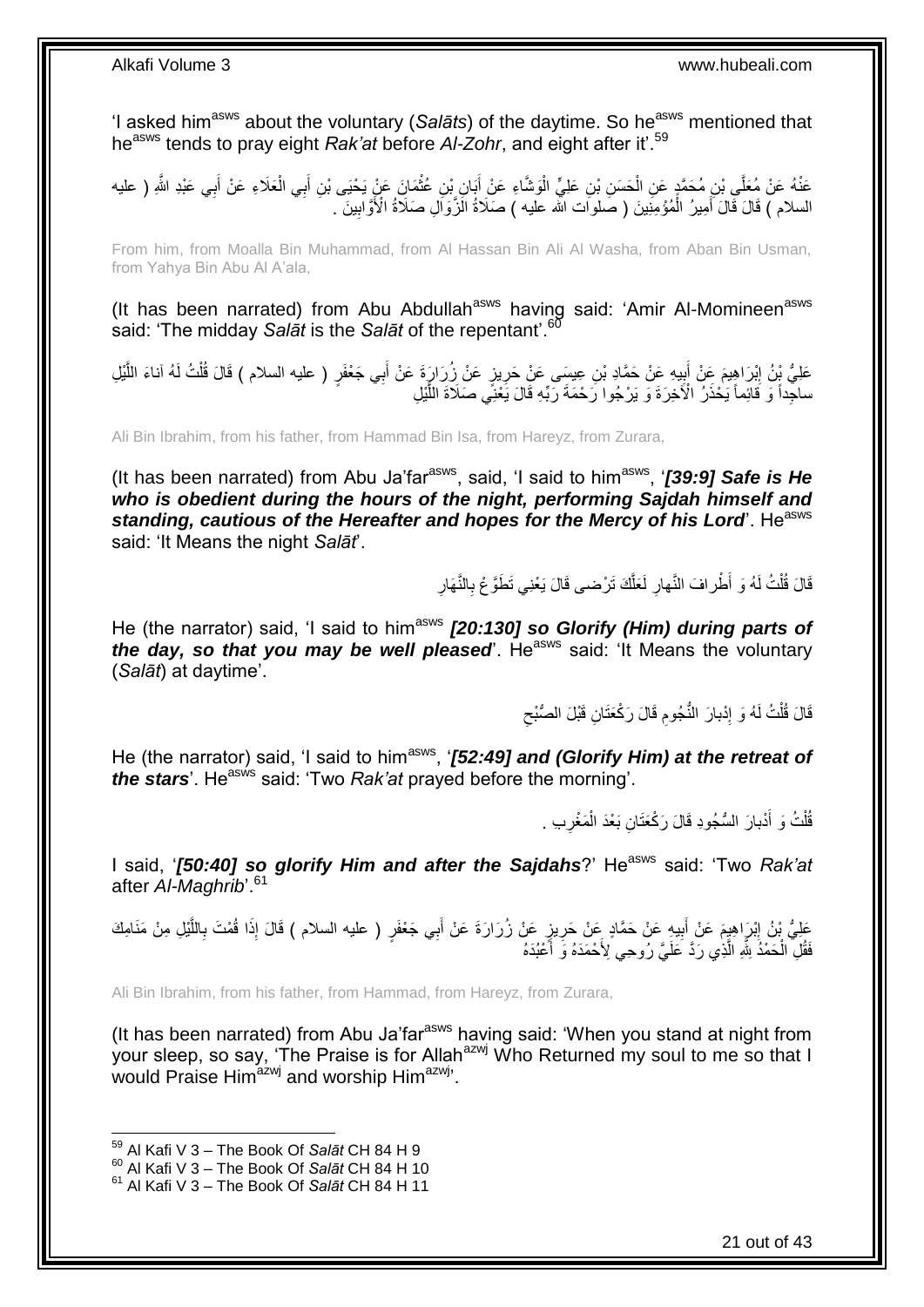َفَإِذَا سَمِعْتَ صَوْتَ الِدُّيُوكِ فَقُلْ سُبُّوحٌ قُدُّوسٌ رَبُّ الْمَلَائِكَةِ وَ الرُّوحِ سَبَقَتْ رَحْمَتُكَ غَضَبَكَ لَا إِلَهَ إِلَّا أَنْتَ وَحْدَكَ لَا شَرِيكَ َ ِ لَ ِ ِ ْ ِ كَ عَمِلْتُ سُوءاً وَ ظَلَمْتُ نَفْسِي فَاغْفِرْ لِي وَ الْحَمْنِي إِنَّهُ لَا يَغْفِرُ الْمُّنُوبَ إِلَّا أَنْتَ َ ِ ِ ْ لَ

So when you hear the roosters, then say, 'Glorious, Holy is the Lord<sup>azwj</sup> of the Angels and the Spirit. Your<sup>azwj</sup> Mercy precedes Your<sup>azwj</sup> Mercy precedes Your<sup>azwj</sup> Punishment. There is no god except for You<sup>azwj</sup>, Alone, there being no associates for You<sup>azwj</sup>. I have done evil deeds and been unjust to myself, therefore Forgive me and be Merciful to me. None Forgives the sins except for You<sup>azwj</sup>.

فَإِذَا قُمْتَ فَانْظُرْ فِي آفَاقِ السَّمَاءِ وَ قُلِ اللَّهُمَّ إِنَّهُ لَا يُوَارِي عَنْكَ لَيْلٌ سَاجٍ وَ لا سَمَاءٌ ذَاتُ إِبْرَاجٍ وَ لَا يَوْمَنُ ذَاتُ مِهَادٍ وَ لَا<br>وَأَوْسِرُ مِنْ الْمَرْضَ الْمَسْلَمِينَ فَيَهْ ٍ ֦֦֦֦֧֦֧֦ׅ֦֦֧֦ׅ֦֦֧ׅ֦֧֦֧֦֧֦֦֧֦֧֦֧ׅ֦֧֦֧֦֚֚֝֟֝֬֝֝֝֜֓֝֝֜֜֓֕֜֟֓֟֓֡֟֜֓֟֓֜ َّ َ ٍ َ َلْمُلُمَاتٌ بَعْضُهَا ۚ فَوْقٌ بَعْضَ وَ لَا بَحْرٌ لَٰجٌيٌّ تُذْلِجُ بَيْنَ يَذَىِ الْمُدْلِجِ مِنْ خَلْقِكَ تَعْلَمُ خَائِنَةَ الْأَعْيُنِ ۖ وَ مَا تُخْفِى الصُّدُورِ ۢ غَالَ تِ ْ ֚֚֚֚֚֚֚֚֚֚֚֝֟֝֟׆֞ ْ  $\frac{1}{2}$ ُ ُ النُّجُومُ وَ نَامَتِ الْعُيُونُ وَ أَنْتَ الْحَيُّ الْقَيُّومُ لَا تَأْخُذُكَ سِنَةٌ وَ لَا نَوْمٌ ۚ سُبْحَانَ رَبِّ الْعَالَمِينَ وَ إِلَهِ الْمُرْسَلِينَ وَ الْحَمْدُ لِلَّهِ رَبِّ َ ْ ا<br>ا ْ ْ ْ لَ ِ ْ الْعَالَمِينَ ْ

So when you stand, look into the horizons of the sky and say, 'O Allah<sup>azwj</sup>! Neither can a tranquil night hide You<sup>azwj</sup> nor a sky with the constellations, nor an earth with flatness, nor darkness on top of each other, nor an ocean with an incoming wave in front of an outgoing wave from Your<sup>azwj</sup> Creation. You<sup>azwj</sup> Know the treachery of the eyes and what the chests are concealing. The stars have made an incursion and the eyes are asleep, and You<sup>azwj</sup> and the Ever-Living, the Ever-Lasting. Neither does a slumber overtake You<sup>azwj</sup> nor does sleep. Glorious is the Lord<sup>azwj</sup> of the worlds and God of the Mursil (Prophets<sup>as</sup>). And the Praise is for Allah<sup>azwj</sup>, Lord<sup>azwj</sup> of the worlds'.

> نْمَّ اقْرَاِ الْخَمْسَ الْآيَاتِ مِنْ آخِرِ أَلِ عِمْرَانَ إِنَّ فِي خَلْقِ السَّماواتِ وَ الْأَرْضِ إِلَى قَوْلِهِ إِنَّكَ لا تُخْلِفُ الْمِيعادَ ِ ِ ْ ֧<u>׀</u> ِ ْ ْ

Then recite five Verses from the end part of (Surah) Aal-e-Imraan (Chapter 3) [3:190] Most surely in the Creation of the skies and the earth up to His<sup>azwj</sup> Words *[3:194] surely You do not fail to Fulfill the Promise*.

> نُّمَّ اسْنَكْ وَ تَوَضَّأْ فَإِذَا وَضَعْتَ يَدَكَ فِي الْمَاءِ فَقُلْ ْ ْ ُ

Then brush your teeth and perform ablution. So when you place your hand into the water, say,

> بِسْمِ اللَّهِ وَ بِاللَّهِ اللَّهُمَّ اجْعَلْنِي مِنَ النَّوَّابِينَ وَ اجْعَلْنِي مِنَ الْمُتَطَهِّرِينَ **ٍ** ْ ْ **!** ْ َّ ِ ِ **ِ**

'In the Name of Allah<sup>azwj</sup>, and by Allah<sup>azwj</sup>. O Allah<sup>azwj</sup>! Make me to be from the repentant, and Make me to be from the ones who clean themselves'.

َّفَإِذَا فَرَغْتَ فَقُلِ الْحَمْدُ بِلَّهِ رَبِّ الْعَالَمِينَ فَإِذَا قُمْتَ إِلَى صَلَاتِكَ فَقُلْ بِسْمِ النَّهِ وَ بِاللَّهِ وَ إِلَى اللَّهِ وَ مِنَ اللَّهِ وَ مَا شَاعَ اللَّهُ وَ لَا **∶** ِ ِ  $\frac{1}{2}$ ْ ْ ِ حَوْلَ وَ لَا قُوَّةَ إِلَّا بِاللَّهِ اللَّهُمَّ اجْعَلْنِي مِنْ زُوَّارِ بَيْتِكَ وَ عُمَّارٍ مَسَاجِدِكَ وَ افْتَحْ لِيَ بَابَ تَوْبَتِكَ وَ أَغْلِقْ عَنِّي بَابَ مَعْصِيَتِكَ وَ ِ ِ ْ َّ ِ  $\frac{1}{2}$ َ كُلِّ مَعْصِيَةٍ الْحَمْدُ بِلَّهِ الَّذِي جَعَلَنِي مِمَّنْ يُنَاجِيهِ اللَّهُمَّ أَقْبِلْ عَلَيَّ بِوَجْهِكَ جَلَّ تَثَاوُكَ ثُمَّ افْتَتِحِ الصَّلَاةَ بِالتَّكْبِيرِ ۖ . َّ ْ ِ ِ ِ ِ ان<br>المقامات المقامات المقامات المقامات المقامات المقامات المقامات المقامات المقامات المقامات المقامات المقامات<br>المقامات المقامات المقامات المقامات المقامات المقامات المقامات المقامات المقامات المقامات المقامات المقامات َ ِ ِ ِ َ َّ

So when you are free (from that), say, 'The Praise is for Allah<sup>azwj</sup>, Lord<sup>azwj</sup> of the world'. So when you stand to your Salat, say, 'In the Name of Allah<sup>azwj</sup>, and by Allah<sup>azwj</sup>, and to Allah<sup>azwj</sup>, and from Allah<sup>azwj</sup>, and whatever Allah<sup>azwj</sup> so Desires, and there is neither a Might nor Strength except with Allah<sup>azwj</sup>. O Allah<sup>azwj</sup>! Make me to be from the visitors of Your<sup>azwj</sup> House (Kabah), and builders of Your<sup>azwj</sup> Masjids, and Open for me the doors of Your<sup>azwj</sup> repentance and Lock from me the doors of Yourazwj disobedience, and every disobedience. The Praise is for Allahazwj Who Made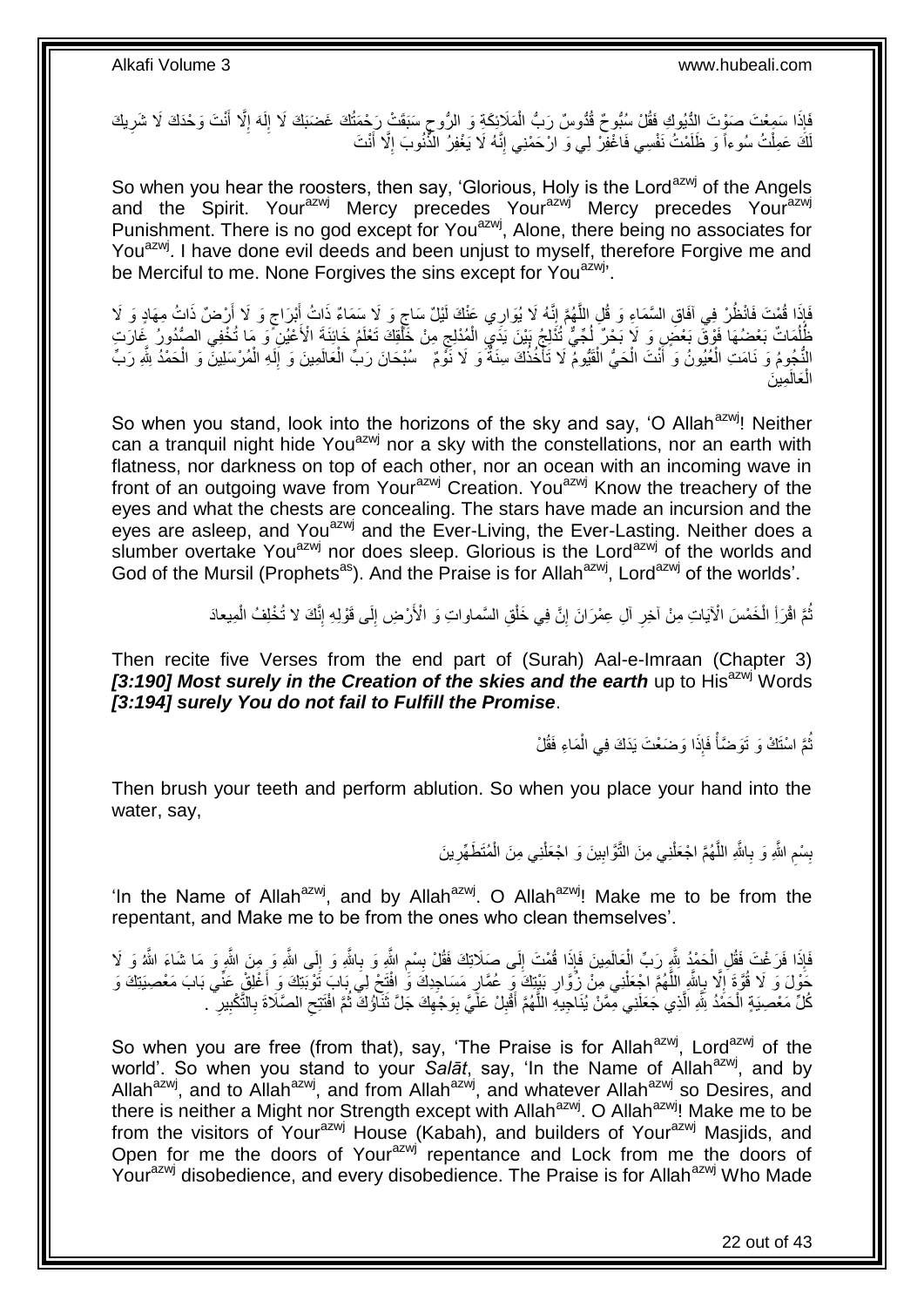me to be from the one who whispers to Him<sup>azwj</sup>. O Allah<sup>azwj</sup>! Turn towards me by Your<sup>azwj</sup> Face, Majestic is Your<sup>azwj</sup> Laudation'. Then Open the Salat with the exclamation of the *Takbīr*<sup>62</sup>

عَلِيُّ بْنُ إِبْرَاهِيمَ عَنْ أَبِيهِ عَنِ ابْنِ أَبِي عُمَيْرٍ عَنْ حَمَّادٍ عَنِ الْحَلَبِيِّ عَنْ أَبِي عَبْدِ اللَّهِ ( عليه السلام ) قَالَ إِنَّ رَسُولَ النَّهِ ( َ ِ ْ َ ِ َ <u>֖֓</u>  $\frac{1}{2}$ صَلَّى الله عَليه وآله ) كَانَ إِنَّهٖ صَلَّىَ الْعِشَاءَ الْآخِرَةَ أَمَرَ بِوَّضُوئِهِ وَ سِوَاكَةِ يُوضُعُ عِنُدَ رَأْسِهِ مُخَمَّراً فَيَرْقُدُ مَا شَاءَ اللَّهُ ثُمَّ ِ َ ْ ر<br>: يَقُومُ فَيَسْتَاكُ وَ يَتَوَضَّأُ وَ يُصَلِّي أَرْبَعَ رَكَعَاتٍ َ المناطقي.<br>المناطقين

Ali Bin Ibrahim, from his father, from Ibn Abu Umeyr, from Hammad, from Al Halby,

(It has been narrated) from Abu Abdullah<sup>asws</sup> having said: 'It was so that whenever Rasool-Allah<sup>saww</sup> prayed Al-Isha the last, ordered for his<sup>saww</sup> water for the ablution and his<sup>saww</sup> toothbrush to be place by his<sup>saww</sup> head (pillow), covered. So he<sup>saww</sup> would lie down for as long as Allah<sup>azwj</sup> so Desired. Then he<sup>sáww</sup> would stand, so he<sup>saww</sup> would brush his<sup>saww</sup> teeth, and perform ablution, and he<sup>saww</sup> would pray four *Rak'at* of *Salāt*.

نُّمَّ يَرْقُدُ ثُمَّ يَقُومُ فَيَسْتَاكُ وَ يَتَوَضَّأُ وَ يُصَلِّي أَرْبَعَ رَكَعَاتٍ ثُمَّ يَرْقُدُ حَتَّى إِذَا كَانَ فِي وَجْهِ الصُّبْحِ قَامَ فَأُوْتَرَ ثُمَّ صَلَّى الرَّكْعَنَيْنِ ان<br>المقام المقام المقام المقام المقام المقام المقام المقام المقام المقام المقام المقام المقام المقام المقام المقا المناصب المناسب المناسب المناسب المناسب المناسب المناسب المناسب المناسب المناسب المناسب المناسب المناسب المناس<br>المناسب المناسب المناسب المناسب المناسب المناسب المناسب المناسب المناسب المناسب المناسب المناسب المناسب المناس ُ ُ ُ ِ<br>أ  $\zeta$ 

The he<sup>saww</sup> woud lie down. Then he<sup>saww</sup> would stand, so he<sup>saww</sup> would brush his<sup>saww</sup> teeth and perform ablution, and he<sup>saww</sup> would pray four *Rak'at* of *Salāt*. Then he<sup>saww</sup> would lie down until when it was during the face of the morning, he<sup>saww</sup> would stand, so hesaww would perform (Salāt) Al-*Witr*, then pray the two *Rak'at* of *Salāt*'.

نُّمَّ قَالَ لَقَدْ كانَ لَكُمْ فِي رَسُولِ اللَّهِ أُسْوَةٌ حَسَنَةٌ قُلْتُ مَتَى كَانَ يَقُومُ قَالَ بَعْدَ ثُلُثِ اللَّيْلِ وَ قَالَ فِي حَدِيثٍ آخَرَ بَعْدَ نِصْفِ اللَّيْلِ. َّ ُ ُ ْ ُ َّ

Then he<sup>asws</sup> said: '[33:21] Certainly you have in Rasool-Allah an excellent **exemplar**'. I said, 'When was he<sup>saww</sup> standing (for the night *Salāt*)?' He<sup>asws</sup> said 'After a third of the night'. And he<sup>asws</sup> said in another Hadeeth: 'After half the night'.

وَ بِهِ رِوَايَةٍ أُخْرَى يَكُونُ قِيَامُهُ وَ رُكُوعُهُ وَ سُجُودُهُ سَوَاءً وَ يَسْتَاكُ فِي كُلِّ مَرَّةٍ قَامَ مِنْ نَوْمِهِ وَ يَقْرَأُ الْآيَاتِ مِنْ آلِ عِمْرَانَ ابل<br>ا **∶** ا<br>ا إِنَّ فِي خَلْقِ السَّمَاواتِ وَ الْأَرْضِ إِلَى قَوْلِهِ إِنَّكَ لاَ تُخْلِفُ الْمِيعادَ . ْ ֺ֧֖ׅ֧ׅ֧֧֚֚֚֚֚֚֚֚֚֚֚֚֚֚֝֝֬֓֡֡֓֡֟֡֡֡֡֡֡֬֓֡֟֓֡֟֓֡֟֓֡֡֡֬֩֓֓֩  $\frac{1}{2}$ ْ اٍ

And in another report: 'It should so happen that his standing, and his *Rukū*, and his Sajdah should be equal, and he should brush teeth every time he stands from his sleep, and he should recite the Verses from (Surah) Aal-e-Imraan (Chapter 3) *[3:190] Most surely in the Creation of the skies and the earth up to His<sup>azwj</sup> Words [3:194] surely You do not fail to Fulfil the Promise*'.<sup>63</sup>

َ مُحَمَّدُ بْنُ يَحْيَي عَنْ أَحْمَدَ بْنِ مُحَمَّدِ بْنِ عِيسَى عَنِ ابْنِ فَضَِّالٍ عَنٍ ابْنِ بُكَيْرٍ عَنْ زُرَارَةَ عَنْ أَبِي جَعْفَرٍ ( عليه السلام ) قَالَ كَانَ رَسُولُ اللَّهِ ( صلى الله عليه وأله ) يُصَلِّي مِنَ اللَّيْلَ ثَلَاثٌ عَشْرَةَ رَكْعَةً مِنْهَا الْوَنْزُ وَ رَكْعَتَا ٱلْفَجْرِ فِيُ السَّفَرِ وَ الْحُضْرَ ْ ْ َّ ْ ِ ِ

Muhammad Bin Yahya, from Ahmad Bin Muhammad Bin Isa, from Ibn Fazzal, from Ibn Bukeyr, from Zurara,

<sup>62</sup> Al Kafi V 3 – The Book Of *Salāt* CH 84 H 12 <sup>63</sup> Al Kafi V 3 – The Book Of *Salāt* CH 84 H 13

1

23 out of 43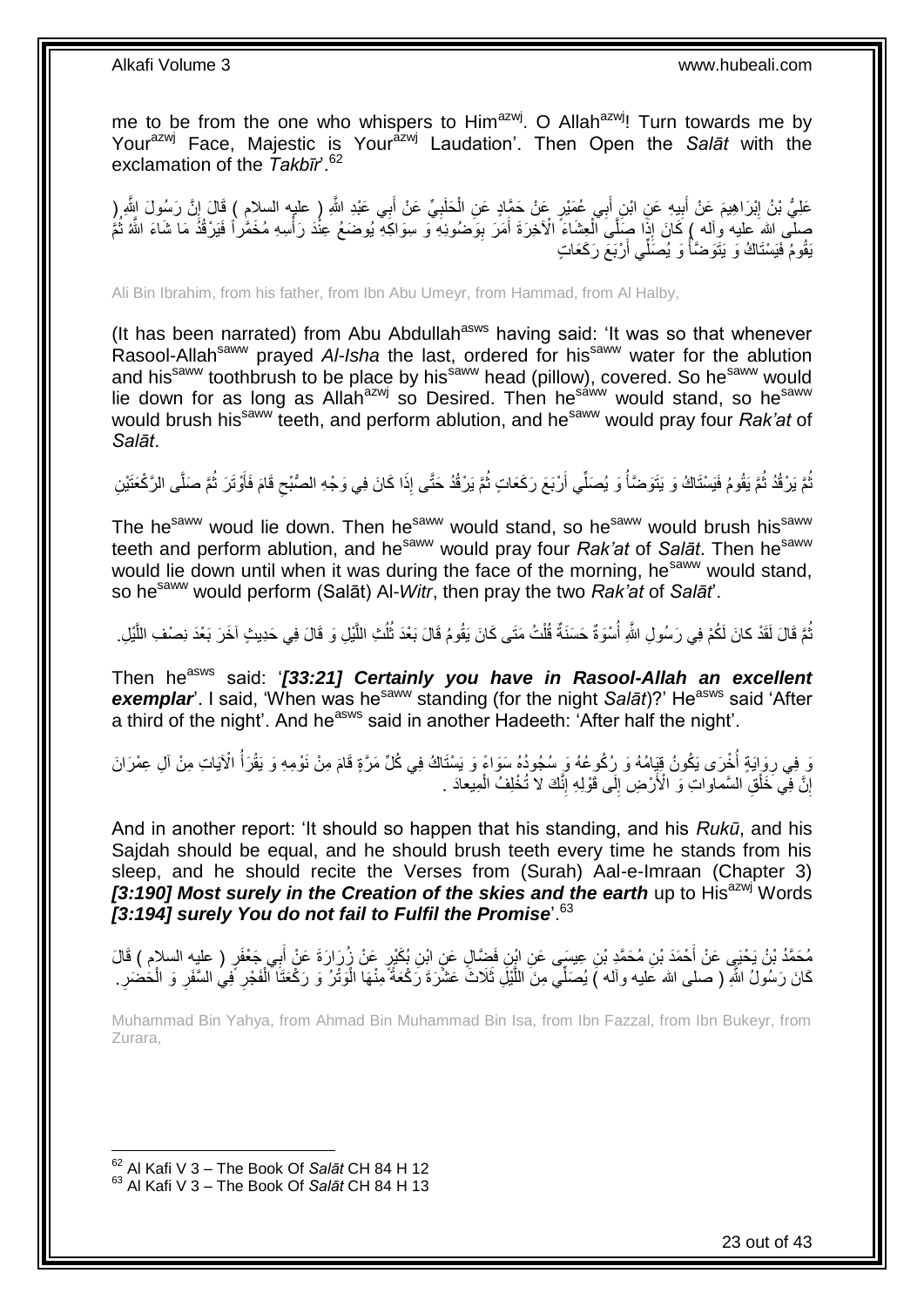(It has been narrated) from Abu Ja'far<sup>asws</sup> having said: 'Rasool-Allah<sup>saww</sup> used to pray, from the night (*Salāts*), thirteen *Rak'at*, from it being Al-*Witr*, and two *Rak'at* of Al-Fajr, during the travel and the staving<sup>64</sup>

عَنْهُ عَنْ أَحْمَدَ بْنِ مُحَمَّدٍ عَنْ عَلِيِّ بْنِ حَدِيدٍ عَنْ عَلِيٍّ بْنِ النُّعْمَانِ عَنِ الْحَارِثِ بْنِ الْمُغِيرَةِ التَّصْرِيِّ قَالَ سَمِعْتُ أَبَا عَبْدِ الثَّهِ ( َ َ ِ ْ ֦֧֦֧ ْ ِ عليه السلام ) يَقُولُ صَلَاةُ النَّهَارِ سِتَّ عَشْرَةَ رَكْعَةٌ ثَمَانٌ إِذَا زَالَتٍ الشَّمْسُ وَ ثَمَانٌ بَعْدَ الظُّهْرِ وَ أَرْبَعُ رَكَعَاتٍ بَعْدَ الْمَغْرِبِ ۖ َ ة<br>أ ِ َ ْ َبِا حَارِثُ لَا تُدَعْهُنَّ فِي سَفَرٍ وَ لَا حَضَرٍ وَ رَكْعَتَانٍ بَعْدَ الْعِشَاءِ الْأَخِرَةِ كَانَ أَبِي يُصَلِّيهِمَا وَ َهُوَ قَاعِدٌ وَ أَنَا أُصَلِّيهِمَا وَ أَنَا ِ ِّ َ ْ **∶** َ ِ ِّ َ ِّ قَائِمٌ وَ كَانَ رَسُولُ اللَّهِ ( صلَّى الله عليه وَأله ) يُصَلِّّيَ ثَلَاثَ عَشْرَةَ رَكْعَةً مِنَ اللَّيْلِ َّ

From him, from Ahmad Bin Muhammad, from Ali Bin Hadeed, from Ali Bin Al Numan, from Al Haris Bin Mugheira Al Nasry who said,

'I heard Abu Abdullah<sup>asws</sup> saying: 'A *Salāt* of the daytime is of sixteen *Rak'at* – eight being when the sun (starts to) decline, and eight After *Al Zohr*, and four *Rak'at* after *Al- Maghrib*. O Haris! Do not leave these, neither during a journey nor staying; and the two *Rak'at* of *AI Isha* the last, my<sup>asws</sup> father<sup>asws</sup> was praying these two while he<sup>asws</sup> was seated, and  $I^{asws}$  pray these two while  $I^{asws}$  am standing; and it was so that Rasool-Allah<sup>saww</sup> used to pray thirteen *Rak'at* of *Salāt*, from night time'.<sup>65</sup>

عَلِيُّ بْنُِ إِبْرَاهِيمَ عَنْ مُحَمَّدِ بْنِ عِيسَى عَنْ يُونُسٍ قَالَ حَدَّثَنِي إِسْمَاعِيلُ بْنُ سَعْدِ الْأَحْوَصُ قَالَ قُلْتُ لِلرِّضَا ( عليه السلام ) ِ ْ ِ َ كَم الصَّلَاَةُ مِنْ رَكْعَةٍ فَقَالَ إِحْدَى وَ خَمْسُونَ رَكْعَةً . ┆ ِ

Ali Bin Ibrahim, from Muhammad Bin Isa, from Yunus who said, 'Ismail Bin Saeed Al-Ahous narrated to me saying,

'I said to Al-Reza<sup>asws</sup>, 'How many *Rak'at* are in the (daily) *Salāts*?' So he<sup>asws</sup> said: 'Fifty-one *Rak'at*'.

> مُحَمَّدُ بْنُ أَحْمَدَ بْنِ يَحْيَى عَنْ مُحَمَّدِ بْنِ عِيسَى مِثْلُهُ . لَ **ٔ** َ

Muhammad Bin Ahmad Bin Yahya, from Muhammad Bin Isa – similar to it.<sup>66</sup>

مُحَمَّدُ بْنُ يَحْيَىِ عَنْ أَحْمَدَ بْنِ مُحَمَّدٍ عَنِ ابْنِ أَبِي عُمَيْرٍ عَنْ هِشَامِ بْنِ سَالِمٍ عَنْ أَبِي عَبْدِ اللَّهِ ( عليه السلام ) فِي قَوْلِ اللَّهِ عَزَّ َ ֧֖֧֚֚֓֝֘֝֝ ِ َ َ نَ جَلَّ إِنَّ نَاشِئَةَ اللَّيْلِ هِيَ أَشَدُّ وَطْنًا وَ أَقْوَمَ قِيَلًا قَالَ يَحْنِي بِقَوْلِهِ وَ أَقْوَمُ قُيلًا فَيَهْنَ الرَّجُلِ عَنْ فِرَاشِهِ يُرِيدُ بِهِ النَّهَ لَا يُرِيدُ بِهِ َ َّ ِ ِ ِ ِ َ ِ **∶** غَيْرَهُ .

Muhammad Bin Yahya, from Ahmad Bin Muhammad, from Ibn Abu Umeyr, from Hisham Bin Salim,

(It has been narrated) from Abu Abdullah<sup>asws</sup> regarding the Words of Allah<sup>azwj</sup> Mighty and Majestic *[73:6] Surely the rising by night is the firmest way to tread and the best speech*. He<sup>asws</sup> said: 'The Meaning of His<sup>azwj</sup> Words *best speech* is the standing of the man from his bed intending Allah<sup>azwj</sup> by it, not intending anything else by it'.  $67$ 

<sup>64</sup> Al Kafi V 3 – The Book Of *Salāt* CH 84 H 14

<sup>65</sup> Al Kafi V 3 – The Book Of *Salāt* CH 84 H 15

<sup>66</sup> Al Kafi V 3 – The Book Of *Salāt* CH 84 H 16

<sup>67</sup> Al Kafi V 3 – The Book Of *Salāt* CH 84 H 17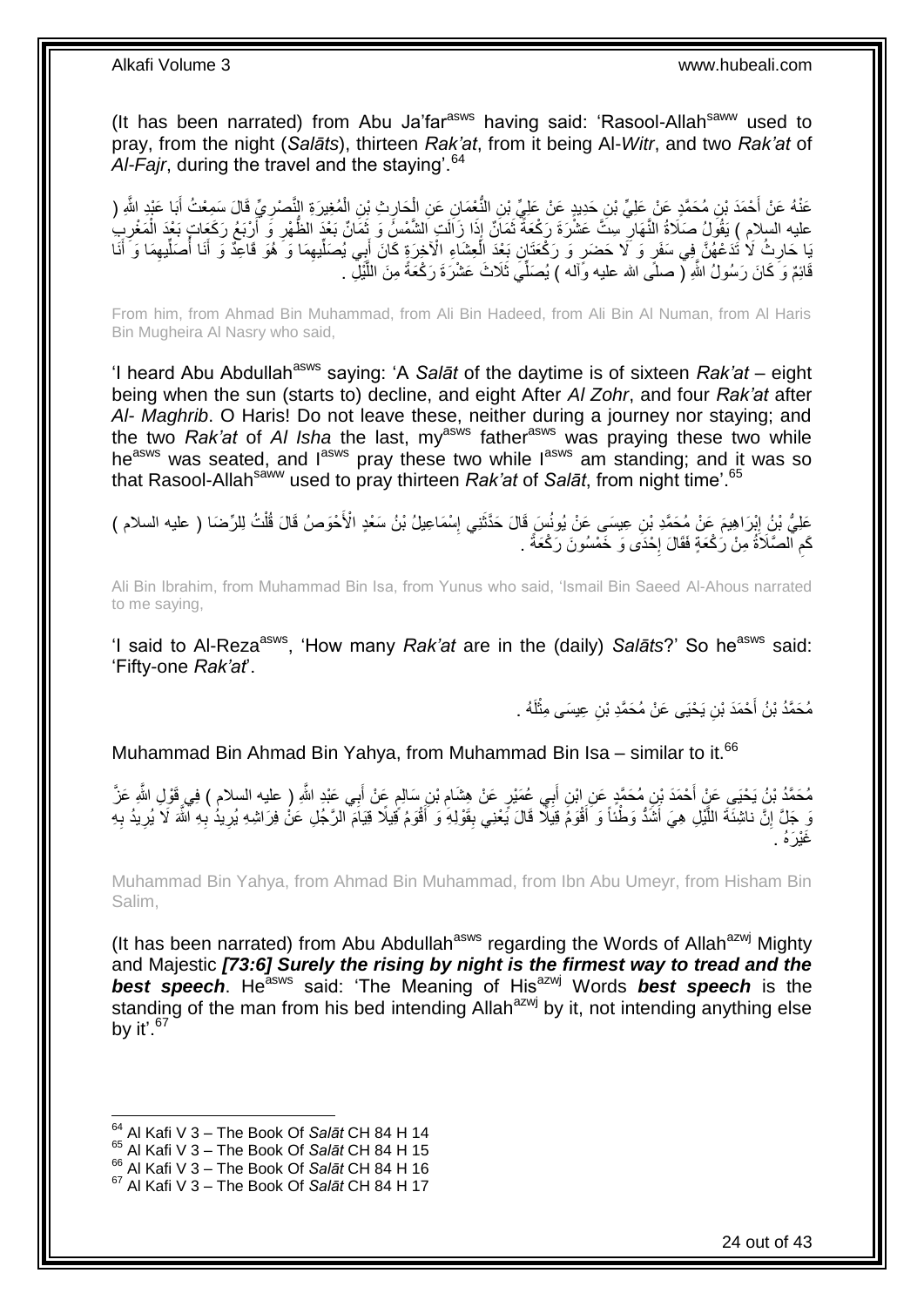ٍ عَلِيُّ بْنُ إِبْرَاهِيمَ عَنْ أَبِيهِ عَنِ ابْنِ أَبِي عُمَيْرٍ عَنْ أَبِي أَيُّوبَ الْخَزَّازِ عَنْ مُحَمَّدِ بْنِ مُسْلِمٍ قَالَ سَمِعْتُ أَبَا عَبْدِ اللَّهِ ( عليه ¦ ْ َ َ َ  $\frac{1}{2}$ َ ِ َ السلّام ) يَقُولُ إِنُّ الْعَبْدَ يُوقَظُ ثَلَاثَ مَرَّ الَّذٍ مِنَّ اللَّيْلِ فَإِنَّ لَمْ يَقُمْ أَتَاهُ الشَّيْطَانِّ فَبَالَ فِي أَذُنِهِ ِ َ ِ َّ ْ

Ali Bin Ibrahim, from his father, from Ibn Abu Umeyr, from Umeyr, from Abu Ayoub Al-Khazaz, from Muhammad Bin Muslim who said,

'I heard Abu Abdullah<sup>asws</sup> saying: 'The servant wakes up three times at night, so if he does not stand (for *Salāt*), the Satan<sup>la</sup> comes to him and urinates in his ear'.

قَالَ وَ سَأَلْتُهُ عَنْ قَوْلِ اللَّهِ عَزَّ وَ جَلَّ كانُوا قَلِيلًا مِنَ اللَّيْلِ ما يَهْجَعُونَ قَالَ كَانُوا أَقَلَّ اللَّيَالِي تَفُوتُهُمْ لَا يَقُومُونَ فِيهَا . مَّةٍ<br>إ ֦֧֦֧֦֧֦֦֧֦֧֦֧֦֧֦֧֦֧֦֧֦֧֦֪֪֪֦֪֪֦֟֟֟֓֕֟֓֟֓֕֟֓֡֟֓֟֓֟֓֟֓֡֟֟֓֡֟֟֓֡֟֓֟֓֡֟֓֞֟֟֓֡֟֓֡֟֓֟֓֟֓֟֓֟֓֟֓֟֓֞֟֟ َ َّ َ

He (the narrator) said, 'And I asked him<sup>asws</sup> about the Words of Allah<sup>azwj</sup> Mighty and Majestic [51:17] They used to sleep but little in the night. He<sup>asws</sup> said: 'There were very few nights which they missed out on, not standing (for the *Salāt*) in them'.<sup>68</sup>

عَذْهُ عَنْ أَبِيهِ عَنِ ابْنِ أَبِي عُمَيْرٍ عَنْ عُمَرَ بْنِ أُذَيْنَةَ عَنْ عُمَرَ بْنِ يَزِيدَ أَنَّهُ سَمِعَ أَبَا عَبْدِ اللَّهِ (عليه السلام ) يَقُولُ إِنَّ فِي<br>وَمَد عَلَيهِ السلام ) عَلَيْهِ مُعَيْنٍ عَنْ عُمَرَ َ َ ِ ُ َ ِ َ ِ اللَّيْلِ لَسَاعَةً مَا يُوَافِقُهَا عَنْدٌ مُسْلَمٌ يُصَلِّي وَ يَدْعُو اللَّهَ فِيهَا إِلَّا اسْتُجِيبَ لَهُ فِي كُلِّ لَيْلَةٍ قُلْتُ أَصْلَحَكَ اللَّهُ فَأَيُّ سَاعَةٍ هِيَ مِنَّ َ ْ ِ َ اللَّذِلِّ قَالَ إِذَا مَضَنَى نِصْفُ اللَّذِلِ فِي السُّنِّسِ الْأَوَّلِ مِنَ النِّصْنَفِ الْبَاقِيَ . ْ َّ

From him, from his father, from Ibn Abu Umeyr, from Umar Bin Azina,

(It has been narrated) from Umar Bin Yazeed having heard Abu Abdullah<sup>asws</sup> saying: 'During the night there is a time what is compatible for a submissive servant to pray Salat and supplicate to Allah<sup>azwj</sup> during it, except that it would be Answered to him during every night'. I said, 'May Allah<sup>azwj</sup> Keep you<sup>asws</sup> well! So which time from the night is it?' He<sup>asws</sup> said: 'When half the night passes by, during the first sixth of the remaining half'.<sup>69</sup>

عِدَّةٌ مِنْ أَصْحَابِنَا عَنْ أَحْمَدَ بْنِ مُحَمَّدٍ عَنِ الْحُسَيْنِ بْنِ سَعِيدٍ عَنْ حَمَّادٍ بْنِ عِيسَى عَنْ مُعَاوِيَةَ بْنِ وَهْبٍ عَنْ أَبِي عَبْدِ الثَّهِ (<br>-**∶** ْ **∣** َ َ عليه السلام ) قَالَ قُلْتُ لَهُم إِنَّ رَجُلًا مِنْ مَوَالِيكَ مِنْ صَلَحَائِهِمْ شَكَا إِلَيَّ مَا يَلْقَى مِنَ النَّوْمِ وَ قَالَ إِنِّي أُرِيدُ الْقِيَامَ إِلَي الصَّلَاةِ<br>بِيَّةٍ: كَيْفَ كَيْفَ مَنْ كَلِّهُمْ إِنَّ رَ יִי, ْ ِ ْ اُ ِ ِ ْ لَ ِ ِ َ بِاللَّيْلِ فَيَغْلِبُنِي النَّوْمُ حَتَّى أُصَّبِحَ وَ رُبَّمَا قَضَيْتُ صَلَاتِيَ الشَّهَْرُ مُتَتَابِعاً وَ الشَّهْرَيْنِ أَصْبِرُ عَلَى ثِقَلِهِ فَقَالَ قُرَّةُ عَيْنٍ لَهُ وَ الثَّم **∶** ا<br>ا َّ **∶** ِ

A number of our companions, from Ahmad Bin Muhammad, from Al-Husayn Bin Saeed, from Hammad Bin Isa, from Muawiya Bin Wahab,

(It has been narrated) from Abu Abdullah<sup>asws</sup>, said, 'I said to him<sup>asws</sup>, 'A man from the ones in your<sup>asws</sup> Wilayah, from their righteous ones, complained to me of what he faced from the sleep, and said, 'I intend to stand to the *Salāt* at night, but the sleep overcomes me until morning, and sometimes I fulfil my (missed out) *Salāt* of the month consecutively, and for the two months, bearing patiently upon its heaviness''. So he<sup>asws</sup> said: 'A delight for his eyes, by Allah<sup>azwj</sup>!'.

قَالَ وَ لَمْ يُرَخِّصْ لَهُ فِي الصَّلَاةِ فِي أَوَّلِ اللَّيْلِ وَ قَالَ الْقَضَاءُ بِالنَّهَارِ أَفْضَلُ قُلْتُ فَإِنَّ مِنْ نِسَائِنَا أَبْكَاراً الْجَارِيَةَ تُحِِبُّ الْخَيْرَ ِ ْ َ ِ ِ ْ َّ َ ْ ِ ْ َ وَ أَهْلَهُ وَ تَحْرِصُ عَلَى اِلصَّلَاةِ فَيَخْلِبُهَا النَّوْمُ حَتَّى رُبَّمَا قَضَنَتْ وَ رُبَّمَا ضَعُفَتْ عَنْ قَضَائِهِ وَ هِيَ تَقْوَى عَلَيْهِ أَوَّلَ اللَّيْلِ **∶** َ َّ َ فَرَخَّصَ لَهُنَّ فِي الصَّلَاةِ أَوَّلَ اللَّيْلِ إِذَا ضَعُفْنَ وَ ضَيَّعْنَ الْقَضَاءَ . اُ ْ َّ

He (the narrator) said, 'And he<sup>asws</sup> did not permit for him regarding the (fulfilling of the outstanding) *Salāt* during the first part of the night, and said: 'The fulfilment at

<sup>68</sup> Al Kafi V 3 – The Book Of *Salāt* CH 84 H 18

<sup>69</sup> Al Kafi V 3 – The Book Of *Salāt* CH 84 H 19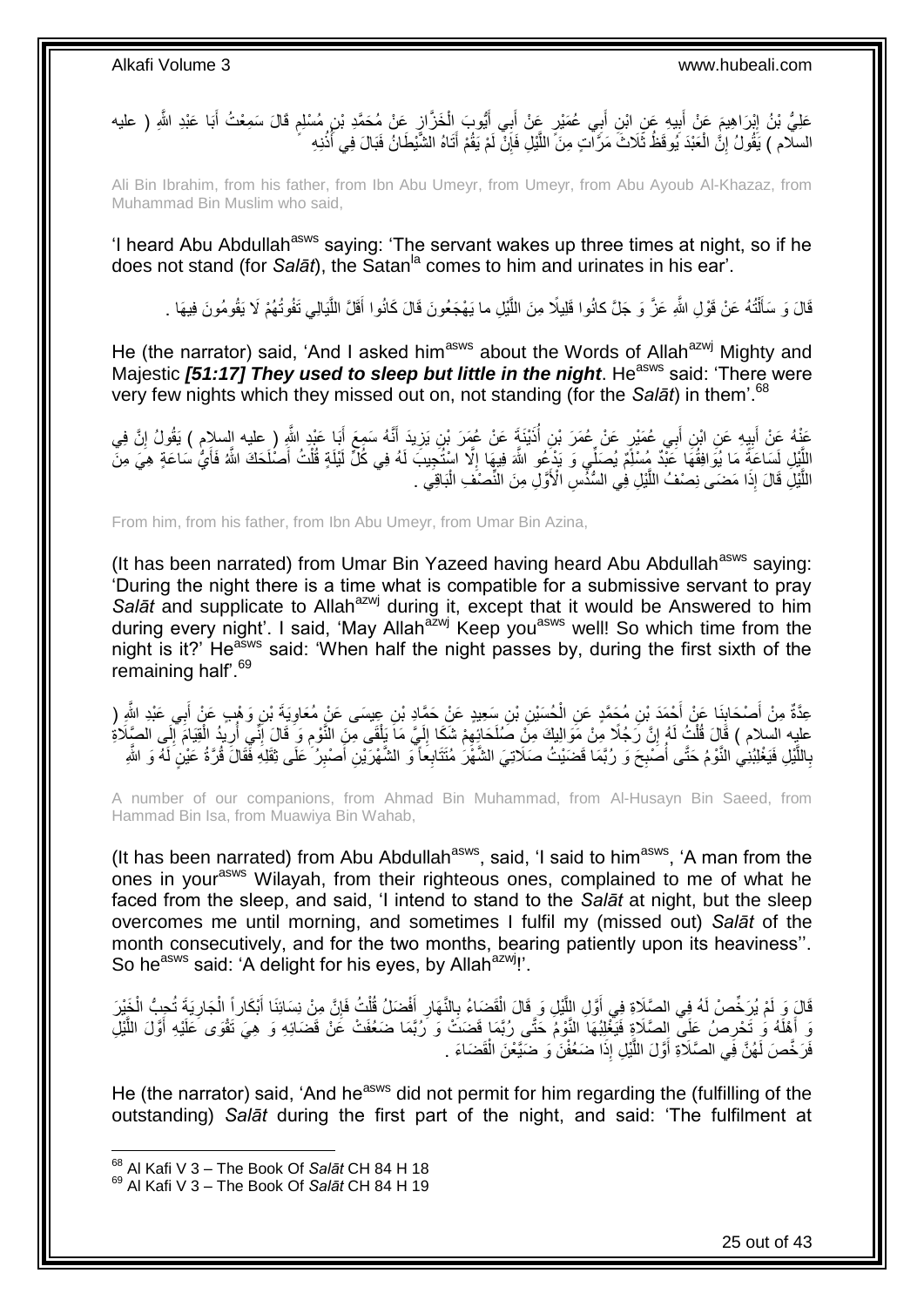daytime is superior'. I said, 'But there are virgins of our womenfolk, the young girls who love the goodness and its performance, and are covetous upon the *Salāt*, but the sleep overcomes them until sometimes they fulfil, and sometimes they are too weak from fulfilling it, and they are strong upon it at the beginning of the night'. So he<sup>asws</sup> permitted for them with regard to the *Salāt* at the beginning of the night when they were too weak and wasting the fulfilment<sup>". 70</sup>

أَحْمَدُ بْنُ إِدْرِيسَ عَنْ مُحَمَّدٍ بْنِ عَيْدٍ الْجَبَّارِ عَنْ صَفْوَانَ عَنِ ابْنِ بُكَيْرٍ قَالَ قَالَ أَبُو عَبْدِ اللَّهِ ( عليه السلام ) مَا كَانَ يُحْمَدُ<br>حَمَلندُ بْنُ إِدْرِيسَ عَنْ مُحَمَّدٍ بْنِ عَيْدٍ الْج ِ יִי (ו َ **∶** ْ الرَّجُلُ أَنْ يَقُومَ مِنْ آخِرِ اللَّيْلِ فَيُصَلِّيَ صَلَاَتَهُ ضَرْبَةً وَاحِدَةً ثُمَّ يَنَامَ وَ يَّذْهَبَ . **ٔ:** اد<br>ا ِّ َّ ِ اُ

Ahmad Bin Idrees, from Muhammad Bin Abdul Jabbar, from Safwan, from Ibn Bukeyr who said,

'Abu Abdullah<sup>asws</sup> said: 'If a man were to stand at the end of the night, so he prays his *Salāt* in one go, and then he goes (away) and sleeps, is not Praiseworthy.' 71

عَلِيُّ بِنُ إِبْرَاهِيمَ عَنٍْ أَبِيهِ عَنْ عَبْدِ اللَّهِ بْنِ الْمُغِيرَةِ عَنِ ابْنِ مُسْكَانَ عَنِ الْحَسَنِ الصَّبْقَلِ عَنْ أَبِي عَبْدِ اللَّهِ ( عليه السلام ) قَالَ<br>وَأَنْهُمْ اللَّهِ الْعَلَيْقِ وَ أَنْ يَعْبُدِ ْ ْ **!** َ َ ُّلْتُ لَهُ الرَّجُلُ يُصَلِّي الرَّكْعَتَيْنِ مِنَ الْوَتُرِ ثُمَّ يَقُومُ فَيَنْسَى النَّشَهُّدَ حَتَّى يَرْكَعَ وَ يَذْكُرُ وَ هُوَ رَاكِعٌ قَالَ يَجْلِسُ مِنْ رُكُوعِهِ ٔ.<br>ـ **∶** :<br>ا ْ ة<br>. فَيَتَشَـهَّدُ ثُمَّ يَقُومُ فَيُتِمُّ ُ

Ali Bin Ibrahim, from his father, from Abdullah Bin Al-Mugheira, from Ibn Muskan, from Al-Hassan Al-Sayqal,

(It has been narrated) from Abu Abdullah<sup>asws</sup>, said, 'I said to him<sup>asws</sup>, 'The man prays the two *Rak'at* of Al-*Witr*, then he stands, but he forgets the *Tashahhud* until he has performed *Rukū* (in the third *Rak'at*), and he remembers while he is going down in the *Rukū*'. He<sup>asws</sup> said: 'He should be seated from his *Rukū*, and he should perform *Tashahhud*, then she should stand and complete (the *Salāt*)'.

َفَالَ قُلْتُ أَ لَيْسٍ قُلْتَ فِي الْفَرِيضَةِ إِذَا ذَكَرَهُ بَعْدَ مَا رَكَعَ مَضَى ثُمَّ سَجَدَ سَجْدَتَيِ السَّهْوِ بَعْدَ مَا يَنْصَرِفُ وَ يَتَشَهَّدُ فِيهِمَا قَالَ ُ ِ ْ ْ لَ َ ْ ِ ِ ِ ِ يْسَ النَّافِلَةُ مِثْلَ الْفَرِيضَةِ . ِ ْ ْ لَ

He (the narrator) said, 'I said, 'Did you<sup>asws</sup> not say regarding the obligatory (Salāt), when he remembers it after having performed the *Rukū*, he should continue, then perform *Sajdah* with two Sajdahs (of omission – *Sajda-e-Sahw*) after having finished, and he should perform *Tashahhud* in these two?' He<sup>asws</sup> said: 'The optional (Salāt) is not like the Obligatory (Salāt)'.<sup>72</sup>

الْحُسَيْنُ بْنُ مُحَمَّدٍ الْأَشْعَرِيُّ عَنْ عَبْدِ اللَّهِ بْنِ عَامِرٍ عَنْ عَلِيٍّ بْنِ مَهْزِيَارَ عَنْ فَضَالَةَ بْنِ أَيُّوبَ وَ حَمَّادِ بْنِ عِيسَى عَنْ مُعَاوِيَةَ َ ِ **∶** ِ بْنِ وَ هْبِ قَالَ سَأَلْتُ أَبَا عََبْدِ اللَّهِ ( عليه السلام ) عََنْ أَفْضَلِ ّسَاعَاتِ الْوَتْرِ فَقَالَ الْفَجْرُ أَوَّلُ ذَلِكَ . **∶** ْ َ َ ْ َ َ ْ

Al-Husayn Bin Muhammad Al-Ashary, from Abdullah Bin Aamir, from Ali Bin Mahziyar, from Fazalat Bin Ayoub, and Hammad Bin Isa, from Muawiya Bin Wahaba who said,

'I asked Abu Abdullah<sup>asws</sup> about the most superior of the timings for Al-Witr. So he<sup>asws</sup> said: 'The dawn is the beginning of that'.<sup>73</sup>

<sup>70</sup> Al Kafi V 3 – The Book Of *Salāt* CH 84 H 20

<sup>71</sup> Al Kafi V 3 – The Book Of *Salāt* CH 84 H 21

<sup>72</sup> Al Kafi V 3 – The Book Of *Salāt* CH 84 H 22

<sup>73</sup> Al Kafi V 3 – The Book Of *Salāt* CH 84 H 23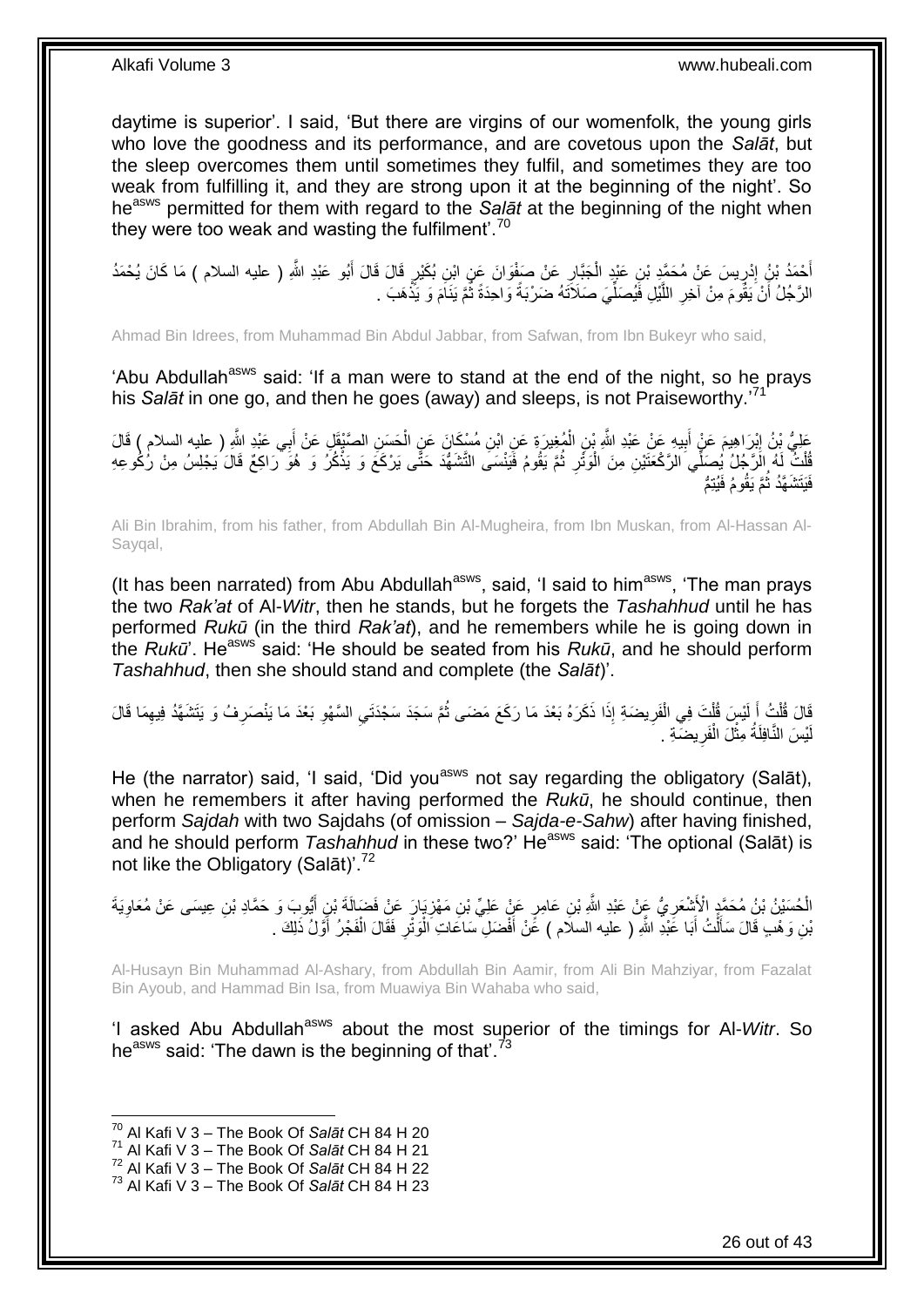َ مُحَمَّدُ بْنُ يَجْبَى عَنْ مُحَمَّدِ بْنِ الْْكُسَيْنِ عَنِ ابْنِ أَبِي عُمَيْرٍ عَنْ إِسْمَاعِيلَ بْنِ أَبِي سَارَةَ قَالَ أَخْبَرَنِي أَبَانُ بْنُ تَغْلِبَ قَالَ قُلْتُ َ ِ َ ْ ْ َ لِأَبِي عَنْدٍ اللَّهِ ( عليه السلام ) أَيَّةَ سَاعَةٍ كَانَ رَسُولُ اللَّهِ ۖ ( صلَّى الله عليه وأللّه ) يُوتِرُ فَقَالَ عَلَى مِثْلِ مَغِيب الشَّمْسِ إِلَى **ٔ** َ لَ ِ صَلَّاةِ الْمَغْرِبِ ۚ . ِ ْ

Muhammad Bin Yahya, from Muhammad Bin Al-Husayn, from Ibn Abu Umeyr, from Ismail Bin Abu Sara who said,

'Aban Bin Taghlub informed me saying, 'I said to Abu Abdullah<sup>asws</sup>, 'During which time did Rasool-Allah<sup>saww</sup> pray Al-Witr (Salāt)?' So he<sup>asws</sup> said: 'Upon the like of the setting of the sun up to *Al-Maghrib Salāt*'.<sup>74</sup>

َعْلِيُّ بِنُ إِبْرَاهِيمَ عَنْ أَبِيهِ عَنِ ابْنِ أَبِي عُمَيْرٍ عَنِ ابْنِ أُذَيْنَهَ عَنْ زُِرَارَةَ قَالَ قُلْتُ لِأَبِي جَعْفَرٍ ( عليه السلام ) الرَّكْعَتَانِ اللَّتَانِ ْ ُ َ **!** َ ِ َّ قَبْلَ الْغَدَاةِ أَيْنَ مَوْضِعُهُمَا فَقَالَ قَبْلَ طَّلُوعِ الْفَجْرِ فَإِذَا طَلَعَ الْفَجْرُ فَقَدْ دَخَلَ وَقْتُ الْغَذَاةِ ْ ْ **∶** ْ ِ َ ْ

Ali Bin Ibrahim, from his father, from Ibn Abu Umeyr, from Ibn Azina, from Zurara who said,

'I said to Abu Ja'far<sup>asws</sup>, 'The two *Rak'at* which are before the morning, where is their place?' So he<sup>asws</sup> said: 'Before the emergence of the dawn. So when the dawn emerges, so the time for the morning has entered<sup>'.75</sup>

ِ عَلِيُّ بْنُ مُحَمَّدٍ عَنْ سَهْلٍ بْنِ زِيَادٍ عَنِ ابْنِ أَسْبَاطٍ عَنْ إِبْرَاهِيمَ بْنِ أَبِي الْبِلَادِ قَالَ صَلَّيْتُ خَلْفَ الرِّضَا ( عليه السلام ) فِي َ **∶** ْ َّ **∶** ْ َ الْمَسْجِدِ الْحَرَ امِ صَلَاةَ اللَّيْلِ فَلَمَّا فَرَغَ جَعَلَ مَكَانَ الضَّجْعَةِ سَجْدَةً ۚ ۚ َّ ِ ْ ْ

Ali Bin Muhammad, from Sahl Bin Ziyad, from Ibn Asbaat, from Ibrahim Bin Abu Al-Balaad who said,

'I prayed *Salāt* behind Al-Reza<sup>asws</sup> in the Sacred Masjid, the night *Salāt*. So when he<sup>asws</sup> was free, he<sup>asws</sup> made the place of rest as a Sajdah<sup>'.76</sup>

وَ عَنْهُ عَنْ مُحَمَّدِ بْنِ الْحُسَيْنِ عَنِ الْحَجَّالِ عَنْ عَبْدِ اللَّهِ بْنِ الْوَلِيدِ الْكِنْدِيِّ عَنْ إِسْمَاعِيلَ بْنِ جَابِرٍ أَوْ عَبْدِ اللَّهِ بْنِ سِنَانٍ قَالَ قُلْتُ ْ ْ ْ َ ∣∣<br>∶ ْ ْ لِأَبِي عَبْدِ اللَّهِ ( عليهَ السلام َ) إِنِّي أَقُومُ آخِرَ اللَّيْلِ وَ أَخَافُ الصُّبْحَ قَالَ اقْرَأِ الْحَمْدَ وَ اعْجَلْ وَ أَعْجَلْ . ْ َّ َ ِ َ

And from him, from Muhammad Bin Al-Husayn, from Al-Hajjal, from Abdullah Bin Al-Waleed Al-Kindy, from Ismail Bin Jabir, or Abdullah Bin Sinan who said,

'I said to Abu Abdullah<sup>asws</sup>, 'I stand (for Salat) at the end of the night, and I fear the morning'. He<sup>asws</sup> said: 'Recite Al-Hamd (Chapter 1), and hasten, and hasten'.<sup>77</sup>

الْحُسَيْنُ بْنُ مُحَمَّدٍ عَنْ عَبْدِ اللَّهِ بْنِ عَامِرٍ عَنْ عَلِيِّ بْنِ مَهْزِيَارَ عَنْ فَضَالَةَ بْنِ أَيُّوبَ عَنِ الْقَاسِمِ بْنِ يَزِيدَ عَنْ مُحَمَّدٍ بْنِ مُسْلِمٍ َ ِ ْ ֧֖֖֧֖֖֖֧֧֧֧֧ׅ֧֧֧֧ׅ֧֚֚֚֚֝֝֟֓֝֓֝֓֝֓֟֓֝֬֝֓֝֬֝֓֟֓֬֝֓֝֬֜֝֓֝֬֜֓֝֬֜֝֬֜֓֝֬ ¦ ِ ْ عَنْ أَبِي جَعْفَرٍ ( عليه السلام ) قَالَ سَأَأَتُهُ عَنِ ٱلرَّجُلِ يَقُومُ مِنْ آخِرٍ اللَّيْلِ وَ هُوَ يَخْشَى أَنْ يَفْجَأَهُ الصُّبْحُ أَ يَبْدَأُ بِالْوَنْرِ أَوْ َ َ َّ ِ ֦֧֦֧֦֧֦֧֦֦֧֦֧֦֧֦֧֦֧֦֧֦֧֦֧֦֧֦֧֦֧֦֧֦֧֦֧֦֧֦֧֧֧֦֧֧֧֧֧֧֧֧֧֧֘֝֟֟֟֟֟֟֟֟֟֕֟֟֟֟֘֟֟֓֟֓֟֓֟֓֞֟֟֓֟֓֟֩֓֟֓֟֩֓֝֬֝֬֞֝֬֝֬֟֩֩<br>֧ׅ֧ׅ֧ׅ֧ׅ֧֛֪֦֧֪֧֪֧֦֧֦֪֧֪֧֛֜֜֜֜֜֝֝֬֞֟֩֞֬֟֝֬֞֟֩֞֬֜ َ َ ِ ْ ِ ُ َ ُصَلِّيَ الصَّلَاةَ عَلَى وَجْهِهَا حَتَّىٰ يَكُونَ الْوَتْرُ ۚ آخَِرَ ذَلِكَ قَالَ بَلْ يَبْدَأُ بِالْوَتْرِ وَ قَالَ أَنَا كُنْتُ فَاعِلًا ذَلِكَ ۚ ـ ْ **∶** ْ ِ َ ِ

Al-Husayn Bin Muhammad, from Abdullah Bin Aamir, from Ali Bin Mahziyar, from Fazalat Bin Ayoub, from Al-Qasim Bin Yazeed, from Muhammad Bin Muslim,

(It has been narrated) from Abu Ja'far $a$ <sup>asws</sup>, said, 'I asked him $a$ <sup>asws</sup> about the man who stands (for the *Salāt*) at the end of the night and he is fearing if the morning comes up suddenly, should he begin with Al-*Witr*, or pray the *Salāt* upon its aspects until *Al-*

- <sup>75</sup> Al Kafi V 3 The Book Of *Salāt* CH 84 H 25
- <sup>76</sup> Al Kafi V 3 The Book Of *Salāt* CH 84 H 26

<sup>74</sup> Al Kafi V 3 – The Book Of *Salāt* CH 84 H 24

<sup>77</sup> Al Kafi V 3 – The Book Of *Salāt* CH 84 H 27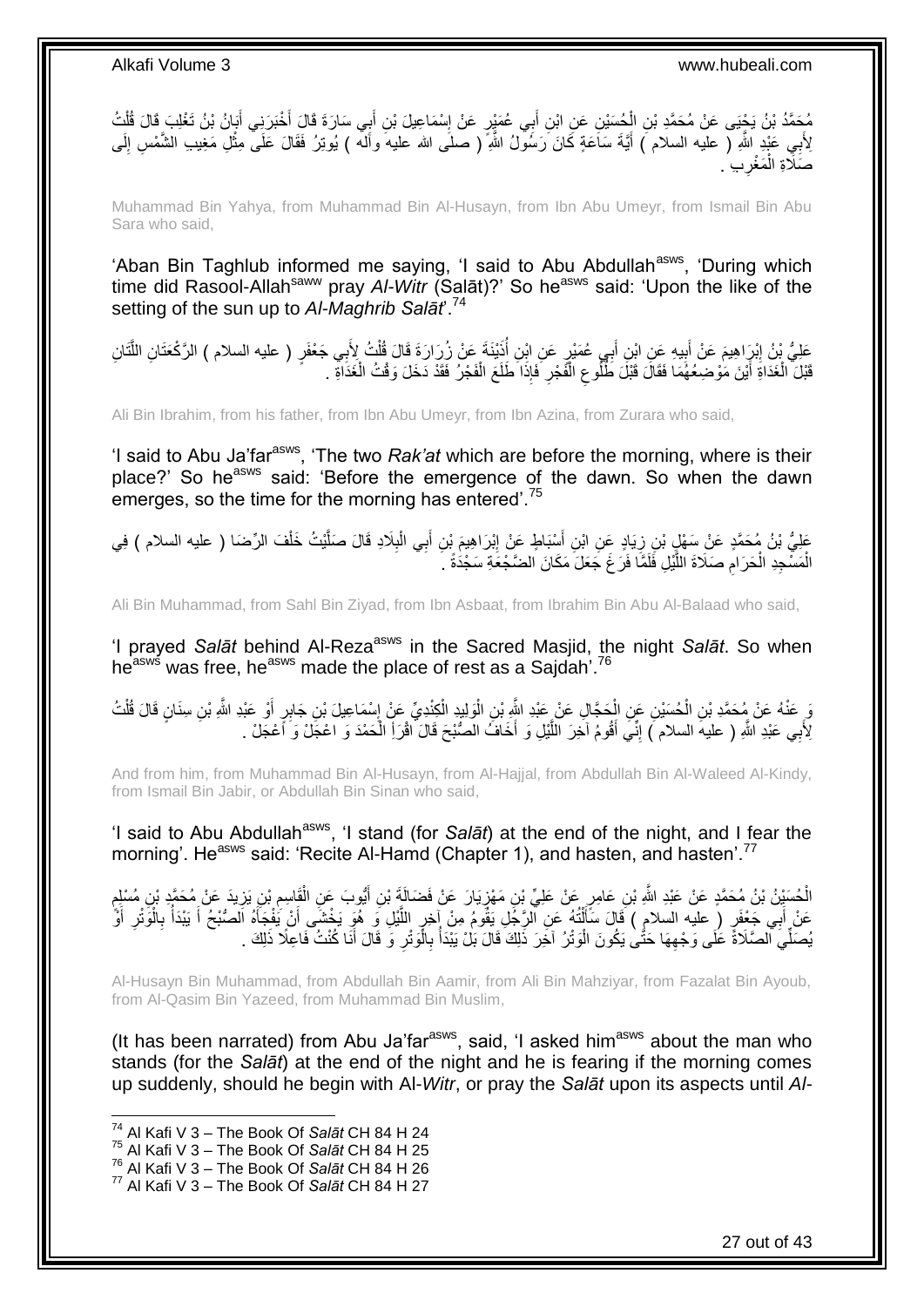Witr happens to be at the end of that?' He<sup>asws</sup> said: 'But, he should begin with Al-*Witr*'. And he<sup>asws</sup> said: 'I<sup>asws</sup> was doing that'.<sup>78</sup>

ْ أَحْمَدُ يْنُ إِدْرِيسَ عَنِْ أَحْمَدَ بْنِ مُحَمَّدٍ عَنِ ابْنِ مَحْبُوبِ عَنْ أَبِي وَلَّادٍ حَفْصِ بْنِ سَالِمِ قَالَ سَأَلْتُ أَبَا عَبْدِ اللَّهِ ( عليه السلام ) ĺ ٍ َ ِ ِ َ َ عَنِ التَّسْلِيمِ فِي رَكْعَتَيِ الْوَتْرِ فَقَالَ نَعَمْ وَ إِنْ كَانَتْ لَكَ حَاجَةٌ فَالْحُرُجْ وَ اقْضِهَا ثُمَّ عُذُ وَ ارْكَعْ رَكْعَةً . ُ ِ ِ ْ ِ ِ

Ahmad Bin Idrees, from Ahmad Bin Muhammad, from Ibn Mahboub, from Abu Wallad Hafs Bin Saalim who said,

'I asked Abu Abdullah<sup>asws</sup> about the *Salām* in the two *Rak'at* (*Rak'ats*) of *Al-Witr*'. So he<sup>asws</sup> said: 'Yes, and even if there was a need for you, so go out and fulfil it, then return and *Rukū* with a *Rukū*'.<sup>79</sup>

عَلِيُّ بْنُ إِبْرَاهِيمَ عَنْ مُحَمَّدٍ بِْنِ عِيسَى عَنِْ يُونُسَ عَنِ ابْنِ سِنَانٍ قَالَ سَأَلْتُ أَبَا عَبْدِ اللَّهِ ( عليه السلام ) عَنِ الْوَتْرِ مَا يُقْرَأُ **ֽוּ** ُ ِ ْ َ ْ ĺ فِيهِنَّ جَمِيعاً قَالَ ٰبِقُلْ هُوَ اللَّهُ أَحَدٌ قُلْتُ فِي ثَلَاثِهِنَّ قَالَ نَعَمْ . ِ ْ **ِ** ِ

Ali Bin Ibrahim, from Muhammad Bin Isa, from Yunus, from Ibn Sinan who said,

'I asked Abu Abdullah<sup>asws</sup> about Al-*Witr*, what is to be recited therein together'. He<sup>asws</sup> said: 'With *[112:1] Say He Allah is One* (Chapter 1112)'. I said, 'In the three (*Rak'at*) of them?' He<sup>asws</sup> said: 'Yes'.<sup>80</sup>

عَلِيٌّ عَنْ أَبِيهٍ عَنِ ابْنِ أَبِي عُمَيْرٍ عَنْ جَمَّادٍ عَنِ الْحَلَبِيِّ عَنْ أَبِي عَبْدِ اللَّهِ ( عليه السلام ) أَنَّهُ سُئِلَ عَنِ الْقُنُوتِ فِي الْوَتْرِ هَلْ ِ ْ َ َ ِ ْ َ ِ ْ فِيهِ ۖ شَيْءٌ مَوَقَّتٌ يُتَّنِعُ وَ يُفَالُ فَقَالَ لَا أَثْنِ عَلَى اللَّهِ عَنَّ وَ جَلَّ وَ صَلِّ عَلَى النَّبِيِّ ( صلٰى الله عليه وآله ) وَ اسْتَغْفِرْ لِذَنْبِكَ ْ َ ِ ِ الْعَظِيمِ ثُمَّ قَالَ كُلُّ ذَنْبٍ عَظِيمٌ . ُ ِ ْ

Ali, from his father, from Ibn Abu Umeyr, from Hammad, from Al-Halby,

(It has been narrated) from Abu Abdullah<sup>asws</sup> having been asked about the *Qunut* in Al-Witr (Salāt), 'Is there anything fixed to be followed and said?' So he<sup>asws</sup> said: 'No. Laud upon Allah<sup>azwj</sup> Mighty and Majestic and send Blessings upon the Prophet<sup>saww</sup>, and seek Forgiveness for your grievous sins'. Then he<sup>asws'</sup> said: 'Every sin is arievous'.<sup>81</sup>

الْحُسَيْنُ بْنُ مُحَمَّدٍ عَنْ مُعَلَّى بْنِ مُحَمَّدٍ عَنْ أَبَانٍ عَنْ عَبْدِ الرَّحْمَنِ بْنِ أَبِي عَبْدِ الثَّهِ قَالَ قَالَ أَبُو عَبْدِ الثَّهِ ( عليه السلام )<br>'' َ َ َ الْقُنُوتُ فِي الْوَتْرِ الِاسْتِغْفَارُ وَ فِيَ الْفَرِيضَةِ الدُّعَاَءُ . ِ ْ ِ ْ :<br>ا

Al-Husayn Bin Muhammad, from Moalla Bin Muhammad, from Aban, from Abdul Rahman Bin Abu Abdullah who said,

'Abu Abdullah<sup>asws</sup> said: 'The *Qunut* in *Al-Witr* (Salāt) is the seeking of Forgiveness, and in the Obligatory (Salāt), it is the supplication'.<sup>82</sup>

مُحَمَّدُ بْنُ إِسْمَاعِيلَ عَنِ الْفَضْلِ بْنِ شَاذَانَ عَنْ صَفْوَانَ بْنِ يَحْيَى عَنْ مَنْصُورِ بْنِ حَازِمٍ عَنْ أَبِي عَبْدِ اللَّهِ ( عليه السلام ) قَالَ َ ֧֧֧֖֧֧֧֧֦֧֧֧֚֓֝֬֝֝֓֝֬֟֓֟֓֓֝֓֝֬֝֓֝֓֟֓֟֓֝֬ ِ **ٍ** ْ ِ اسْتَغْفِرِ اللَّهَ فِي الْوَتْرِ سَبْعِينَ مَرَّةً َ. ِ ْ ِ

- <sup>79</sup> Al Kafi V 3 The Book Of *Salāt* CH 84 H 29
- <sup>80</sup> Al Kafi V 3 The Book Of *Salāt* CH 84 H 30
- <sup>81</sup> Al Kafi V 3 The Book Of *Salāt* CH 84 H 31

<sup>78</sup> Al Kafi V 3 – The Book Of *Salāt* CH 84 H 28

<sup>82</sup> Al Kafi V 3 – The Book Of *Salāt* CH 84 H 32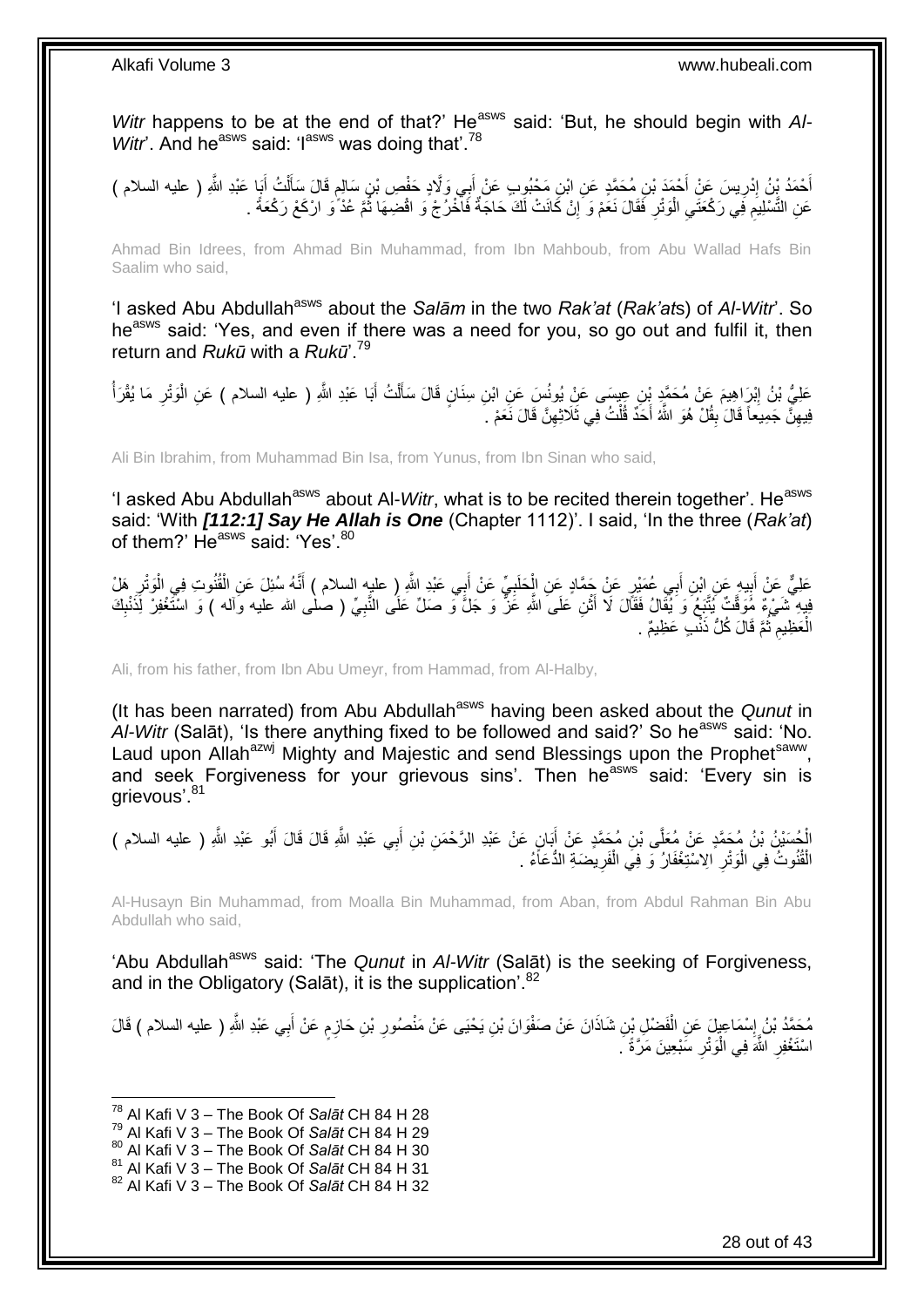Muhammad Bin Ismail, from Al-Fazl Bin Sh*Azaan*, from Safwan Bin Yahya, from Mansour Bin Hazim,

(It has been narrated) from Abu Abdullah<sup>asws</sup> having said: 'The seeking of Forgiveness in *Al-Witr* (Salāt) is seventy times<sup>'.83</sup>

مُحَمَّدُ بْنُ يَحْيَى عَنِّ عِمْرَِانَ بْنِ مُوسَى عَنِ الْحَسَنِ بْنِ عَلِيٍّ بْنِ النَّعْمَانِ عَنْ أَبِيهِ عَنْ بَعْضِ رِجَالِهِ قَالَ جَاءَ رَجُلٌ إِلَى أَمِيرِ<br>\*\*\* ْ ِ أَ ِ ِ ِ َ الْمُؤْمِنِينَ عَلِيِّ ۚ بْنٍ أَبِي طَالِبٍ (ِ صلوات الله عليه ) فَقَالَ يَا أَمِيرَ الْمُؤْمِنِينَ إِنِّي قَدْ حُرِمْتُ الصَّلَاةَ بِاللَّيْلِ فَقَالَ أَمِيرُ اَلْمُؤْمِنِينَ ِ ِ ْ َ َ ْ َ َّ ِ ( عليه السلام ) أَنْتَ رَجُلٌ قَدْ قُيَّدَتْكَ ذُنُوبُكَ . َ

Muhammad Bin Yahya, from Imran Bin Musa, from Al-Hassan Bin Ali Bin Al-Numan, from his father, from one of his men who said,

'A man came over to Amir Al-Momineen Ali<sup>asws</sup> Bin Abu Talib<sup>asws</sup>, so he said, 'O Amir Al-Momineenasws! I have been deprived of the *Salāt* at night'. So Amir Al-Momineen<sup>asws</sup> said: 'You are a man, your sins have restricted you'.<sup>84</sup>

عَلِيُّ بْنُ مُحَمَّدٍ عَنْ سَهْلِ بْنِ زِيَادٍ عَنٍْ عَلِيٍّ بْنِ مَهْزِيَارَ قَالَ قَرَأْتُ فِي كِتَابٍ رَجُلٍ إِلَىٍ أَبِي عَبْدِ اللَّهِ إِ عليهِ السلام ) الرَّكْعَتَانِ ة<br>أ ِ ِ َ ِ اللَّتَانِ قَبْلَ صَلَاةِ الْفَجْرِ مِنْ صَلَاةِ اللَّيْلِ هِيَ أَمْ مِنْ صَلَاةِ النَّهَارِ وَ فَى أَيٍّ وَقْتٍ أُصَلِّيهَا فَكَتَبَ بِخَطِّهِ احْشُهَا فِي صَلَاةِ اللَّيْلِ ِّ :<br>ا َ **∶** َ َّ **∶** ْ َّ َّ ِ حَشْواً .

Ali Bin Muhammad, from Sahl Bin Ziyad, from Ali Bin Mahziyar who said,

'I read in the letter of a man to Abu Abdullah<sup>asws</sup>, 'The two *Rak'at* which are before *Al-Fajr Salāt*, are there from the *Salāts* of the night or from the *Salāts* of the daytime, and in which time should I be praying these?' So he<sup>asws</sup> wrote in his<sup>asws</sup> own handwriting: 'Fill them in the night *Salāt* with a complete filling'.<sup>85</sup>

> **َضائِ َها َو َصَال ِة ال ُّض َحى َها َو قَ ِخير ِل َو َتأ الَّنَوافِ ِديم باب َتقْ ِ ْ ِ**

### <span id="page-28-0"></span>**Chapter 85 – Preceding the optional (Salāt) and delaying it, and its payback, and the** *Salāt* **at forenoon**

الْحُسَيْنُ بِنُ مُحَمَّدٍ عَنْ عَبْدِ اللَّهِ بْنِ عَامِرٍ عَنْ عَلِيِّ بْنِ مَهْزِيَارَ عَنِ الْحُسَيْنِ بْنِ سَعِيدٍ عَنْ حَمَّادِ بْنِ عِيسَى عَنْ بُرَيْدِ بْنِ ْ **∶** ِّضَمْرَةَ اللَّيْثِيِّ عَنِْ مُحَمَّدٍ بْنِ مُسْلِمٍ قَالَ سَأَلْتُ أَبَا جَعْفَرٍ ( عَلِيه السلام ) عَنِ الزَّجْلِ يَشْتَغِلُ عَنِ الزَّوَالِ أَ يُعَجِّلُ مِنْ أَوَّلِ َ ْ َ ٍ َّ َ َ النَّهَارِ فَقَالَ نَعَمْ إِذَا عَلِمَ أَنَّهُ يَشْتَغِلُّ فَيُعَجِّلُهَا فِي صَدْرِ النَّهَارِ كُلُّهَا . ُ َ ِ َّ ِ ِ

Al-Husayn Bin Muhammad, from Abdullah Bin Aamir, from Ali Bin Mahziyar, from Al-Husayn Bin Saeed, from Hammad Bin Isa, from Bureyd Bin Zamra Al-Laysi, from Muhammad Bin Muslim who said,

'I asked Abu Ja'far<sup>asws</sup> about the man who is too busy from the midday, 'Can he hasten from the beginning of the day?' So he<sup>asws</sup> said: 'Yes, when he knows that he would be too busy, so he can hasten it during the middle of the day, all of it'.<sup>86</sup>

 $\overline{a}$ 

85 Al Kafi V 3 – The Book Of *Salāt* CH 84 H 35

<sup>83</sup> Al Kafi V 3 – The Book Of *Salāt* CH 84 H 33

<sup>84</sup> Al Kafi V 3 – The Book Of *Salāt* CH 84 H 34

<sup>86</sup> Al Kafi V 3 – The Book Of *Salāt* CH 85 H 1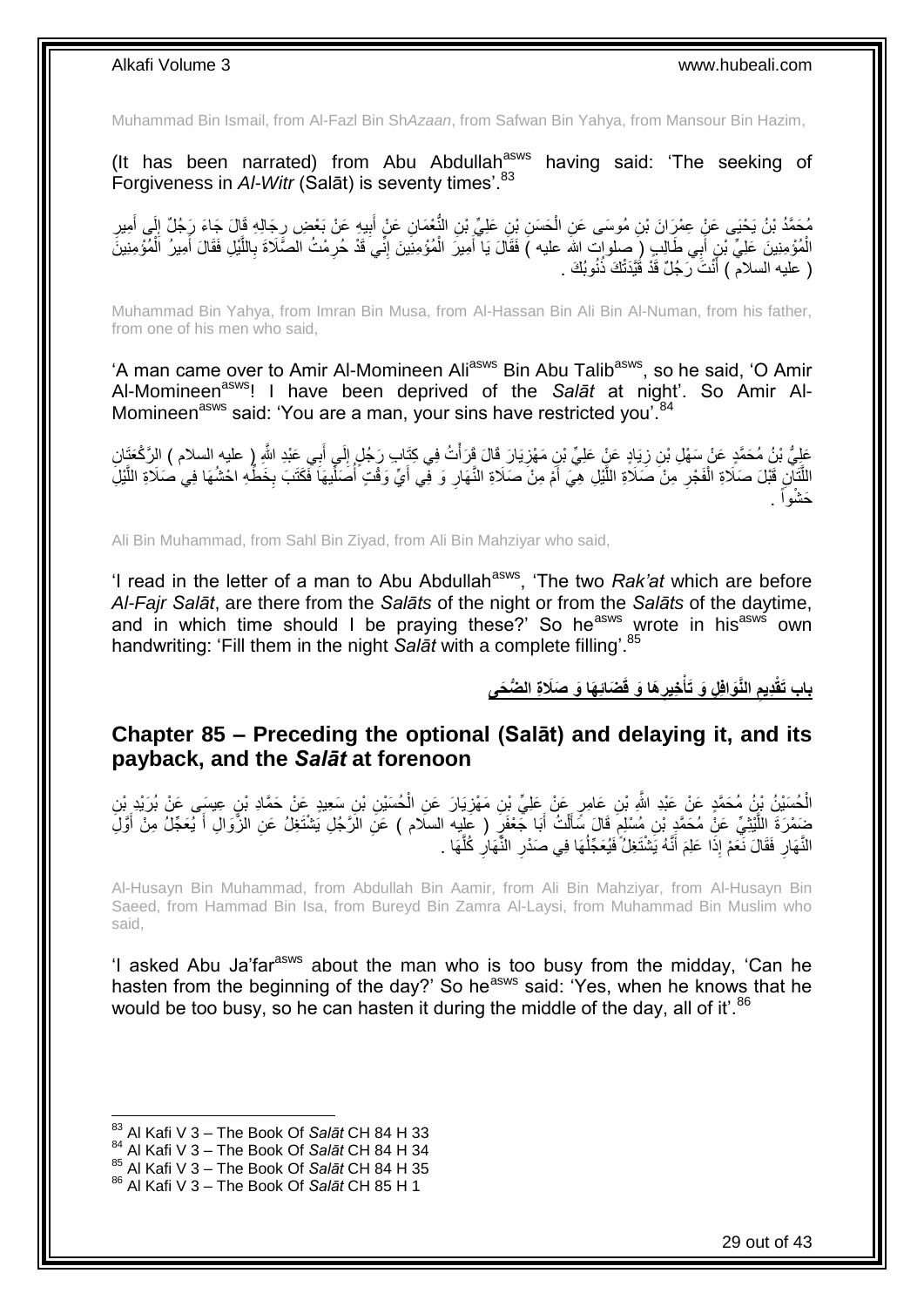عَلِيُّ بْنُ إِبْرَاهِيِمَ عَنْ مُحَمَّدِ بْنِ عِيسَى عَنْ يُونُسَ بْنِ عَبْدِ الرَّحْمَنِ عَنْ مُعَاوِيَةَ بْنِ وَهْبٍ قَالَ لَمَّا كَانَ يَوْمُ فَتْحٍ مَكَّةً ضُرِيَتْ **ֽו** ِ ِ ِ ِّهَ رَسُولٍ الثَّهِ ( صلى الله علِّيه وآله ) خَيْمَةٌ سَوْدَاءُ مِنْ شَعْرٍ بِالْأَبْطَحِ ثُمَّ أَفَاضَ عَلَّيْهِ الْمَاءَ مِنْ جَفْنَةٍ يُرَى فِيهَا أَثَرُ الْعَجِينِ ْ َ ُ ِ ِ ْ َ َ ُّمَّ تَحَرَّى الْقِبْلَةَ ضُمَّـى فَرَكَعَ ثَمَانِيَ رَكْعَاتٍ لَمْ يَرْكَعْهَا رَسُولُ اللَّهِ ( صَلَّـى الله عليه وآله ) قَبْلَ ذَلِكَ وَ لَا بَعْدُ . ٌٔ فی أ<br>أ ُ

Ali Bin Ibrahim, from Muhammad Bin Isa, from Yunus Bin Abdul Rahman, from Muawiya Bin Wahab who said,

'When it was the day of the conquest of Makkah, a tent of black hair (animal skin) was pitched up for Rasool-Allah<sup>saww</sup> at Al-Abtah. The water was poured upon it for the traces of the dust seen in it. Then the direction of the Qiblah was investigated at forenoon, so he<sup>saww</sup> prayed eight *Rak'at* (of *Salāt*). Never had Rasool-Allah<sup>saww</sup> prayed these before that, nor (did he<sup>saww</sup> pray these) afterwards'.<sup>87</sup>

عَلِيُّ بْنُ إِبْرَاهِيمَ عَنْ أَبِيهِ عَنِ ابْنِ أَبِي عُمَيْرٍ عَنْ مُعَاوِيَةَ بْنٍ عَمَّارٍ قَالَ قَالَ أَبُو عَبْدِ اللَّهِ ( عليه السلام ) افْضِ مَا فَاتَكَ مِنْ َ <u>،</u> َ **!** َ صَلَّاةِ النَّهَارِ بِالنَّهَارِ وَ مَا فَاتَكَ مِنْ صَلَاةِ اللَّيْلِ بِاللَّيْلِ قُلْتُ أَقْضِي وَنْرَيْنِ فِي لَيْلَةٍ فَقَالَ نَعَمِ اقْضِ وَنْر أَ أَبَداً . َ ْ َّ ِ َّ **∶** ِ **∶** أ  $\ddot{\phantom{a}}$ 

Ali Bin Ibrahim, from his father, from Ibn Abu Umeyr, from Muawiya Bin Ammar who said,

'Abu Abdullah<sup>asws</sup> said: 'Fulfil whatever is lost by you from the *Salāts* of the daytime, at daytime, and whatever is lost by you from the *Salāts* of the night, at night-time'. I said, 'Can I fulfil two Al-Witr (Salāt) during a night?' So he<sup>asws</sup> said: 'Yes, fulfil Witr (Salāt), always'.<sup>88</sup>

َعْلِيُّ بْنُ إِيْرَاهِيمَ عَنْ أَبِيهِ عَنِ ابْنِ أَبِي عُمَيْرٍ عَنْ مُرَازِمٍ قَالَ سَأَلَ إِسْمَاعِيلُ بْنُ جَابِرٍ أَبَا عَبْدِ اللَّهِ ( عِلْيه السلام ) فَقَالَ َ **!** َ !י َ ِ َ ֧֠<sup>֓</sup>֧֓׆ ِ أَصَلَّحَكَ اللَّهُ ۚ إِنَّ عَلَيَّ نَوَافِلَ كَثِيْرَةً فَكَيْفَ ۖ أَصِنْعُ فَقَالَ اقْضِهِمَّا فَقَالَ لَهُ إِنَّهَا أَكْثَرُ مِنْ ذَلِكَ قَالَ اقْضِهَا فُلْتُ لَا أُحْضِيهَا قُالَ تَوَجَّ َ َ ِ ِ ا<br>ا ْ ْفَالَ مُرَازِمٌ وَ كُنْتُ مَرِضْتُ أَرْبَعَةَ أَشْهُرٍ لَمْ أَتَّنَفَّلْ فِيهَا قُلْتُ أَصْلَحَكَ اللَّهُ وَ جُعِلْتُ فِذَاكَ مَرِضْتُ أَرْبَعَةَ أَشْهُرٍ لَمْ أُصَلِّ نَافِلَّةً ْ َ ْ َ َ َ ِ **∶** ُ َ َ ِ فَقَالَ لَيْسَ عَلَيْكَ قَضَاءً إِنَّ الْمَرِيضَ لَيْسَ كَالْصَّحِيحِ كُلُّ مَا غَلَبَ اللَّهُ عَلَيْهِ فَاللَّهُ أَوْلَى بِالْعُذْرِ فِيهِ . ِ ْ יֲ<br>י ِ **ٔ** ْ ِ َ  $\zeta$ 

Ali Bin Ibrahim, from his father, from IbnAbu Umeyr, from Murazim who said,

'Ismail Bin Jabir asked Abu Abdullah<sup>asws</sup>, so he said, 'May Allah<sup>azwj</sup> Keep you<sup>asws</sup> well! Upon me are a lot of (outstanding) optional (*Salāts*). So how should I deal with these?' So heasws said: 'Fulfil them'. So he said to himasws, 'They are more numerous than that'. He<sup>asws</sup> said: 'Fulfil these'. I said, 'I cannot (even) count them'. He<sup>asws</sup> said: 'Be at it'.

ْفَالَ مُرَازِمٌ وَ كُنْتُ مَرِضْتُ أَرْبَعَةَ أَشْهُرٍ لَمْ أَتَنَفَّلْ فِيهَا قُلْتُ أَصْلَحَكَ اللَّهُ وَ جُعِلْتُ فِدَاكَ مَرِضْتُ أَرْبَعَةَ أَشْهُرٍ لَمْ أَصَلِّ نَافِلَةً ْ َ ْ َ َ َ ِ **∶** ُ َ َ ِ فَقَالَ لَيْسَ عَلَيْكَ قَضَاءٌ إِنَّ الْمَرِيضَ لَيْسَ كَالْصَّحِيحِ كُلُّ مَا غَلَبَ اللَّهُ عَلَيْهِ فَاللَّهُ أَوْلَى بِالْعُذْرِ فِيهِ . ِ ْ ِ **∶ ٔ** ْ ِ َ  $\zeta$ 

Murazim said, 'And I was sick for four months, not praying optional (Salāt) therein. I said, 'May Allah<sup>azwj</sup> Keep you<sup>asws</sup> well! I was sick for four months, not praying optional Salats'. So he<sup>asws</sup> said: 'Fulfilment is not upon you. The sick one is not like the healthy one. Everyone whom Allah<sup>azwj</sup> Overcomes upon, so Allah<sup>azwj</sup> is the closest with the Excusing with regards to it'.<sup>89</sup>

<sup>87</sup> Al Kafi V 3 – The Book Of *Salāt* CH 85 H 2

<sup>88</sup> Al Kafi V 3 – The Book Of *Salāt* CH 85 H 3

<sup>89</sup> Al Kafi V 3 – The Book Of *Salāt* CH 85 H 4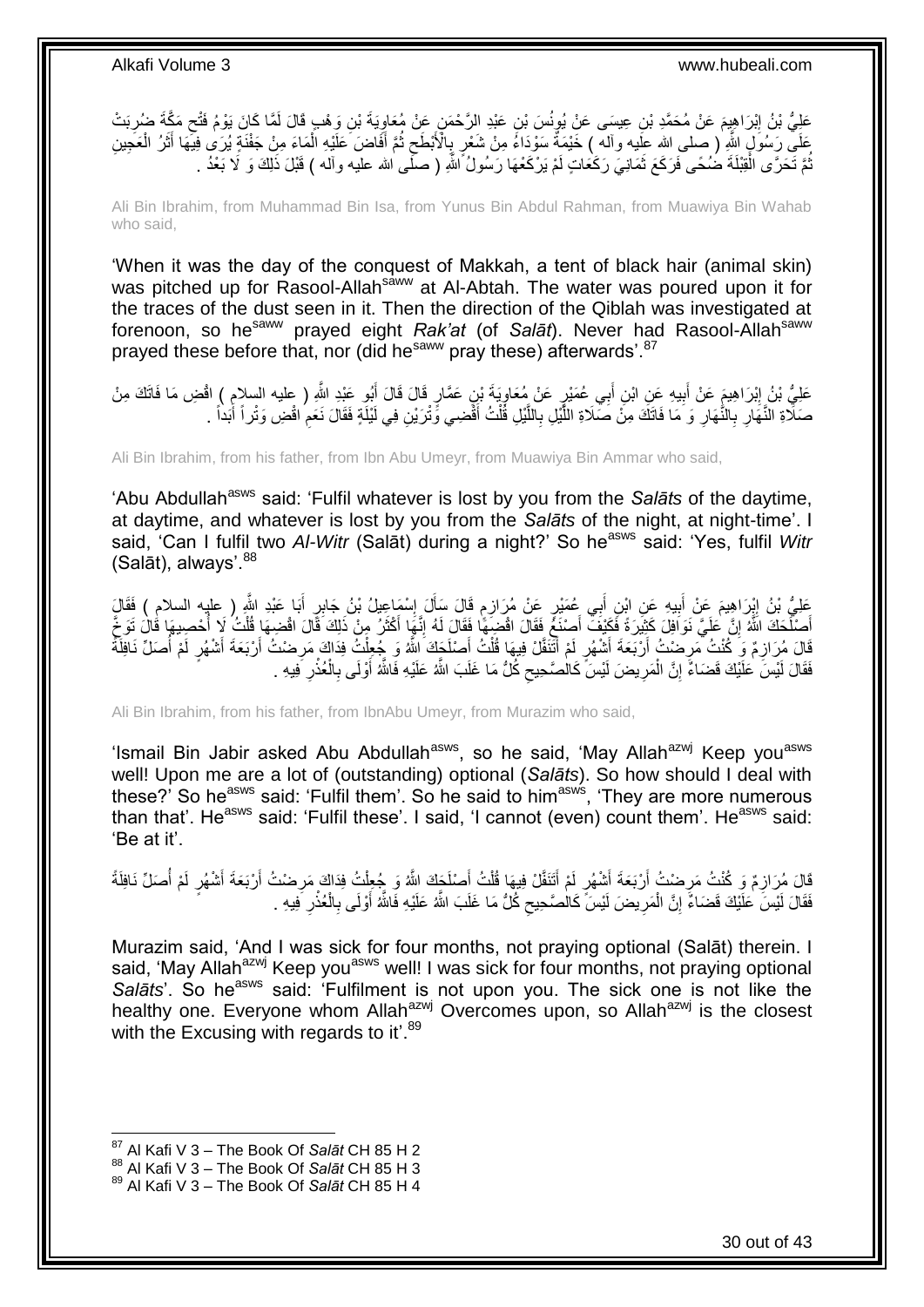مُحَمَّدُ بْنُ يَحْيَى عَنْ عَبْدِ اللَّهِ بِْنِ مُحَمَّدٍ عَنْ عَلِيِّ بْنِ الْحَكَمِ عَنْ أَبَانِ بْنِ عُثْمَانَ عَنْ إِسْمَاعِيلَ الْجُعْفِيِّ قَالَ قَالَ أَبُو جَعْفَرٍ ( ِ **ٔ** َ **∶** ْ َ ْ َّ عليه السلام ) أَفْضِلَ قَضاءِ النَّوَافِلِ قَضَاءُ صَلاَةِ اللَّيْلِ بِاللَّيْلِ وَ صَلَاةِ النَّهَارِ بِالنَّهَارِ فَلْتُ فَيَكُونُ وَتُرَاّنِ فِي لَيْلَةٍ قَالَ لَا قُلْتُ ِ َّ ِ ِ رَ لِمَ تَأْمُرُنِي أَنْ أُوتِرَ وَتْرَيْنِ فِي لَيْلَةٍ فَقَالَ ( عليه السلام ) أَحَدُهُمَا قَضَاءٌ . َ ُ اً ْ

Muhammad Bin Yahya, from Abdullah Bin Muhammad, from Ali Bin Al-Hakam, from Aban Bin Usman, from Ismail Al-Ju'fy who said,

'Abu Ja'farasws said: 'The best way of fulfilling the optional (*Salāts*) is fulfilling the (outstanding) night ones at night, and the (outstanding) day ones at daytime'. I said, 'So, can there be two Al-Witr (Salats) at night?' He<sup>asws</sup> said: 'No'. I said, 'And why not? Youasws are ordering me that I pray one *Witr* (Salāt) and two *Witr* (*Salāts*) in one night'. So he<sup>asws</sup> said: 'One of the two is a fulfilment (of an outstanding one)'. <sup>90</sup>

عَلِيُّ بْنُ إِبْرَاهِيمَ عَنْ أَبِيهِ عَنِ ابْنِ أَبِي عُمَيْرٍ عَنْ حَمَّادٍ عَنِ الْحَلَبِيِّ قَالَ سُئِلَ أَبُو عَبْدِ اللَّهِ ( عليه السلام ) عَنْ رَجُلٍ فَاتَتْهُ َ ِ ْ **!** َ ِ صَلَّاةُ النَّهَارِ مَتَى يَقْضِيَهَا قَالَ مَتَى مَا شَاءَ إِنَّ شَاءَ بَعْدَ الْمَغْرِبِ وَ إِنْ شَاءَ بَعْدَ الْعِشَاءِ . ْ ِ ِ ْ ِ **∶** 

Ali Bin Ibrahim, from his father, from Ibn Abu Umeyr, from Hammad, from Al-Halby who said,

'Abu Abdullah<sup>asws</sup> was asked about a man for whom the daytime Salats were missed out, when should he fulfil them?' He<sup>asws</sup> said: 'Whenever he so wishes to. If he so desires to, after *Al-Maghrib*, and if he so desires to, after *Al-Isha*'.<sup>91</sup>

مُحَمَّدُ بْنُ يَحْيَى عَنْ مُحَمَّدِ بْنِ الْحُسَيْنِ عَنْ صَفْوَانَ بْنِ يَحْيَى عَنِ الْعَلَاءِ عَنْ مُحَمَّدِ بْنِ مُسْلِمٍ قَالَ سَأَلْتُهُ عَنِ الرَّجُلِ تَفُوتُهُ ْ اً<br>أ م ْ ْ صَلَاةُ النَّهَارِ قَالَ يُصَلِّيهَا إِنْ شَاءَ بَعْدَ الْمَغْرِبِ وَ إِنْ شَاءَ بَعْدَ الْعِشَاءِ . ْ ِ ِ ْ ِ ِّ ِ

Muhammad Bin Yahya, from Muhammad Bin Al-Husayn, from Safwan Bin Yahya, from Al-A'ala, from Muhammad Bin Muslim who said,

'I asked him<sup>asws</sup> about the man for whom the daytime *Salāts* are missed out. He<sup>asws</sup> said: 'He should pray these, if he so desires to, after *Al-Maghrib*, and if he so desires to, after *Al-Isha*'.<sup>92</sup>

مُحَمَّدُ بْنُ يَحْيَى عَنْ مُحَمَّدِ بْنِ إِسْمَاعِيلَ الْقُمِّيِّ عَنْ عَلِيٍّ بْنِ الْحَكَمِ عَنْ سَيْفِ بْنِ عَمِيرَةَ رَفَعَهُ قَالَ مَرَّ أُمِيرُ الْمُؤْمِنِينَ ( ِ ْ ْ ِ ْ َ صِلوات لله عِلَيه ) بِرَِجُلٍ يُصَلِّيَ الضُّحَى فِي مَسْجِدِ الْكُوَّفَةِ فَغَمَرَ جَٰنْنَهُ بِالدِّرَّةِ وَ قَالَ نَحَرْتَ صَلَاةَ الْأَوَّالِينَ نَحَرَكَ اللَّهُ قَالَ **!** ِ **∶** ْ فَأَتْرُكُهَا قَالَ فَقَالَ أَ رَأَيْتَ الَّذِي يَنَّهى. عَبْداً إِذَّا صَلَّى فَقَالَ أَبُو عَبْدِ اللَّهِ ( عليه السلام ) وَ كَفَى بِإِنْكَارِ عَلِيٍّ ( عليه السلام ) َ َّ َ ا<br>ا َ ∣اٍ ِ ِ . نَـهْياً

Muhammad Bin Yahya, from Muhammad Bin Ismail Al-Qummy, from Ali Bin Al-Hakam, from Sayf Bin Ameyra, raising it, said,

'Amir Al-Momineen<sup>asws</sup> passed by a man who was praying the forenoon Salat in Masjid Al-Kufa. So he<sup>asws</sup> pressed his side by the whip and said: 'You slaughtered the *Salāt* of the repentant, may Allah<sup>azwj</sup> Slaughter you'. He<sup>asws</sup> said: 'So shall I leave it?' So he<sup>asws</sup> said: 'What is your view of those who forbid a servant when he is praying *Salāt*?' So Abu Abdullah<sup>asws</sup> said: 'And the denial of Ali<sup>asws</sup> is sufficient for its forbiddance'.<sup>93</sup>

<sup>90</sup> Al Kafi V 3 – The Book Of *Salāt* CH 85 H 5

<sup>91</sup> Al Kafi V 3 – The Book Of *Salāt* CH 85 H 6

<sup>92</sup> Al Kafi V 3 – The Book Of *Salāt* CH 85 H 7

<sup>93</sup> Al Kafi V 3 – The Book Of *Salāt* CH 85 H 8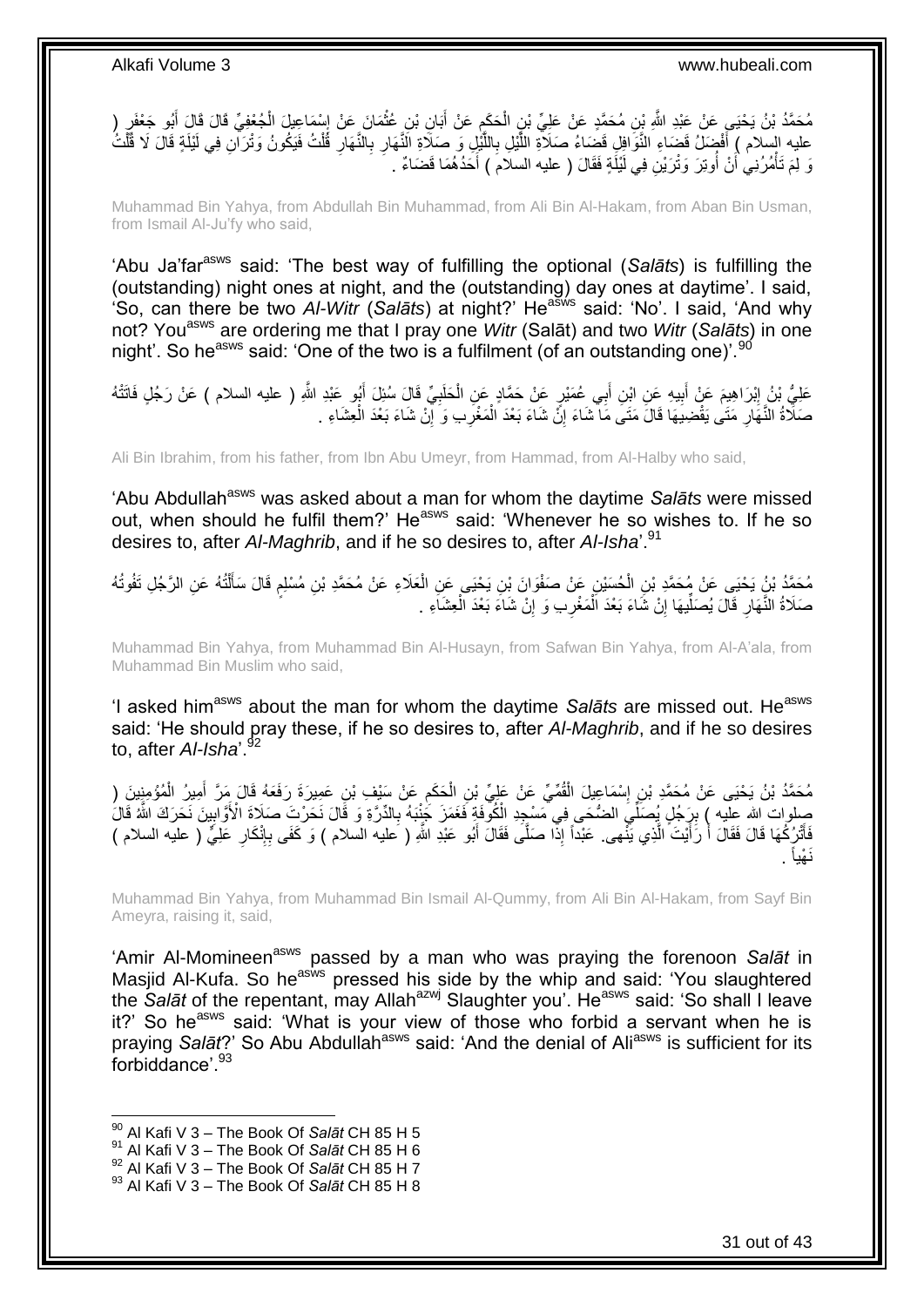عَلِيُّ بْنُ إِبْرَاهِيمَ عَنْ أَبِيهِ عَنْ حَمَّادِ بْنِ عِيسَى عَنْ حَرِيزٍ عَنْ زُرَارَةَ وَ الْفُضَيْلِ عَنْ أَبِي جَعْفَرٍ وَ أَبِي عَبْدِ اللهِ ( صلوات الله َ ْ ِ **!** َ َ عليهما ) أَنَّ رَسُٰولَ اللَّهِ ( صلى الله علَيه وآلمه ) قَالَ صَلَاَةُ الضُّحَى بِدْعَةٌ . ِ اً

Ali Bin Ibrahim, from his father, from Hammad Bin Ibsa, from Hareyz, from Zurara, and Al-Fuzayl,

(It has been narrated) from Abu Ja'far<sup>asws</sup> and Abu Abdullah<sup>asws</sup> that Rasool-Allah<sup>saww</sup> said: 'The *Salāt* at forenoon is an innovation'.<sup>94</sup>

الْحُسَيْنُ بْنُ مُحَمَّدٍ عَنْ مُعَلَّى بْنِ مُحَمَّدٍ عَنِ الْحَسَنِ بْنِ عَلِيٍّ الْوَشَّاءِ عَنْ أَبَانٍ عَنْ سُلَيْمَانَ بْنِ خَالِدٍ قَالَ سَأَلْتُ أَبَا عَبْدٍ الثَّهِ ( َ ْ ْ َ ْ اً ا عليه السلام ) عَنْ قَضَاءِ الْوَنْرِ بَعْدَ الْظُهْرِ فَقَالَ اقْضِهِ وَنْراً أَبَداً كَمَا فَاتَكَ قُلْتُ وَنْرَانِ فِي لَيْلَةٍ قَالَ نَعَمْ أَ لَيْسَ إِنَّمَا أَحَدُهُمَا َ ْ ِ ْ َ ِ لَ َ <sup>َق</sup>ضَاءٌ <sub>.</sub>

Al-Husayn Bin Muhammad, from Moalla Bin Muhammad, from Al-Hassan Bin Ali Al-Washa, from Aban, from Suleyman Bin Halid who said,

'I asked Abu Abdullah<sup>asws</sup> about the fulfilment of (an outstanding) *AI-Witr* (Salāt), after Al-Zohr. So he<sup>asws</sup> said: 'Fulfil it is a *Witr* (Salāt) always just as it was missed out by you'. I said, 'And (there would be) two *Witr* (Salats) in one night?' He<sup>asws</sup> said: 'Yes. Is it not so, rather, that one of the two is a fulfilment (of an outstanding one)?'<sup>95</sup>

عَلِيٌّ عَنْ أَبِيهِ عَنٍ ابْنِ الْمُغِيرَةِ عَنْ أَبِي جَرِيرٍ الْقُمِّيِّ عَنْ أَبِي عَبْدِ اللَّهِ ( عليه السلام ) قَالَ كَانَ أَبُو جَعْفَرٍ ( عليه السلام ) ْ **∣** َ َ َ ْ **∶** يَقْضِي عِشْرِينَ وَثُراً فِي لَيْلَةٍ . ِ

Ali, from his father, from Ibn Al-Mugheira, from Abu Jareer Al-Qummy,

(It has been narrated) from Abu Abdullah<sup>asws</sup> having said: 'It was so that Abu Ja'farasws had fulfilled twenty *Witr* (*Salāts*) in one night'.<sup>96</sup>

عَذْهُ عَنْ أَبِيهِ عَنْ حَمَّادِ بْنِ عِيسَى عَنْ حَرِيزٍ عَنْ زُرَارَةَ عَنْ أَبِي جَعْفَرٍ ( عِليه السلام ) قَالَ إِذَا اجْتَمَعَ عَلَيْكَ وَتْرَانٍ أَوْ<br>بَرَبَةٍ يَسْتَمِي بَعْبَهِ عَنْ حَمَّادِ فَي الْعَلَيْفِ عَنْ خَ َ ِ **∣** َ َ ِ لَادَةٌ أَوَّ أَكْثَرُ مِنْ ذَلِكَ فَاقْضَ ذَلِكَ كَمَا فَاتَكَ تَفْصِلُ بَيْنَ كُلِّ وَثْرَيْنَ بِصَلاَّةٍ لِأَنَّ الْوَتْرَ الْأَخِرُ لَا تُقَدِّمَنَّ شَيْئًا قَبْلَ أَوَّلِهِ الْأَوَل<br>نَاحَةُ أَوْ أَكْثَرُ مِنْ ذَلِكَ ٔ, َ َ َ َ ْ فَالْأَوَّلَ تَبْدَأُ إِذَا أَنْتَ قَضَيْتَ صَلَاةَ لَيْلَتِكَ ثُمَّ الْوَتْرَ ْ .<br>• • • • َ ُ

From him, from his father, from Hammad Bin Isa, from Hareyz, from Zurara,

(It has been narrated) from Abu Ja'far<sup>asws</sup> having said: 'When two (outstanding) *Witr* (*Salāts*) gather upon you, or three, or more than that, so fulfil that just as it has been missed out, keeping a distance between every two *Witr* (*Salāts*), with one *Salāt*, because *Al-Witr* (Salāt) is the last one, nothing can precede its first one as the first one. So the first one to begin with is when you fulfil an (outstanding) *Salāt* of your night, then you pray Al-*Witr*'.

قَالَ وَ قَالَ أَبُو جَعْفَرٍ ( عِليه السلام ) لَا يَكُونُ وَتْرَانِ فِي لَيْلَةٍ إِلَّا وَ أَجَدُهُمَا قَضَاءٌ وَ قَالَ إِنْ أَوْتَرْتَ مِنْ أَوَّلِ اللَّيْلِ وَ قُمْتَ َ َّ َ َ ِ َ  $\frac{1}{2}$ ِ فِي آخِرِ اللَّيْلِ فَوَتْرُكَ الْأَوَّلُ قَضَاءٌ وَ مَا صَلَّيْتَ مِنْ صَلاَةٍ فِي لَيْلَنِكَ كُلِّهَا فَلْيَكُنْ قَضَاءً إِلَى آُخِرِ صَلَاتِكَ فَإِنَّهَا لِلَيْلَتِكَ وَ لْيَكُنْ ْ ِّ َّ َّ ِ ِ **ٍ** ْ أَخِّرُ صَلَاتِكَ الْوَتْرَ وَتْرَ لَيْلَتِكَ <sub>.</sub> ْ

He (the narrator) said, 'And Abu Ja'farasws said: 'Two *Al-Witr* (*Salāts*) cannot happen to be in one night except that one of the two is a fulfilment (of an outstanding one)'.

<sup>94</sup> Al Kafi V 3 – The Book Of *Salāt* CH 85 H 9

<sup>95</sup> Al Kafi V 3 – The Book Of *Salāt* CH 85 H 10

<sup>96</sup> Al Kafi V 3 – The Book Of *Salāt* CH 85 H 11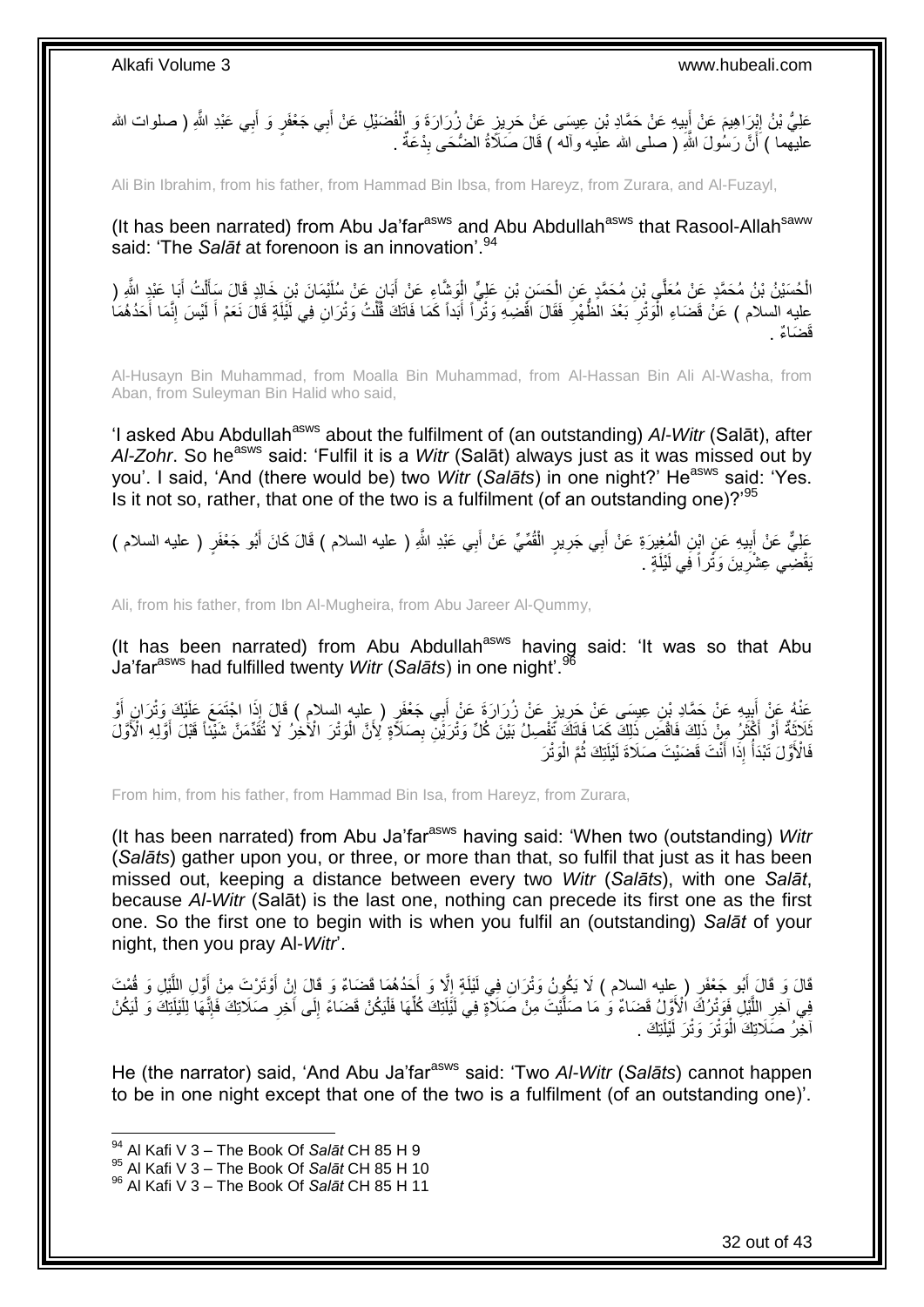And he<sup>asws</sup> said: 'If you were to pray *AI-Witr* (Salat) at the beginning of the night and stand (to pray) at the end of the night, so your first *Witr* (Salāt) is a fulfilment (of an outstanding one), and whatever you had prayed from the *Salāt* during your night, all of them, so let the fulfilment (of outstanding *Salāts*) be at the end of your *Salāts*, for these are for your night, and let the last of your *Salāts* be *Al-Witr* (Salāt), being *Witr* for your night<sup>'.97</sup>

عَلِيُّ بْنُ إِبْرَاهِيمَ عَنْ أَبِيهِ عَنْ عَمْرِو بْنِ عُثْمَانَ عَنْ عَلِيِّ بْنِ عَنْدٍ اللَّهِ عَنْ عَبْدِ اللَّهِ بِّنِ سِنَانٍ قَالَ قُلْتُ لِأَبِي عَبْدِ اللَّهِ ( عليه<br>- يَمْسَلْ الْبَرَاهِيمَ عَنْ أَبِيهِ عَنْ عَ ْ  $\frac{1}{2}$ َ ِ ْ السِلام ) رَجُلٌ عَلَيْهِ مِنْ صَلَاةٍ النَّوَافِلِ مَا لَا يَدْرِي مَا هُوَ مِنْ كَثْرَتِهِ كَيْفَ يَصْنَعُ قَالَ فَلْيُصَلِّ حَتَّى لَا يَذْرِيَ كَمْ صَلَّى مِنْ َّ ِ ْ ْ كَثْرَتِهِ فَيَكُونَ قَدْ قَضَى بِقَدْرِ عِلْمِهِ ْ ِ **∣ ٔ** 

Ali Bin Ibrahim, from his father, from Amro Bin Usman, from Ali Bin Abdullah, from Abdullah Bin Sinan who said,

'I said to Abu Abdullah<sup>asws</sup>, 'There is a man upon whom are (outstanding) optional *Salāts* what he does not even know how many they are due to their abundance. How should he deal with these?' He<sup>asws</sup> said: 'So let him pray until he does not know how many he has prayed, due to its abundance, so he would have fulfilled by a measure of his knowledge'.

ُفْلَتُ فَإِنَّهُ لَا يَقْدِرُ عَلَى الْقَضَاءِ مِنْ كَثْرَةِ شُغُلِهِ فَقَالَ إِنْ كَانَ شُغُلُهُ فِي طَلَبِ مَعِيشَةٍ لَا بُدَّ مِنْهَا أَوْ حَاجَةٍ لِأَخ مُؤمِنٍ فَلَا شَيْءَ ا<br>ا ِ ْ ْ ِ ْ ٍ َ عَلَيْهِ وَ إِنْ كَانَ شُغُلُهٌ لِدُنْيَا تَشَاغَلَ بِهَا عَنِ الصَّلَاةِ فَعَلَيْهِ الْقَضَاءُ وَ ۖ إِلَّا لَقِيَ اللَّهَ مُسْتَخِفًا مُتَهَاوِناً مُضَيِّعاً لِّسُنَّةِ رَسُولِ اللَّهِ ۖ ( ِ ْ ِ ا<br>ا ِ ِ صلَّے، اللهَ عليه و آله )

I said, 'Supposing he is not able upon the fulfilment due to many pre-occupations?' So he<sup>asws</sup> said: 'If it was so that his pre-occupation was regarding seeking of the livelihood, it being a must from it, or (fulfilling) a need of a Believing brother, so there is nothing upon him; and if it was so that his pre-occupation was for the world, being too pre-occupied with it from the *Salāt*, so upon him is the fulfilment, or else he would meet Allah<sup>azwj</sup> as fearful, negligent, wasteful of a Sunnah of Rasool-Allah<sup>saww</sup>.

ْ قُلْتُ فَإِنَّهُ لَا يَقْدِرُ عَلَى الْقَضَاءِ فَهَلْ يَصْلُحُ لَهُ أَنْ يَتَصَدَّقَ فَسَكَتَ مَلِيّاً ثُمَّ قَالَ نَعَمْ فَلْيَتَصَدَّقُ بِصَدَقَةٍ قُلْتُ وَ مَا يَتَصَدَّقُ فَقَالَ ان<br>المقامات اُ ا<br>ـا ْ ِ ْ ْ ِ بِقَدْرِ طَوْلِهِ وَ أَنْنَى ذَلِكَ مُذٌّ لِكُلِّ مِسْكِينٍ مِّكَانَ كُلِّ صَلَاةٍ قُلْتُ وَ كَمِ الصُّلَاةُ الَّتِي تَجِبُ عَلَيْهِ فِيهَا مُدٌّ لِكُلِّ مِسْكِينٍ فَقَالَ لِكُلِّ َ ِ **ِ** َّ ِ ْ ِ رَكْعََتَيْنِ مِنْ صَلَاةِ اللَّيْلِ وَ كُلِّ رَكْعَتَيْنِ مِّنْ صَلَاةِ النَّهَارِ َّ

I said, 'Supposing he is not able upon the fulfilment, so would it be correct for him if he were to give charity (instead)?' So he<sup>asws</sup> was silent for a while, then said: 'Yes, so let him give in charity'. I said, 'And what should he give in charity'. So he<sup>asws</sup> said: 'In accordance with his capacity, and the least of that is a *Mudd* to each poor one in place of each *Salāt*'. I said, 'And how many *Salāt* does it Obligate upon him with regards to it, a *Mudd* for every poor on?' So heasws said: 'For every two *Rak'at* from a *Salāt* of the night, and every two *Rak'at* from a *Salāt* of the daytime'.

فَقُلْتُ لَا يَقْدِرُ فَقَالَ مُدٌّ لِكُلِّ أَرْبَعِ رَكَعَاتٍ فَقُلْتُ لَا يَقْدِرُ فَقَالَ مُدٌّ لِكُلِّ صَلَاةِ اللَّيْلِ وَ مُدٌّ لِصَلَاةِ النَّهَارِ وَ الصَّلَاةُ أَفْضَلُ وَ َّ ْ ِ اُ .<br>ا َ ِ الصَّلَاةُ أَفْضَلُ . َ

So I said, 'He is not able'. So he<sup>asws</sup> said: 'A *Mudd* for every four *Rak'at'*. So I said, 'He is not able'. So he<sup>asws</sup> said: 'A *Mudd* for every night *Salat*, and a *Mudd* for every

33 out of 43

<sup>97</sup> Al Kafi V 3 – The Book Of *Salāt* CH 85 H 12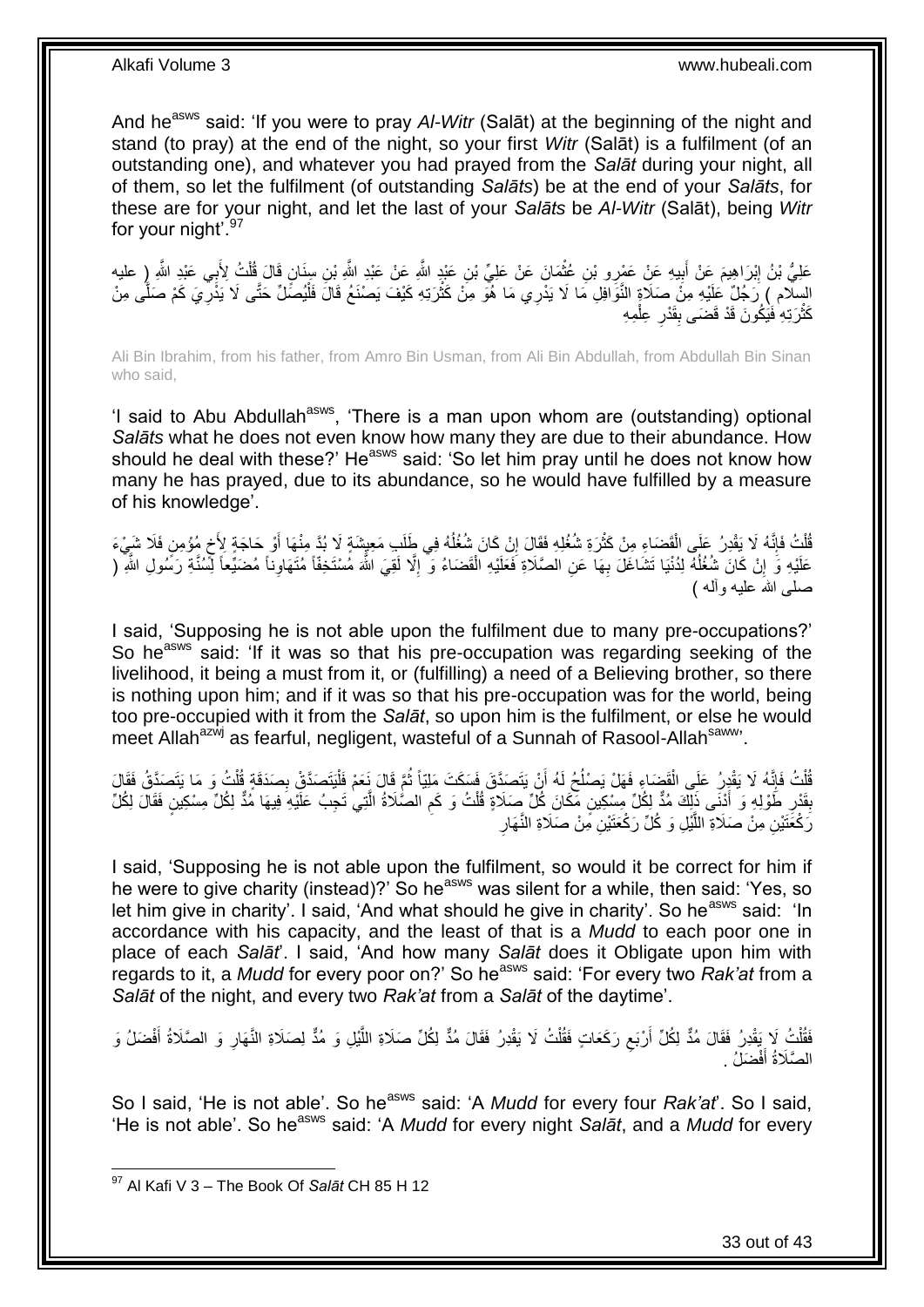daytime *Salāt*, and the (performing of the) *Salāt* is superior, and the (performing of the) *Salāt* is superior'.<sup>98</sup>

عَلِيُّ بْنُ مُحَمَّدٍ عَنْ سَهْلٍ بْنِ زِيَادٍ عَنْ عَمْرِو بْنِ عُثْمَانَ عَنْ مُحَمَّدِ بْنِ عُذَافِرٍ عَنْ عُمَرَ بْنِ يَزِيدَ عَنْ أَبِي عَبْدِ اللَّهِ ( عليه<br>بِدَ يَهْدِي بَيْنَ مُحَمَّدٍ مَثَّلِ بِنَ زِيَادٍ عَنْ ع ِ **ٔ** ِ َ السلّام ) قَالَ قَالَ اعْلَمْ أَنَّ النَّافِلَةَ بِمَنْزِلَةِ الْهَدِيَّةِ مَتَى مَا أَتِيَ بِهَا قُبِلَتْ . **∶** ا<br>ا ْ لَ **∶** ِ ِ

Ali Bin Muhammad, from Sahl Bin Ziyad, from Amro Bin Usman, from Muhammad Bin Uzafir, from Umar Bin Yazeed,

(It has been narrated) from Abu Abdullah<sup>asws</sup> having said: 'Know, that the optional (Salāt) is at the status of a gift. Whenever one comes up with it, is Accepted'.<sup>91</sup>

الْحُسَيْنُ بْنُ مُحَمَّدٍ عَنْ مُعَلَّى بْنِ مُحَمَّدٍ عَنْ عَلِيٍّ بْنِ أَسْبَاطٍ عَنْ عِدَّةٍ مِنْ أَصْحَابِنَا أَنَّ أَبَا الْحَسَنِ الْأَوَّلَ ( عليه السلام ) كَانَ َ َ **!** َ َ ْ إِذَا اهْتَمَّ تَرَكَ النَّافِلَةَ .

Al-Husayn Bin Muhammad, from Moalla Bin Muhammad, from Ali Bin Asbaat, from a number of our companions that,

'It was so that whenever Abu Al-Hassan<sup>asws</sup> the 1<sup>st</sup> was distressed, he<sup>asws</sup> left the optional (Salāt)'.<sup>100</sup>

وَ عَنْهُ عَنْ عَلِيٌّ نِنِ مَعْبَدٍ أَوْ غَيْرِهِ عَنْ أَحَدِهِمَا ( عليهما السلام ) قَالَ قَالَ النَّبِيُّ ( صلى الله عليه وأله ) إِنَّ لِلْقُلُوبِ إِقْبَالًا وَ **المناسب** ِ **∶** َ ِ َ ِ ْ إِذْبَاراً فَإِذَا أَقْبَلَتْ فَتَنَفَّلُوا وَ إِذَا أَدْبَرَتْ فَعَلَيْكُمْ بِالْفَرِيضَةِ . ِ ْ ِ َ َ ِ

And from him, from Ali Bin Ma'bad, or someone else,

(It has been narrated) from one of the two  $(5<sup>th</sup>$  or  $6<sup>th</sup>$  Imam<sup>asws</sup> having said: 'The Prophet<sup>saww</sup> said: 'For the hearts there is a welcoming and a turning back. So whenever it welcomes, so you tend to pray optional (Salāt), and when it turns back, so upon you is with the Obligatory (*Salāts*)'.<sup>101</sup>

ْ مُحَمَّدُ بْنُ يَحْيَى عَنْ مُحَمَّدِ بْنِ الْحُسَيْنِ عَنْ مُحَمَّدِ بْنِ يَحْيَى بْنِ حَبِيبٍ قَالَ كَتَبْتُ إِلَى أَبِي الْحَسَنِ الرِّصَا ( عليه السلام )<br>. َ  $\frac{1}{2}$ ِ ْ يَكُونُ عَلَيَّ الصَّلَاةُ النَّافِلَةُ مَتَى أَقْضِيهَا فَكَتَبَ ( عليه السلام ) أَيَّةَ سَاعَةٍ شِئْتَ مِنْ لَيْلٍ أَوْ نَهَارٍ . اُ َ َ

Muhammad Bin Yahya, from Muhammad Bin Al-Husayn, from Muhammad Bin Yahya Bin Habeeb who said,

'I wrote to Abu Al-Hassan Al-Reza<sup>asws</sup>, 'There happen to be optional Salats (outstanding) upon me, when shall I fulfil them?' So heasws wrote: 'Whichever time you so desire to, from a night or a day'.<sup>102</sup>

وَ بِهَذَا الْإِسْنَادِ عَنْ مُحَمَّدِ بْنِ الْحُسَيْنِ عَنِ الْحَكَمِ بْنِ مِسْكِينٍ عَنْ عَبْدٍ النَّهِ فِي الشَّرَادِ قَالَ سَأَلَ أَبُو كَهْمَسٍ أَبَا عَبْدِ النَّهِ (<br>يَذَبَّرَ مَنْ الْإِسْنَادِ عَنْ مُحَمَّدٍ بْنِ ال ِ ْ ْ **∶** َ َ َ عليَه السلام ) فَقَالَ يُصَلِّي الزَّجُلُ نَوَافِلَهُ فِي مَوْضَعِعَ أَوْ يُفَرِّقُهَا فَقَالَ لَا بَلْ يُفَرِّقُهَا هَاهُنَا وَ هَاهُنَا فَإِنَّهَا تَشْهَدُ لَهُ يَوْمَ الْقِيَامَةِ . َ ٍ ْ َّ ِ

And by this chain, from Muhammad Bin Al-Husayn, from Al-Hakam Bin Miskeen, from Abdullah Bin Ali Al-Sarrad who said,

1 Al Kafi V 3 – The Book Of *Salāt* CH 85 H 13 Al Kafi V 3 – The Book Of *Salāt* CH 85 H 14 Al Kafi V 3 – The Book Of *Salāt* CH 85 H 15 Al Kafi V 3 – The Book Of *Salāt* CH 85 H 16 Al Kafi V 3 – The Book Of *Salāt* CH 85 H 17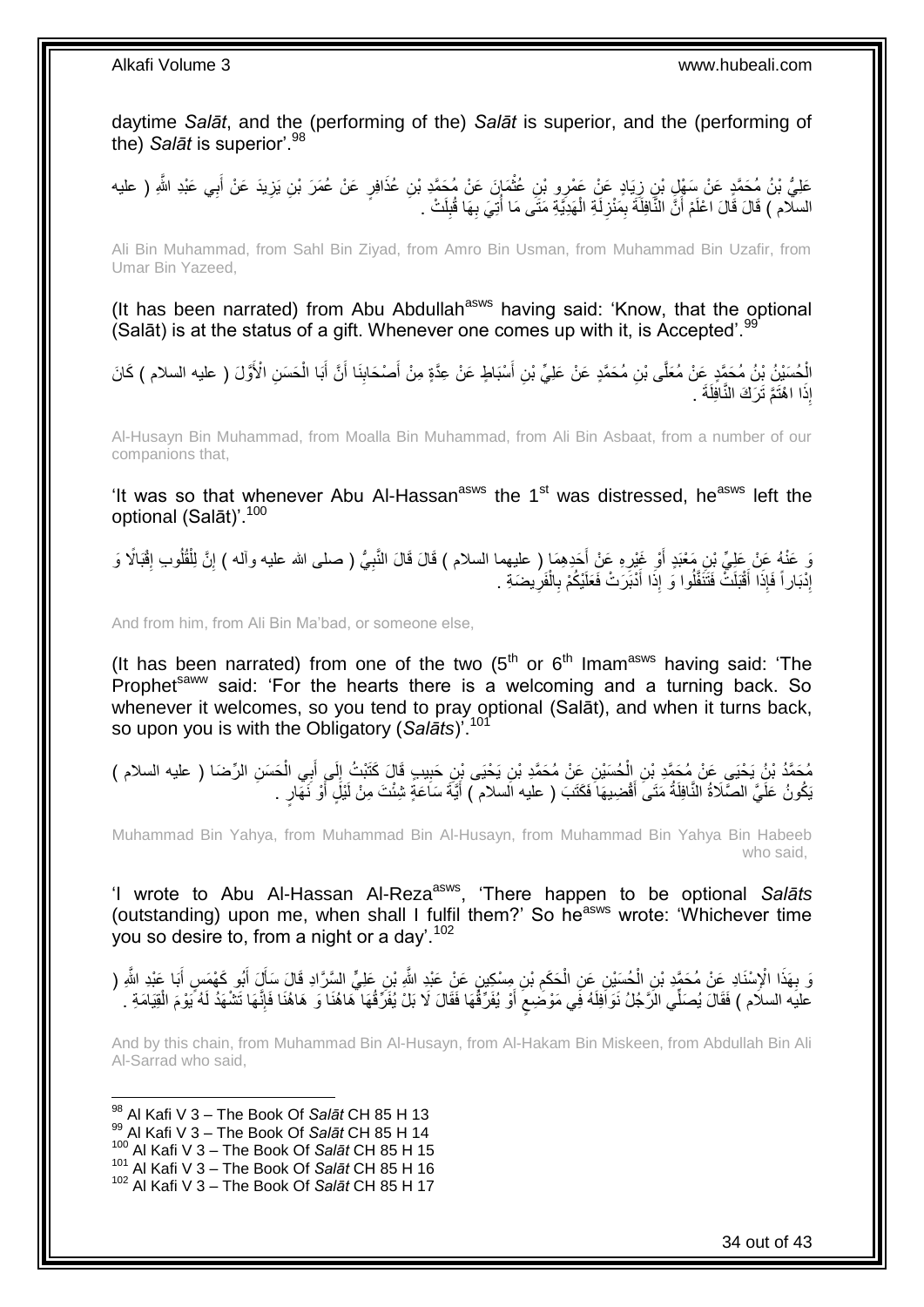'Abu Kahmasy asked Abu Abdullah<sup>asws</sup>, so he said, 'Should the man pray optional (Salāts) in one place or different?' So he<sup>asws</sup> said: 'No, but he should pray in different places, over her, and over these, for these (places) would be testifying for him on the Day of Judgment'.<sup>103</sup>

لَى ِن َقا َل َكَتْب ُت إ ِن ال َّرَّيا َياٍد َع ْن ُم َح َّمِد ْب ِن ز َعلِ ُّي ْب ُن ُم َح َّمٍد َع ْن َس ْه ِم ْن ِل ْب ِضي َشْيئا ا ٍر ) عليه السالم ( َر ُج ٌل َيقْ ِي َج ْعَف ب أ  $\frac{1}{2}$ ِ َ صَلِّاتِهِ الْخَمْسِينَ فِي الْمَسْجِدِ الْحَرَامِ أَوْ فِي مَسْجِدِ الرَّسُوَلِ ( صلى الله عليهة وآله ) أَوْ فِي مَسْجِدِ الْكُوفَةِ أَ تُحْسَبُ لَهُ الرَّكْعِةُ َ َ ِ ا<br>ا ْ ْ َ عَلَي تَضَاعُفِ مَا جَاءَ عَنْ أَبَائِكَ ( عليهم السلام ) فِي هَذِهِ الْمَسَاجِدِ حَتَّى يُجْزِئُهُ إِذَا كَانَتْ عَلَيْهِ عَشَرَةُ آلَافِ رَكْعَةٍ أَنْ َ ِ ْ يُصَلِّيَ مِائَةَ رَكْعَةٍ أَوْ أَقَلَّ أَوْ أَكْثَرَ وَ كَيْفَ يَكُونُ حَالُهُ ا<br>ا َ َ َ َ ِّ

Ali Bin Muhammad, from Sahl Bin Ziyad, from Muhammad Bin Al-Rayyan who said,

'I wrote to Abu Ja'farasws, 'A man fulfils something from his (outstanding) fifty *Salāts* in the Sacred Masjid, or in the Masjid of Rasool-Allah<sup>saww</sup>, or in Masjid Al-Kufa. Would the one *Rak'at* of his be Reckoned for him upon the multiplication of what has come from your<sup>asws</sup> forefathers<sup>asws</sup> regarding these Masjids, to extent that it would suffice him, when there were ten thousand (outstanding) *Rak'at* upon him, if he were to pray one hundred *Rak'at*, or less, or more? And what would be his state?'

فَوَقَّعَ ( عليه السلام ) يُحْسَبُ لَهُ بِالضِّعْفِ فَأَمَّا أَنْ يَكُونَ تَقْصِيراً مِنَ الصَّلَاةِ بِحَالِهَا فَلَا يَفْعَلُ هُوَ إِلَى الزِّيَادَةِ أَقْرَبُ مِنْهُ إِلَى **∶** َ َ **∶** ِ َ ِ النُّقْصَاٰنِ .

So he<sup>asws</sup> signed: 'It would be Reckoned for him with the multiple. But, if there happen to be shortened ones from the *Salāt*, (these would be) at their state. So he would not do it except for the increase, being closer to it than the deficiency'.<sup>104</sup>

أَحْمَدُ بْنُ عَبْدِ اللَّهِ عَنْ أَحْمَدَ بْنِ أَبِي عَبْدٍ اللَّهِ عَنْ أَبِيهِ عَنْ عَبْدِ اللَّهِ بْنِ الْفَضْلِ النَّوْفَلِيِّ عَنْ عَلِيِّ بْنِ أَبِي حَمْزَةَ قَالَ سَأَلْتُ أَبَا َ ْ **!** َ َ َ َ ْ َ َ إِخْسَنِ ( عِليه السلام ) عَنِ اَلزَّجْلِ الْمُسْتَعْجِلِ مَا الَّذِي يُجْزِئُهُ فِيَ النَّافِلَةِ قَالَ ثَلاثُ تَسْبِيحَانِّ فِيَ الْقِرَاءَةِ وَ تَسْبِيحَةٌ فِي **ٍ** َّ ْ ِ ْ ِ الرُّكُوعَ وَ تَسْبِيحَةٌ فِي الْسُّجُوَدِ **!** ِ

Ahmad Bin Abdullah, from Ahmad Bin Abu Abdullah, from his father, from Abdullah Bin Al-Fazl Al-Nowfaly, from Ali Bin Abu Hamza who said,

'I asked Abu Al-Hassan<sup>asws</sup> about the man in haste, what is that which would suffice him in the optional (Salāt)?' He<sup>asws</sup> said: 'Three Glorifications in the recitation, and a Glorification in the *Rukū*, and a Glorification in the *Sajdah*'.<sup>105</sup>

### **باب َص َخْو ِف َال ِة الْ**

### <span id="page-34-0"></span>**Chapter 86 –** *Salāt* **of (during) fear**

عَلِيُّ بْنُ إِبْرَاهِيمَ عَنْ أَبِيهِ عَنِ إِبْنِ أَبِي عُمَيْرٍ عَنْ حَمَّادٍ عَنِ الْحَلَبِيِّ قَالَ سَأَلْتُ أَيَا عَبْدِ إِللَّهِ ( عليه السلام ) عَنْ صَلَاةِ الْخَوْفِ َ ْ َ ِ ْ َ **!**  ِ ْ قَالَ يَقُومُ الْإِمَامُ وَ تَجِيَءُ طَائِفَةٌ مِنْ أَصْبَحَابِهِ فَيَقُومُونَ خَلْفَهُ وَ طَائِفَةٌ بِإِزَاءِ الْعَدُوِّ فَيُصَلِّي بِهِمُ الْإِمَامُ رَكْعَةٌ ثُمَّ يَقُومُ وَ يَقُومُون<br>بِينَا تَقُومُ الْإِمَامُ وَ تَجِي ُ ْ ِ ِ ْ ِ َ مَعَهُ فَيَمْثُلُ قَائِماً وَ يُصَلُّونَ هُمُ الرَّكْعَةَ الثَّانِيَةَ ثُمَّ يُسَلِّمُ بَعْضُهُمْ عَلَى بَعْضٍ ثُمَّ يَنْصَرِفُونَ ِّ ُ َّ ُ ِ ا پایا<br>ا

Ali Bin Ibrahim, from his father, from Ibn Abu Umeyr, from Hammad, from Al-Halby who said,

<sup>1</sup> <sup>103</sup> Al Kafi V 3 – The Book Of *Salāt* CH 85 H 18

<sup>104</sup> Al Kafi V 3 – The Book Of *Salāt* CH 85 H 19

<sup>105</sup> Al Kafi V 3 – The Book Of *Salāt* CH 85 H 20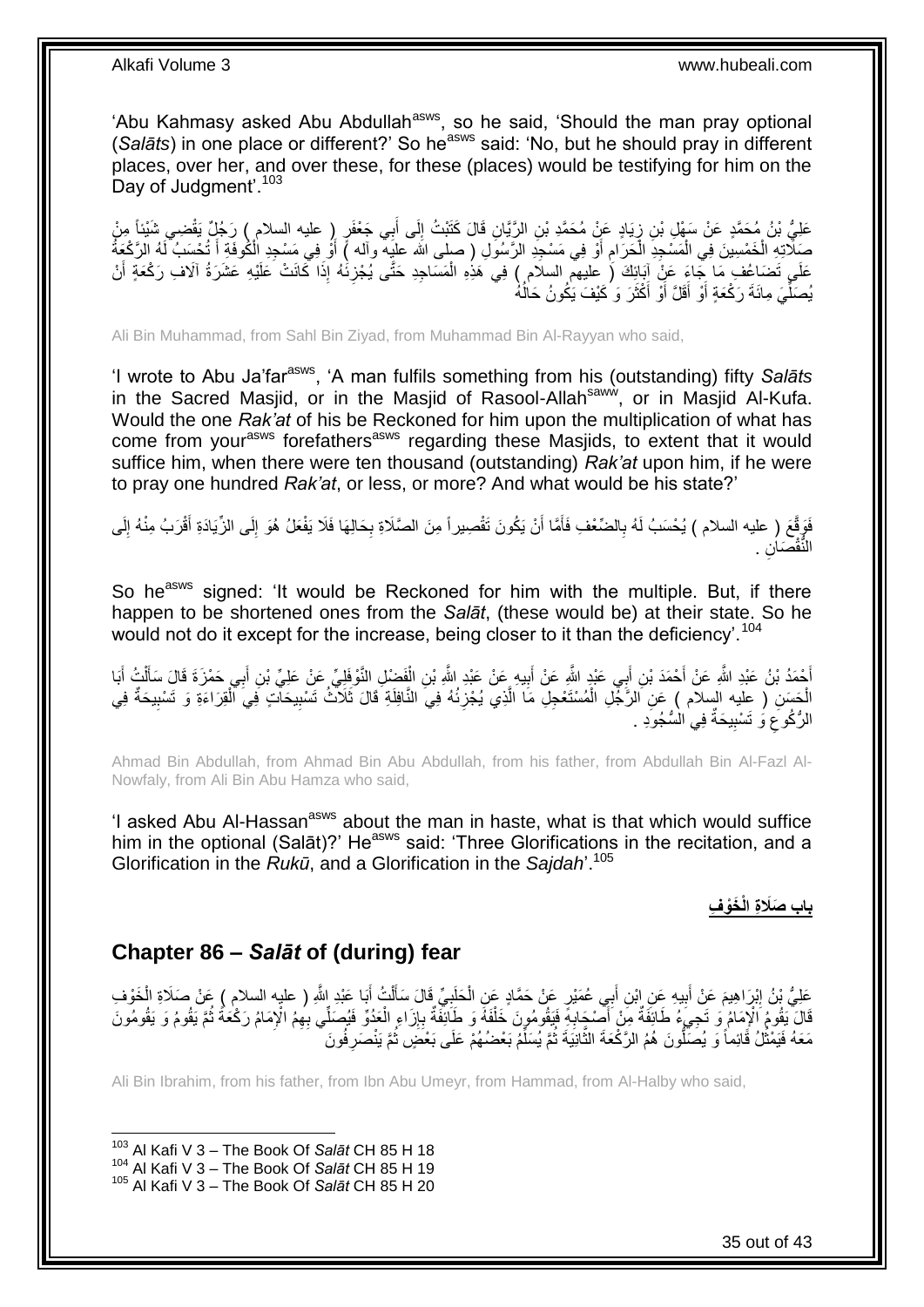'I asked Abu Abdullah<sup>asws</sup> about the *Salāt* during the fear. He<sup>asws</sup> said: 'The prayer leader would be standing, and a group of his companions would come and be standing behind him, and a group would be facing the enemy, So the prayer leader would pray *Salāt* with them (leading them), for one *Rak'at*. Then he would be standing and they would be standing along with him. So he would represent them standing, and they would be in the second *Rak'at*. Then they would be greeting each other (*Salaam*), then they would be dispersing.

فَيَقُومُونَ فِي مَقَامٍ أَصْحَابِهِمْ وَ يَجِيءُ الْإَخَرُونَ فَيَقُومُونَ خَلْفَ الْإِمَامِ فَيُصَلِّي بِهِمُ الرَّكْعَةَ الثَّانِيَةَ ثُمَّ يَجْلِسُ الْإِمَامُ فَيَقُومُونَ هُمْ  $\ddot{\phantom{0}}$ **ُ** ُ َّ ِ ْ **!** فَيُصَلَّونَ رَكْعَةً أُخْرَى ثُمَّ يُسَلِّمُ عَلَيْهِمْ فَيَنْصَرِفُونَ بِتَسْلِيمِهِ ِ ِ ِّ ا ماہ<br>سال .<br>ا

So they would be going to stand in the place of their companions, and the other ones would be coming and standing behind the prayer leader. So he would pray the second Rak'at with them. Then the prayer leader would be seated, and they would be standing, praying another *Rak'at* of *Salāt*. The he would greet upon them (*Salaam*), and they would be dispersing by his greeting (*Salaam*)'.

قَالَ وَ فِي الْمَغْرِبِ مِثْلُ ذَلِكَ يَقُومُ الْإِمَامُ وَرِ تَجِيءُ طَائِفَةٌ فَيَقُومُونَ خَلْفَهُ ثُمَّ يُصدَلِّي بِهِمْ رَكْعَةً ثُمَّ يَقُومُ وَ يَقُومُونَ فَيَمْثُلُ الْإِمَامُ ْ **∶** ِّ ان<br>المقام العالمية ْ ُ ا پایا<br>ا ِ قَائِماً وَ يُصَلُّونَ الرَّكْعَتَيْنِ فَيَتَشَهَّدُونَ وَ يُسَلِّمُ بَعَْضُهُمْ عَلَى بَعْضٍ ِّ

He<sup>asws</sup> said: 'And during Al-Maghrib (Salāt), it is similar to that. The prayer leader would be standing and a group would come, so they would be standing behind him. Then he would pray *Salāt* with them (leading them) for one *Rak'at*, and they would be standing. So the prayer leader would represent them standing, and they would be praying the two *Rak'at*. So they would be performing the *Tashahhud*, and some of the would say *Salām* upon the other.

ثُّمَّ يَنْصَرِ فُونَ فَيَقُومُونَ فِي مَوْقِفِ أَصْبِحَابِهِمْ وَ يَجِيءُ الْأَخَرُونَ وَ يَقُومُونَ خَلْفَ الْإِمَامِ فَيُصلِّي بِبِهِمْ رَكْعَةً يَقُرَأُ فِيهَا ثُمَّ يَجْلِسُ<br>تَرَبَّتُ مُرَيِّدُ بِهِ بَعْدِ مُراتِ وَي ِ َ ِ ُ ْ ُ ا<br>ا ِ **∶** فَيَتُشَهَّدُ ثُمَّ يَقُومُ وَ يَقُومُونَ مَعَهُ وَ يُصَلِّي بِهِمْ رَكْعَةٌ أُخْرَى ثُمَّ يَجْلِسُ وَ يَقُومُونَ هُمْ فَيُنِمُّونَ رَكْعَةً أَخْرَى ثُمَّ يُسَلِّمُ عَلَيْهِمْ . ُ ا<br>أ ِ ُ ِ ِّ ُ :<br>ا

Then they would dispersing, and be standing in the place of their companions, and the others would come and they would be standing behind the prayer leader. So he would pray *Salāt* with them (leading them), reciting therein, then be seated. So he would perform *Tashahhud*, then he would be standing and they would be standing along with him, and he would pray another *Rak'at* with them. Then he would be seated, and they would be standing, so they would be completing one more *Rak'at*. Then he would say *Salām* upon them'.<sup>106</sup>

مُحَمَّدُ بِنُ يَحْيَى عَنْ عَبْدِ اللَّهِ بْنِ مُحَمَّدٍ بْنِ عِِيسَى عَنْ عَلِيٍّ بْنِ الْحَكَمِ عَنْ أَبَانٍ عَنْ عَبْدِ الرَّحْمَنِ بْنِ أَبِي عَبْدِ اللَّهِ عَنْ أَبِي َ ِ ْ  $\frac{1}{2}$ َ َ ِعَبْدِ اللَّهِ ( عليه السلام ) قَالَ صَلَّى رَسُولُ اللَّهِ ( صلى الله عليهَ وأله ) بِأَصْدَابِهِ فِي غَزْوَةِ ذَاتِ الَرِّقَاعِ صَلَاةَ الْخَوْفِ فَفَرَّقَ َ ِ ْ ِ .<br>; أَصْحَابَهُ فِرْقَتَيْنِ أَقَامَ فِرْقَةً بِإِزَاءِ الْعَدُوِّ وَ فِرْقَةً خُلْفَهُ فَكَبْرَ وَ كَبَرُوا فَقَرْأَ وَ أَنْصَنُوا وَ رَكَعَ فَرَكَعُوا وَ سَكِّدَ فَسَجَدُوا َ َ ْ ْ ِ ِ َ َ

Muhammad Bin Yahya, from Abdullah Bin Muhammad Bin Isa, from Ali Bin Al-Hakam, from Aban, from Abdul Rahman Bin Abu Abdullah,

(It has been narrated) from Abu Abdullah<sup>asws</sup> having said: 'Rasool-Allah<sup>saww</sup> prayed Salāt with his<sup>saww</sup> companions during a military expedition of Zaat Al-Riqa'a, the Salat during the fear. So his<sup>saww</sup> companions separated into to groups. One group

 $\overline{1}$ 

36 out of 43

<sup>106</sup> Al Kafi V 3 – The Book Of *Salāt* CH 86 H 1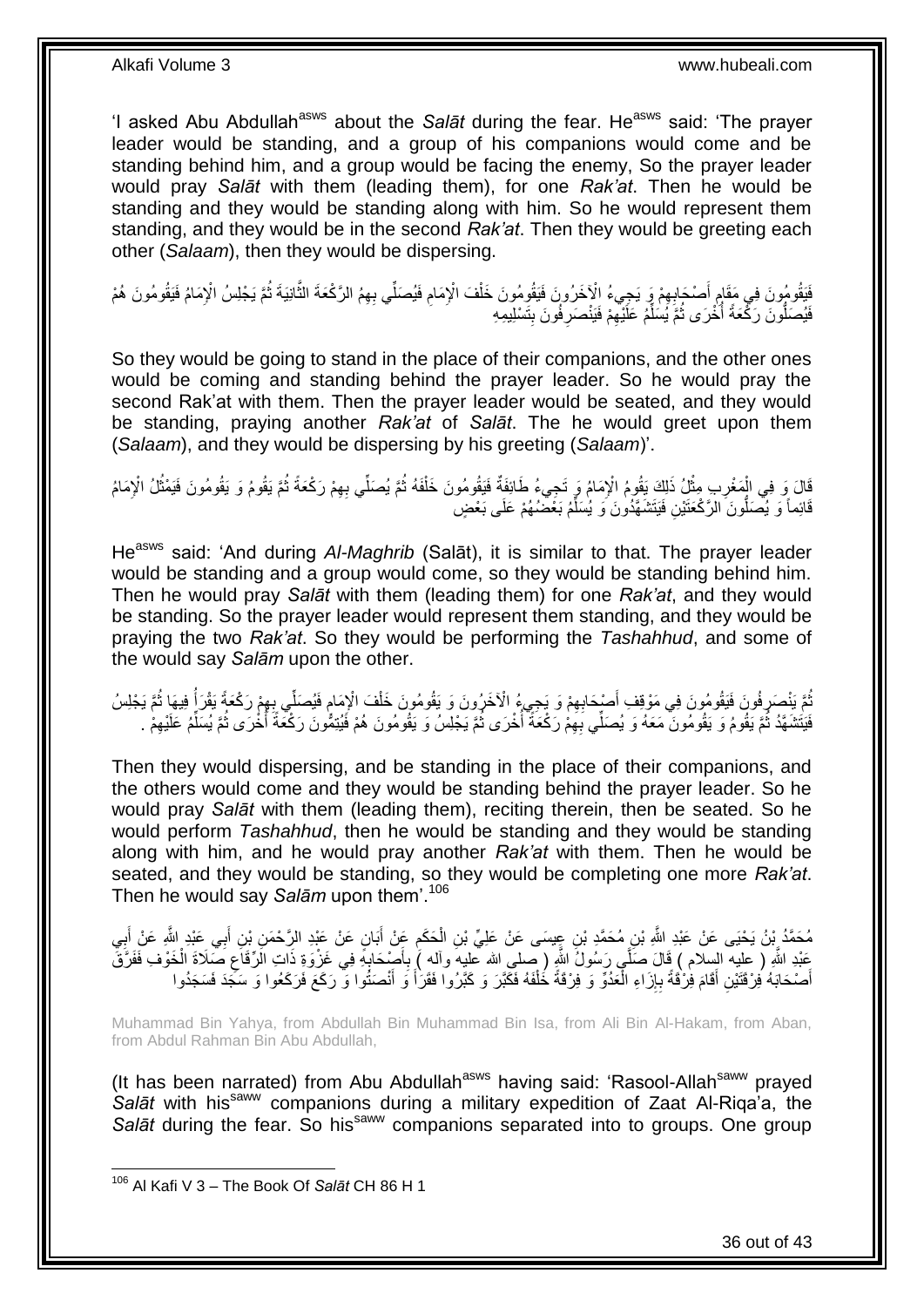stood facing the enemy, and one group was behind him<sup>saww</sup>. So he<sup>saww</sup> exclaimed a *Takbīr*, and they exclaimed *Takbīr*. So he<sup>saww</sup> recited, and they listened silently, and hesaww went into *Rukū*, so they went into *Rukū*, and hesaww went into *Sajdah*, so they went into *Sajdah*.

ُّبَّ اسْتَتَمَّ رَسُولُ اللَّهِ ( صلى الله عليِه وأله ) قَائِماً وَ صَلَّوْا لِأَنْفُسِهِمْ رَكْعَةً ثُمَّ سَلَّمَ بَعْضُهُمْ عَلَى بَعْضٍ ثُمَّ خَرَجُوا إِلَى ِ َّ لَ ِ ا پایا<br>ا َّ ُ أَصْخَابِهِمْ فَقَامُوا بِإِزَاءٍ الْعَدُوِّ وَ جَاءَ أَصْحَابُهُمْ فَقَامُوا خَلْفَ رَسُولِ اللَّهِ ( صلى الله عليه وأله ) فَصَلَّى بِهِمْ رَكْعَةً ثُمَّ تَشَهَّدَ وَ ْ َ ْ ِ ِ ِ ُ ِ سَلَّمَ عَلَيْهِمْ فَقَامُوا فَضَلَّوْا لِأَنْفُسِهِمْ رَكْعَةً ثُمَّ سَلَّمَ بَعْضُهُمْ عَلَى بَعْضٍ َ ِ َّ ُ ِ َّ

Then Rasool-Allah<sup>saww</sup> completed (the *Salāt*) standing, and they prayed one *Rak'at* by themselves. Then they performed *Salām* upon each other (*Salām*), then they went out to their companions. So they stood facing the enemy, and their companions came over, so they were standing behind Rasool-Allahsaww. So hesaww prayed one *Rak'at* with them (leading them). Then hesaww performed *Tashahhud* and offered *Salām* upon them. So they stood and prayed one *Rak'at* by themselves, then offered Salām upon each other<sup>' 107</sup>

الْجُسَيْنُ بْنُ مُحَمَّدٍ عَنْ مُعَلَّى بْنِ مُحَمَّدٍ عَنِ الْحَسِنِ بْنِ عَلِيٍّ الْوَشَّاءِ عَنْ حَمَّادِ بْنِ عُثْمَانَ عَنْ أَبِي بَصِيرٍ قَالَ سَمِعْتُ أَبَا عَيْدِ ْ ْ ْ َ َ اللَّهِ ( عليه السلام ) يَقُولُ إِنْ كُنْتَ فِي أَرْضَ مَخَافَةٍ فَخَشِيتَ لِصّاً أَوْ سَبُعاً فَصَلٍّ عَلَى دَابَّتِكَ . اً ِ

Al-Husayn Bin Muhammad, from Moalla Bin Muhammad, from Al-Hassan Bin Ali Al-Washa, from Hammad Bin Usman, from Abu Baseer who said,

'I heard Abu Abdullah<sup>asws</sup> saying: 'If you were in a dangerous land, and you fear a thief, or predatory wild animal, so pray *Salāt* upon your animal'.<sup>108</sup>

عِدَّةٌ مِنْ أَصْحَابِذَا عَنْ أَحْمَدَ بْنِ مُحَمَّدٍ بْنِ خَالِدٍ عَنْ أَبِيهِ عَنْ زُرْعَةَ عَنْ سَمَاعَةَ قَالَ سَأَلْتُهُ عَنِ الْأَسِيرِ يَأْسِرُهُ الْمُشْرِكُونَ<br>يَجِدَّةُ مِنْ أَصَدِّيَاتِهِ ِ َ َ **∣** َ ِ ْ ْ ِ ْ َ فَتَحْضُرُهُ الصَّلَاةُ فَيَمْنَعُهُ الَّذِي أَسَرَهُ مِنْهَا قَالَ يُومِئُ إِيمَاءً . **ְיִ** اً َّ

A number of our companions, from Ahmad Bin Muhammad Bin Khalid, from his father, from Zur'at who said,

'I asked himasws about the captive imprisoned by the Polytheists. So the *Salāt* (time) presents itself, but the one who imprisoned him prevents him from it. He<sup>asws</sup> said: 'He would indicate by gestures'.<sup>109</sup>

مُحَمَّدُ بِنُ يَحْيَى عَنْ أَحْمَدَ بْنِ مُحَمَّدٍ عَنْ مُحَمَّدِ بْنِ إِسْمَاعِيلَ قَالَ سَأَلْتُهُ قُلْتُ أَكُونُ فِي طَرِيقِ مَكَّةَ فَنَنْزِلُ لِلصَّلَاةِ فِي مَوَاضِعَ ِ ِ َ ْ ْ َ ِ فِيهَا الْأَعْرَابُ أَ نُصَلِّي الْمَكْثُوبَةَ عَلَى الْأَرْضِ فَنَقَّرَأُ أُمَّ الْكِتَابِ وَجْدَهَا أَمْ نُصَلِّي عَلَى الرَّاحَلَةِ فَنَقْرَأُ فَاتِحَةَ الْكِتَابِ وَ السُّورَةَ َ ْ ا<br>ا ا<br>ا ْ َ ْ ا<br>ا ِ فَقَالَ إِذَا خِفْتَ فَصَلٍّ عَلَى الرَّاحِلَةِ الْمَكْتُوبَةَ وَ غَيْرَهَا وَ ٰإِذَا قَرَأْتَ الْحَمْدَ وَ سُورَةً أَحَبُّ إِلَيَّ وَ لَا أَرَى بِالَّذِي فَعَلْتَ بَأْساً . َ ْ ة<br>أ ْ ْ ْ َّ **∶** َ لَ

Muhammad Bin Yahya, from Ahmad Bin Muhammad, from Muhammad Bin Ismail who said,

'I asked him<sup>asws</sup> saying, 'I happen to be in a road of Makkah, so we descend for the *Salāt* in a place wherein are Bedouins. Can we pray the Obligatory *Salāt* upon the ground, reciting the Mother of the Book (Chapter 1) alone, or should we pray *Salāt* upon the ride, and we recite the Opening of the Book (Chapter 1) and the (another) Chapter?' So he<sup>asws</sup> said: 'When you fear, so pray Salat upon the ride, the

<sup>107</sup> Al Kafi V 3 – The Book Of *Salāt* CH 86 H 2

<sup>108</sup> Al Kafi V 3 – The Book Of *Salāt* CH 86 H 3

<sup>109</sup> Al Kafi V 3 – The Book Of *Salāt* CH 86 H 4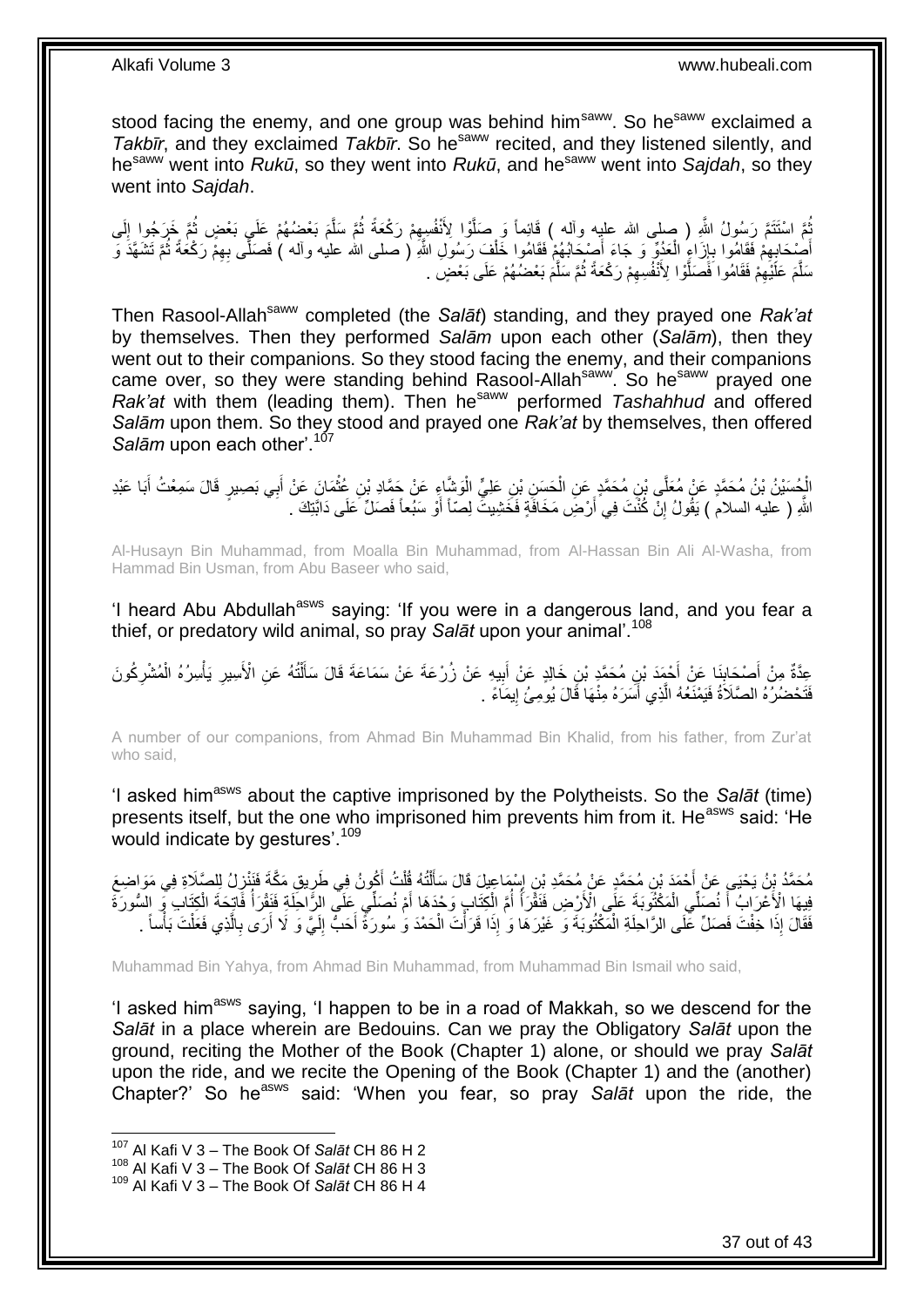Prescribed ones and others; and when you recite Al-Hamd (Chapter 1) and a Chapter, it would be more beloved to me, and lasws do not see a problem with that which you do'. $110$ 

ĺ أَحْمَدُ بِنُ مُحَمَّدٍ عَنْ عَلِيِّ بْنِ الْحَكَمِ عَنْ أَبَانٍ عَنْ عَبْدِ الرَّحْمَنِ بْنِ أَبِي عَبْدِ اللَّهِ قَالَ سَأَلْتُ أَبَا عَبْدِ اللَّهِ ( عليه السلام ) عَنْ<br>يَجْمَدُ بِنُ مُحَمَّدٍ عَنْ عَلِيِّ بْنِ الْحَكَ َ َ ِ ْ َ **∶** قَوْلِ اللَّهِ عَزَّ وَ حَلَّ فَإِنْ خِفْتُمْ فَرِجاَلًا أَوْ رُكْبَاناً كَيْفَ يُصَلِّي وَ مَا يَقُولُ إِذَا خَافَ مِنْ سَبُعٍ أَوْ لِصٍّ كَيْفَ يُصَلِّي قَالَ يُكْبُرُ وَ ِ َ يُومِئُ إِيمَاءً بِرَأْسِهِ . :<br>أا **! ֓**ׇ֚֚֚֚֚֓֡֡֓֡֘

Ahmad Bin Muhammad, from Ali Bin Al-Hakam, from Aban, from Abdul Rahman Bin Abu Abdullah who said,

'I asked Abu Abdullah<sup>asws</sup> about the Words of Allah<sup>azwj</sup> MIghhty and Majestic *[2:239] But if you are in danger, then (perform your Salat) on foot or on horseback*, 'How should be pray Salat, and what are you<sup>asws</sup> saying where there is fear from predatory wild animals, or thieves, how should we be praying *Salat*?' He<sup>asws</sup> said: 'He should exclaim a *Takbīr* and indicate gesturing with his head'.<sup>111</sup>

**ُم َطا َرَدِة َو باب َص ِة َال ِة الْ ُم َساَيفَ ِة َو الْ فَ ُمَواقَ الْ**

### <span id="page-37-0"></span>**Chapter 87 – The** *Salāt* **of the pursuit, and the cover, and the combat**

عَلِيُّ بْنُ إِبْرَاهِيمَ بْنِ هَاشِمٍ الْقُمِّيُّ عَنْ إِبِدٍ عَنْ عَمْرِو بْنِ عُثْمَانَ عَنْ مُحَمَّدِ بْنِ عُذَافِرٍ عَنْ أَبِي عَبْدِ اللَّهِ ( عليه السلام ) قَالَ ْ ِ َ ْ ٍ ِ إِذَا جَالَتِ الْخَيْلُ تَصْطَرِبُّ السُّيُوفُ أَجْزَأَهُ تَكْبِيرَتَانِ فَهَذَا تَقْصِيرٌ آخَرُ . ِ َ َ **∶** ْ

Ali Bin Ibrahim Bin Hashim, from his father, from Amro Bin Usman, from Muhammad Bin Uzafir,

(It has been narrated) from Abu Abdullah<sup>asws</sup> having said: 'When the horses gallop and the swords are restless, two exclamations of *Takbīr* would suffice him. So this is another reduction'.<sup>112</sup>

عَلِيٌّ عَنْ أَبِيهِ عَنِ ابْنِ أَبِي عُمَيْرٍ عَنِ ابْنِ أُذَيْنَةَ عَنْ زُرَارَةَ وَ فُضَيْلٍ وَ مُحَمَّدِ بْنِ مُسْلِمٍ عَنْ أَبِي جَعْفَرٍ ( عليه السلام ) قَالَ :<br>ا ِ َ ֧֧֚֓֝֝֓֝ فِي مَسَلَاةِ الْخَوْفَ عِنْدَ الْمُطَارَدَةِ وَ الْمُنَاوَشَةِ يُصَلِّي كُلُّ إِنْسَانٍ مِنْهُمْ بِالْإِيمَاءِ حَيْثُ كَانَ وَجِّهُهُ وَ إِنْ كَانَتِ الْمُسَاتِفَةُ وَ<br>الْمَسْرَبَعُ وَيَرْدِينَ وَيَرْدِينَ وَيَرْدِينَ وَ ِ<br>پہ ِ ْ ْ ْ ْ ِ الْمُعَانَقَةُ وَ تَلَاحُمُ الْقِتَالِ فَإِنَّ أَمِيرَ الْمُؤْمِنِينَ ( صلواتٌ الله عِلَيه ) صَلَّى لَيْلَةَ صِفِّينَ وَ هِيَ لَيْلَةُ الْهَرِيرِ لَمْ تَكُنْ صَلَاتُهُمُ الظُّهْرُ ْ ْ لَ ِ ِ ْ ْ َ اِ وَ الْعَصْرُ وَ الْمَغْرِبُ وَ الْعِشَاءُ عِنْدَ وَقْتِ كُلِّ صَلَاةٍ إِلَّا التَّكْبِيرَ وَ التَّهْلِيلَ وَ التَّسْبِيحَ وَ التَّحْمِيدَ وَ الدُّعَاءَ فَكَانَتْ تِلْكَ صَلَاتَهُمْ **!** ِ ْ ِ ْ ْ ِ مْ يَأْمُرْ هُمْ بِإِعَادَةِ الصَّلَاةِ . ا<br>: ِ **ٔ** لَ

Ali, from his father, from Ibn Abu Umeyr, from Ibn Azina, from Zurara and Fuzayl and Muhammad Bin Muslim,

(It has been narrated) from Abu Ja'far<sup>asws</sup> having said: 'In a Salat of the fear during a pursuit and the skirmishes, every person from them would be praying *Salāt* by the gesturing, wherever he was facing; and even if there was the fencing, and the wrestling, and close contact of the fighting, for Amir Al-Momineen<sup>asws</sup> prayed *Salāt* on the night of Siffeen, and it is the night of Al-Hareer (intense fighting), their *Salāts* did not take place for *Al-Zohr*, and *Al-Asr*, and *Al-Maghrib*, and *Al-Isha* during the timing of each *Salāt*, except for the exclamation of the *Takbīr*, and the extollation of the

<sup>110</sup> Al Kafi V 3 – The Book Of *Salāt* CH 86 H 5

<sup>111</sup> Al Kafi V 3 – The Book Of *Salāt* CH 86 H 6

<sup>112</sup> Al Kafi V 3 – The Book Of *Salāt* CH 87 H 1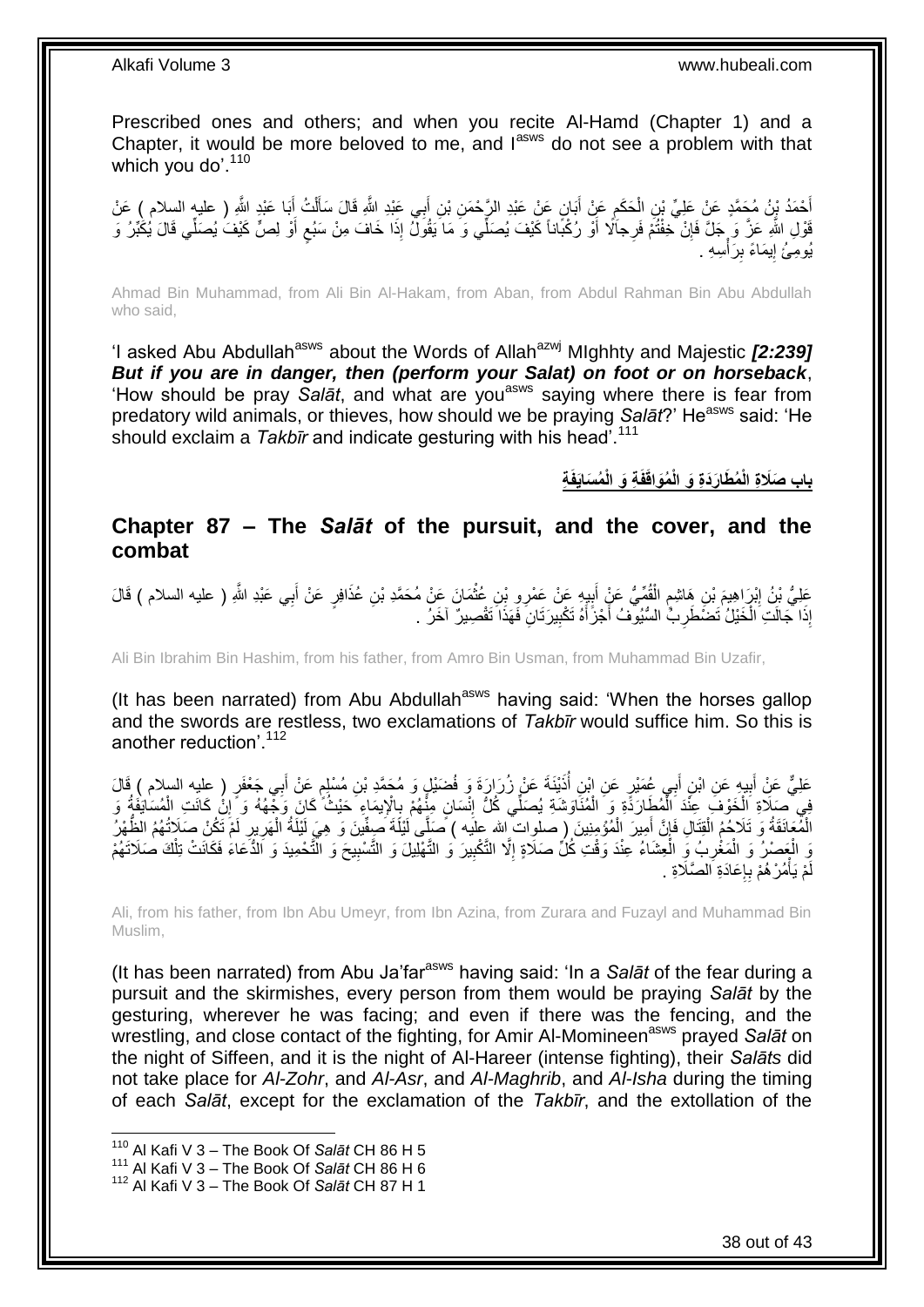Oneness, and the Glorification, and the Praise, and the supplication. So that was their *Salāt*. He<sup>asws</sup> did not order them with the repeating of the *Salāt (making up for* it*)*'.<sup>113</sup>

عَنْهُ عَنْ أَبِيهِ عَنِْ عَيْدٍ اللَّهِ بْنِ الْمُغِيرَةِ قَالَ سَمِعْتُ بَعْضَ أَصْحَابِنَا يَذْكُرُ أَنَّ أَقَلَّ مَا يُجْزِئُ فِي حَدِّ الْمُسَايَفَةِ مِنَ التَّكْبِيرِ ِ َ َ **ٔ: !** َ ْ ِ َ ِ ِ ْ َّتْكْبِيرَ ثَانِ لِكُُلِّ صَلَاةٍ إِلَّا الْمَغْرِبَ فَإِنَّ لَهَا ثَلَاثاً . ِ ِ ْ ِ **!** 

From him, from his father, from Abdullah Bin Al-Mugheira who said,

'I heard one of our companions mention that what would suffice during a time of the fencing, from the exclamations of the *Takbīr*, is two exclamations of *Takbīrs* for each *Salāt*, except for *Al-Maghrib*, for it there are three'.<sup>114</sup>

عَلِيُّ بْنُ اِبْرَاهِيمَ عَنْ أَبِيهِ وَ أَحْمَدُ بْنُ إِدْرِيسٍ وَ مُحَمَّدُ بْنُ يَحْيَى عَنْ أَحْمَدَ بْنِ مُحَمَّدٍ جَمِيعاً عَنْ حَطَّد بْنِ عِيسَى عَنْ حَرِيزٍ َ ِ ֖֦֦֧֦֧֦֧ׅ֦֧֦֦֧֦֧֦֧ׅ֦֧ׅ֦֧֦֧֦֧֦֧֦֧֦֧֦֧֚֚֚֚֚֚֚֚֚֝֝֝֜֝֜֓֡֜֓֡֜<br>֧֧֪֧֧֧֧ׅ֧֧֧֧֦֧֦֧֧֪֚֜֝֓֝֓֝֬֜֝֬֜֜֝ َ **!** ِ ِ عَنْ أَبِي عَبْدِ اللَّهِ ( عليه السلام ) فِي قَوْلَ اللَّهِ عَزَّ وَ جَلَّ فَلَيْسَ عَلَيْكُمْ جُناحٌ أَنَّ تَقْصُرُوا مِنَ الصَّلاةِ إِنْ خَفْتُمْ أَنْ يَفْتِنَكُمُ الْذَينَّ َّ َ ِ َ كَفَرُوا َقَالَ فِي الرَّكْعَتَيْنِ تُنْقَصُ مِنْهُمَّا وَاحِدَةٌ .

Ali Bin Ibrahim, from his father, and Ahmad Bin Idrees and Muhammad Bin Yahya, from Ahmad Bin Muhammad, altogether from Hammad Bin Isa, from Hareyz,

(It has been narrated) from Abu Abdullah<sup>asws</sup> regarding the Words of Allah<sup>azwj</sup> Mighty and Majestic *[4:101 there is no blame on you if you shorten the Prayer, if you fear that those who disbelieve will cause you distress*, said: 'In the two *Rak'at* (of *Salāt*), one would be reduced from these two<sup>' 115</sup>

مُحَمَّدُ بْنُ يَحْيَى عَنْ أَحْمَدَ بْنِ مُحَمَّدٍ عَنْ عُثْمَانَ بْنِ عِبِسَى عَنْ سَمَاعَةَ قَالَ سَأَلْتُهُ عَنْ صَلَاةِ الْقِتَالِ فَقَالَ إِذَا الْتَقَوْا فَاقْتَتَلُوا فَإِنَّ ْ َ **ٔ** ∣ٍ إ ْ الصَّلَاةَ حِينَئِذٍ التَّكْبِيرُ وَ إِنْ كَانُوا وُقُوفاً لَا يَقْدِرُونَ عَلَى الْجَمَاعَةِ فَالصَّلَاةُ إِيمَاءٌ . ֖֧֦֧֦֧֦֧֦֧֦֧֦֧֦֧ׅ֧֦֧֦֧ׅ֧֦֧֦֧֦֧֦֧֦֧֦֧֦֧֦֧֦֧֦֧֦֧֦֧֦֧֦֧֦֧֦֜֓֓֜֓֓ ْ ِ **!** 

Muhammad Bin Yahya, from Ahmad Bin Muhammad, from Usman Bin Isa, from Sama'at who said,

'I asked him<sup>asws</sup> about the *Salāt* during the fighting, so he<sup>asws</sup> said: 'When they meet and fight, so the *Salāt* during that is the exclamation of the *Takbīr*; and if they were paused, not be able upon the (enemy) group, so the *Salāt* is (in the form of) gestures'.<sup>116</sup>

مُحَمَّدٌ عَنْ أَحْمَدَ عَنْ حَمَّادٍ عَنْ جَرِيزٍ عَنْ زُرَارَةَ عَنْ أَبِي جَعْفَرٍ ( عليه السلام ) قَالَ قُلْتُ لَهُ أَ رَأَيْتَ إِنْ لَمْ يَكُنِ الْمُوَاقِفُ َ ْ َ ِ َ ْ ِ َ عَلَى وُضُوءٍ كَيْفٍ يَصْنَعُ وَ لَا يَقْدِرُ عَلَى النَّزُولِ قَالَ يَتَيَمُّمُ مِنْ لِّلِيْدِهِ أَوْ مَعْرَفَةٍ دَابَّتِهِ فَإِنَّ فِيهِاَ غُيَاراً وَ يُصَلِّي وَ ِّ  $\frac{1}{2}$ َ َ َ يَجْعَلُ السُّجُودَ أَخْفَضَ مِنَ الرُّكُوعِ وَ لا يَدُورُ إِلَى الْقِلَةِ وَ لَكِنَّ أَيْنَمَا دَارَتْ دَابَتُهُ غَيْرَ أَنَّهُ يَسْتَقْلِلُ الْقِلَةَ بِأَوَّلِ تَكْبِيرَةٍ حِينَ َ ْ ِ ِ ِ اُ ِ ْ ِ َيَتَو َّج ُه .

Muhammad Bin Ahmad, from Hammad, from Hareyz, from Zurara,

(It has been narrated) from Abu Ja'far<sup>asws</sup>, said, 'I said to him<sup>asws</sup>, 'What is your<sup>asws</sup> view if there do not happen to be soldier covering the position does not happen to be upon an ablution. What should he do and he is not able upon the dismounting?' He<sup>asws</sup> said: 'He can perform *Tayammum* from his pad, or his saddle, or the mane of

 $\overline{1}$ 

<sup>113</sup> Al Kafi V 3 – The Book Of *Salāt* CH 87 H 2

<sup>114</sup> Al Kafi V 3 – The Book Of *Salāt* CH 87 H 3

<sup>115</sup> Al Kafi V 3 – The Book Of *Salāt* CH 87 H 4

<sup>116</sup> Al Kafi V 3 – The Book Of *Salāt* CH 87 H 5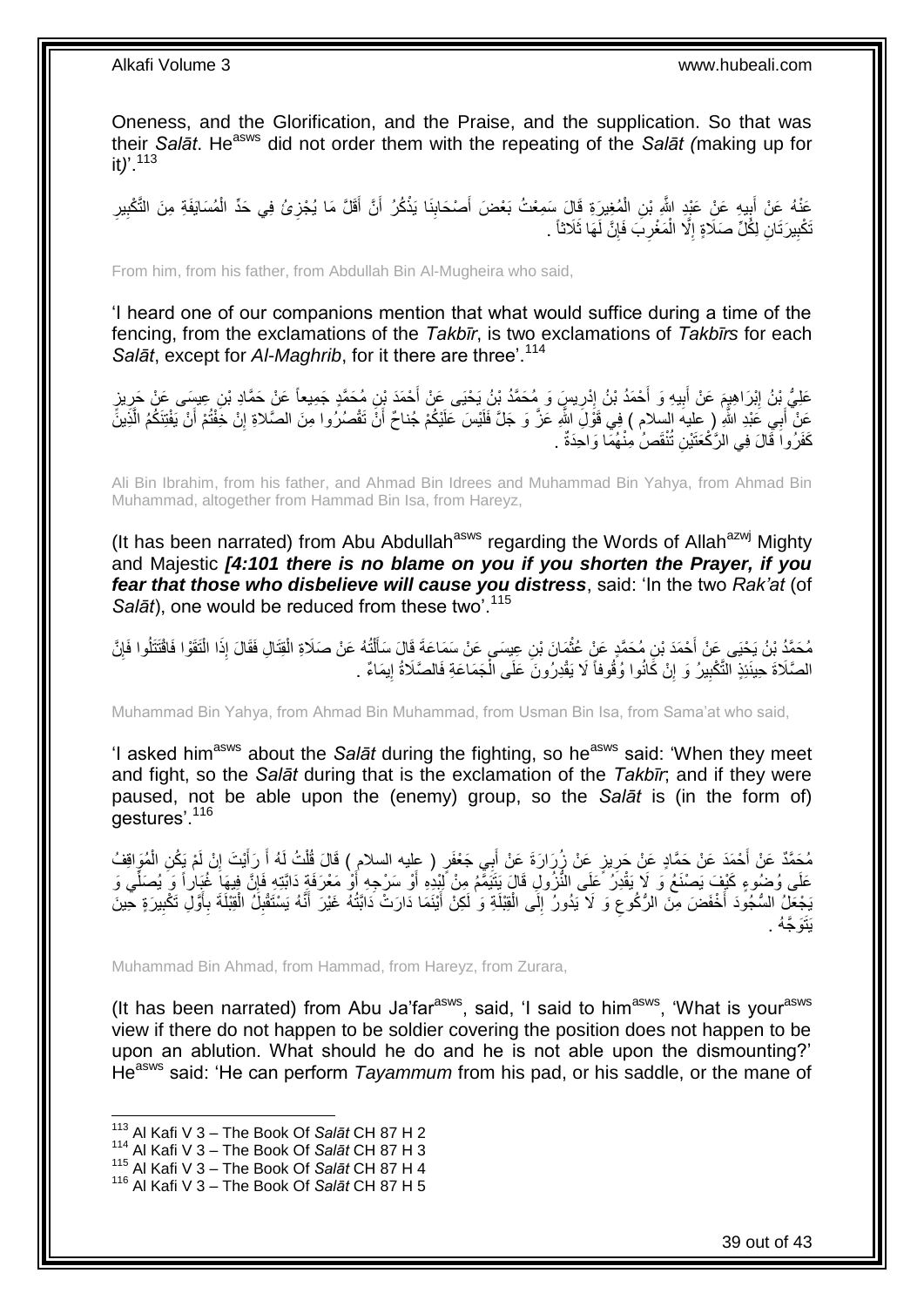his animal, for there would be dust therein; and he can pray *Salāt* and make the *Sajdah* to be lower than the *Rukū*, and he would not turn towards the Qiblah, but in whichever direction his animal turns, apart from that he should face the Qiblah with the first exclamation of *Takbīr* where he was attentive<sup>'.117</sup>

مُحَمَّدُ بْنُ يَحْيَى عَنِ الْعَمْرِكِيِّ بْنِ عَلِيٍّ عَنْ عَلِيٍّ بْنِ جَعْفَرٍ عَنْ أُخِيهِ أَبِي الْحَسَنِ ( عليه السلام ) قَالَ سَأَلْتُهُ عَنِ الرَّجُلِ يَلْقَي<br>دَعَمَّدُ بْنُ يَحْيَى عَنِ الْعَمْرِكِيِّ بْنِ عَلِي ْ َ َ ْ ْ ْ َ السَّبُعَ وَ قَدْ حَضَرَتَ الصَّلَاةُ وَ لَا يَسْتَطِيعُ الْمَشْيَ مَخَافَةً السِّبُعِ فَإِنْ قَامَ يُصَلِّيَ خَافَ فِي رُكُوعِهِ وَ سُجُودِهِ السَّيُعُ وَ السَّبُعُ ِ ِ ْ أَمَامَهُ عَلَى غَيْرِ الْقِبْلَةِ فَإِنْ تَوَجَّهَ إِلَى الْقِبْلَةِ خَافَ أَنْ يَثِبَ عَلَيْهِ الْأَسَدُ كَيْفَ يَصَّنَعُ قَالَ فَقَالَ يَسْتَقْبِلُ الْأَسَدَ وَ يُصَلِّي وَ يُومِئُ اُ ْ  $\frac{1}{2}$ ِ ْ ِ ِّ ِ بِرَأْسِهِ إِيمَاءً وَ َهُوَ قَائِمٌ وَ إِنْ كَانَ الْأَسَدُ عَلَى غَيْرِ الْْقِبْلَةِ . ْ ِ **׀** <u>֖֚֚֚֓</u>֛֚֚֚ :<br>ا **ِ** 

Muhammad Bin Yahya, from Al-Amraky Bin Ali,

(It has been narrated) from Ali son of Ja'far $a<sup>asws</sup>$ , from his brother $a<sup>asws</sup>$  Abu Al-Hassan<sup>asws</sup>, said, 'I asked him<sup>asws</sup> about the man who faces the predatory wild animal and the time for the *Salāt* comes up, and he is not able upon the walking, fearing the predatory wild animal. So if he were to stand to Pray *Salāt*, he would fear the lion in his *Rukū* and his Sajdah, and the lion is in front of him upon (a direction) other than the Qiblah. So if he were to divert towards the Qiblah, he fears that the lion would leap upon him. How should he deal with it?' So he<sup>asws</sup> said: 'He should face the lion, and he should pray *Salāt* gesturing by his head with gestures, and he would be standing; and even if the lion was upon (a direction) other than the Qiblah'.<sup>118</sup>

**ِه َما ِن َو الْ ُخ ْطَب ِة فِي ِعيَدْي باب َصَال ِة الْ**

### <span id="page-39-0"></span>**Chapter 88 –** *Salāt* **of the two Eids and the sermon in these two**

عَلِيُّ بْنُ إِبْرَاهِيمَ عَنِْ أَبِيهِ عَنِ ابْنِ أَبِي عُمَيْرٍ عَنْ عُمَرَ بْنِ أَذَيْنَةَ عَنْ زُِرَارَةَ قَالَ قَالَ أَبُو جَعْفَرٍ ( عليه السلام ) لَيْسَ فِي يَوْمٍ َ ُ َ **∣** َ ِ ِ الْفِطْْرِ وَ ٱلْأَصْحَٰى أَذَاِنٌ وَ لِا ۗ إِقَامَةٌ أَذَآنُهُمَا ظُّلُوعٍ الشَّمْسِ إِذَا طَلَعَتْ خَرَجُوا وَ لَيْسَ قَبْلَهُمَا وَ لَا بُعْدَهُمَا صَلَاةٌ وَ مَنْ لَمْ يُصَلّ َ ِ ْ َ مَعَ إِمَامٍ فِي جَمَاعَةٍ فَلَا صَلَاةَ لَهُ وَ لَا قَضَاءَ عَلَيْهِ . م ِ

Ali Bin Ibrahim, from his father, from Bin Abu Umeyr, from Umar Bin Azina, from Zurara who said,

'Abu Ja'far<sup>asws</sup> said: 'In a day of (Eid) Al-Fitr and (Eid) Al-Azha, there is neither an *Azan* nor an *Iqamah*. An *Azaan* of these two is the emergence of the sun. When it emerges, they should be going out, and there is neither a *Salāt* before these two or after them; and the one who does not pray *Salāt* with a prayer leader in a *Jam'at*, so there is no *Salāt* for him, nor is there a fulfilment (of an outsanding one) upon him<sup>' 119</sup>

### الْحُسَنِيُّ بْنُ مُحَمَّدٍ عَنْ مُعَلَّى بِنْنِ مُحَمَّدٍ عَنِ الْوَشَاءِ عَنْ حَمَّادِ بْنِ عُثْمَانَ عَنْ مَعْمَرِ بْنِ يَحْيَى عَنْ أَبِي جَعْفَرٍ ( عليه السلام ) ِ **ٔ** ا<br>ا َ قَالَ لَا صَلَّاةَ يَوْمَ الْفِطْْرِ وَ الْأَضَّحَى إِلَّا مَعَ إِمَامٍ . ِ ْ ֧֧֖֧֖֧֖֧֧֧֧֧֧֧֧֧֧֧֧֚֚֚֓֝֝֝֝֝֟֓֝֓֬֝֓֝֬֟֓֟֓֝֬֟֓֟֓֝֬֝֬֝֓֟֓֝֬֜֝֬֝֓֝֬֝֓ ِ ِ

Al-Husayn Bin Muhammad, from Moalla Bin Muhammad, from Al-Washa, from Hammad Bin Usman, from Ma'mar Bin Yahya,

<sup>117</sup> Al Kafi V 3 – The Book Of *Salāt* CH 87 H 6

<sup>118</sup> Al Kafi V 3 – The Book Of *Salāt* CH 87 H 7

<sup>119</sup> Al Kafi V 3 – The Book Of *Salāt* CH 88 H 1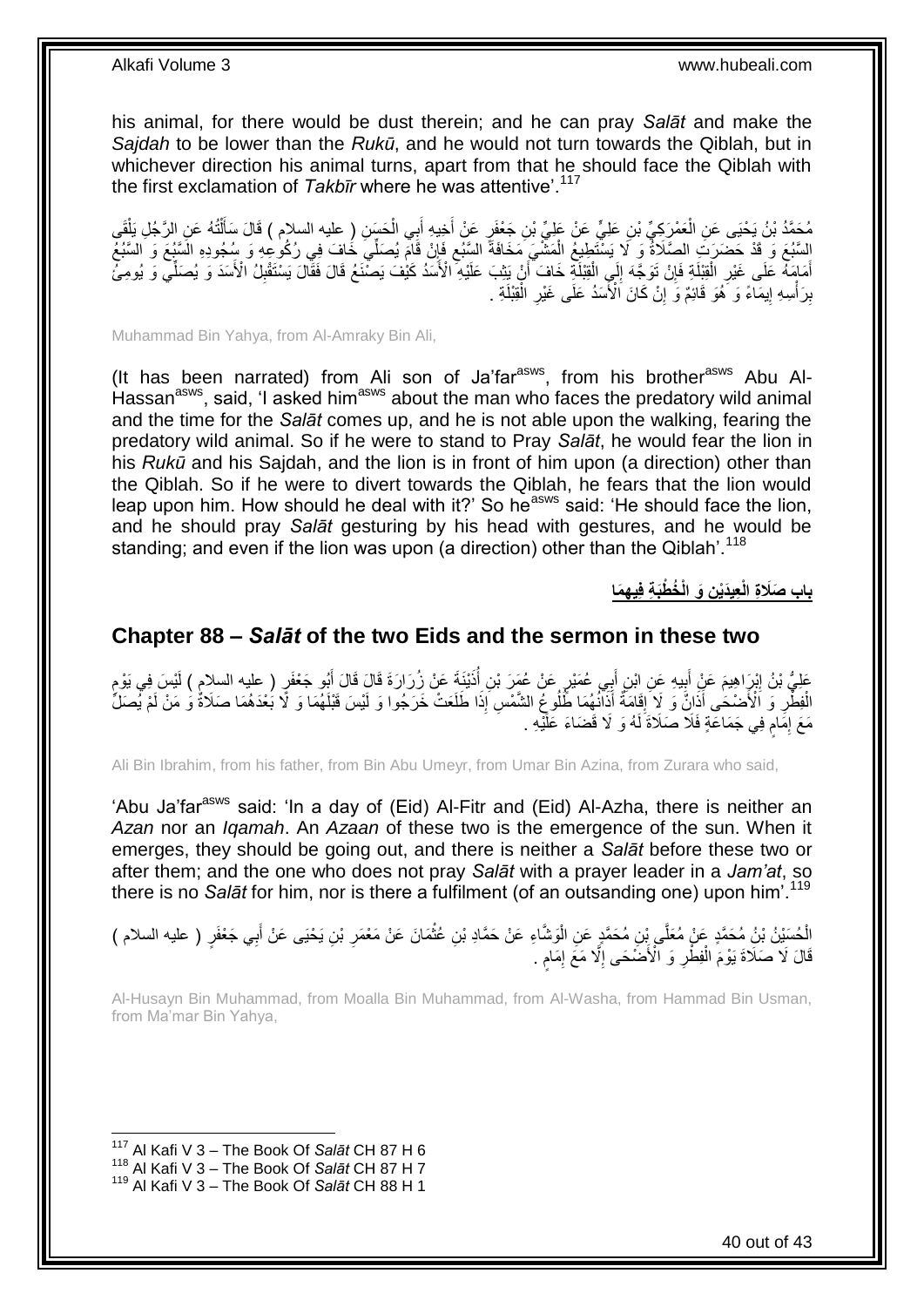(It has been narrated) from Abu Ja'far<sup>asws</sup> having said: 'There is no Salat on the day of (Eid) Al-Fitr and (Eid) Al-Az'ha, except with a prayer leader'.<sup>120</sup>

ِن َف ِعيَدْي ُه َع ْن َصَالِة ال تُ ل َي َة َقا َل َسأ َس َع ْن ُمَعاو ِن ِعي َسى َع ْن ُيونُ ُهَما َو ََل َعلِ ُّي ْب ُن ُم َح َّمٍد َع ْن ُم َح َّمِد ْب ْي َس َقْبلَ ِن لَ َقا َل َر ْكَعَتا ْ ْ اً ا ِ بَعْدَهُمَا شَيْءٌ وَ لَيْسَ فِيهِمَا أَذَانٌ وَ لَا إِقَامَةٌ يُكَبِّرُ فِيهِمَا اثْنَتَيْ عَشَرَ تَكْبِيرَةً يَبْدَأُ فَيُكَبِّرُ وَ يَفْتَتِحُ الصَّلَاةَ ا<br>ا ِ **ٔ** ِ ِ َ ِ

Ali Bin Muhammad, from Muhammad Bin Isa, from Yunus, from Muawiya who said,

'I asked him<sup>asws</sup> about Salat of the two Eids, so he<sup>asws</sup> said: 'Two Rak'at. There is neither anything before these two nor after these two, and there is neither an *Azan* in these two nor an *Iqamah*. One should exclaim *Takbīrs* in these with twelve *Takbīrs* in the beginning. So he would exclaim *Takbīr* and he would commence the *Salāt*.

### ُمَّ يَقْرَأُ فَاتِحَةَ الْكِتَابِ ثُمَّ يَقْرَأُ وَ الشَّمْسِ وَ ضُحَيهَا ثُمَّ يُكَبِّرُ خَمْسَ تَكْبِيرَاتٍ ثُمَّ يُكَبِّرُ وَ يَرْكَعُ فَيَكُونُ يَرْكَعُ بِالسَّابِعَةِ ثُمَّ يَسْجُدُ ُ ِ ُ ا<br>ا ُ ْ المناطقي.<br>أحداث المناطقين المناطقين المناطقين المناطقين المناطقين المناطقين المناطقين المناطقين المناطقين المناطقين المناطقين<br>المناطقين المناطقين المناطقين المناطقين المناطقين المناطقين المناطقين المناطقين المناطقين المنا ا پایا<br>ا ِ ِ سَجْدَتَيْنِ ثُمَّ يَقُومُ فَيَقْرَأُ فَاتِحَةَ الْكِتَابِ وَ هَلْ أَتَيكَ حَدِيثُ الْغَاشِيَةِ ثُمَّ يُكَبِّرُ أَرْيَعَ تَكْبِيرَاتٍ وَ يَسْمِّدُ سَجْدَتَيْنِ وَ يَتَشَهَّدُ وَ يُسَلِّمُ ُ ِ اً ُ ْ َ ْ ا<br>ا ِّ

Then he should recite the Opening of the Book (Chapter 1), then he should recite *[91:1] I swear by the sun and its brilliance* (Chapter 91). Then he should exclaim five *Takbīrs*, then one *Takbīr* and *Rukū*, so that his *Rukū* would happen be with the seventh (*Takbīr*). Then he should perform two Sajdahs. Then he should be standing so he would recite the Opening of the Book (Chapter 1), and *[88:1] Has not there come to you the Hadeeth of the overwhelming?* (Chapter 88). Then he should exclaim four *Takbīrs*, and perform two Sajdahs, and he should say *Salām*'.

َفَالَ وَ كَذَلِكَ صَنَعَ رَسُولُ اللَّهِ ( صلى الله عليه وآله ) وَ الْخُطْبَةُ بَعْدَ الصَّلَاةِ إِنَّمَا أَحْدَثَ الْخُطْبَةَ قَبْلَ الصَّلَاةِ عُثْمَانُ وَ إِذَا **ٔ** َ ∣l<br>∶ َ خَطَبَ الْإِمَامُ فَلْيَقْعُدْ بَيْنَ الْخُطْبَتَيْنِ قَلِيلًا وَ يَنْبَغِي لِلْإِمَامِ أَنْ يَلْبَسِ يَوْمَ الْعِيدَيْنِ بُرُّداً وَ يَعْتَمَّ شَاتِياً كَانَ أَوْ قَائِظاً وَ يَخْرُجُ إِلَى ْ :<br>ا َ ِ :<br>ا َ الْمَدِّ كَيْثٍُ يَنْظُرُ إِلَى آفَاقِ السَّمَاءِ وَ لَا يُصَلِّي تَحَلَى حَصْبِيرٍ وَ لَا يَسْكُدُ عَلَيْهِ وَ قَدْ كَانَ رَسُولُ اللَّهِ ( صلى الله عليه وآلهَ )  $\frac{1}{2}$ يَخْرُجُ إِلَى الْبَقِيعِ فَيُصَلِّي بِالنَّاسِ . **∶** ِ ْ ِ

He<sup>asws</sup> said: 'And Rasool-Allah<sup>saww</sup> did it like that. And the sermon is after the *Salat*. But rather, it was Usman who innovated it to be before the *Salāt*. And when the prayer leader addresses, so let him be seated for a little while in between the two Sajdahs; and it is befitting for the prayer leader that he wears, on the day of the two Eids, a cloak, and a Shatiyya or a Qaizan turban, and he should go out to the open ground (outdoors) where he can look at the horizons of the sky, and he should neither pray *Salāt* upon straw (harvested ground) nor perform *Sajdah* upon it; and Rasool-Allah<sup>saww</sup> had gone out to Al-Bagi'e, so he prayed with the people (leading them $)^{7}$ .<sup>121</sup>

مُحَمَّدُ بْنُ يَحْيَى عَنْ أَحْمَدَ بْنِ مُحَمَّدٍ عَنِ ابْنِ فَضَّالٍ عَنِ الْمُفَضَّلِ بْنِ صَالِحٍ عَنْ لَيْثٍ الْمُرَادِيِّ عَنْ أَبِي عَبْدٍ الثَّهِ ( عليه السلام ْ ٍ ْ َ َ ) قَالَ قِيلَ لِرَسُولِ اللَّهِ ( صلَّى الله عليه ۖ وآله ) يَوْمَ فِطْرٍ أَوْ يَوْمَ أَضَّعًى أَوّْ صَلَّيْتَ فِي مَسْجِدِكَ فَقَالَ إِنِّي لَأُحِبُّ أَنْ أَبْرُزَ إِلَى َ َ َ ِ َّ أَفَاقِ السَّمَاءِ <sub>.</sub>

Muhammad Bin Yahya, from Ahmad Bin Muhammad, from Ibn Fazzal, from Al-Mufazzal Bin Salih, from Lays Al-Murady,

(It has been narrated) from Abu Abdullah $a<sup>asws</sup>$  having said, 'It was said to Rasool-Allahsaww on the day of (Eid) Al-Fitr or (Eid) Al-Az'ha, 'If only yousaww would pray *Salāt*

<sup>120</sup> Al Kafi V 3 – The Book Of *Salāt* CH 88 H 2

<sup>121</sup> Al Kafi V 3 – The Book Of *Salāt* CH 88 H 3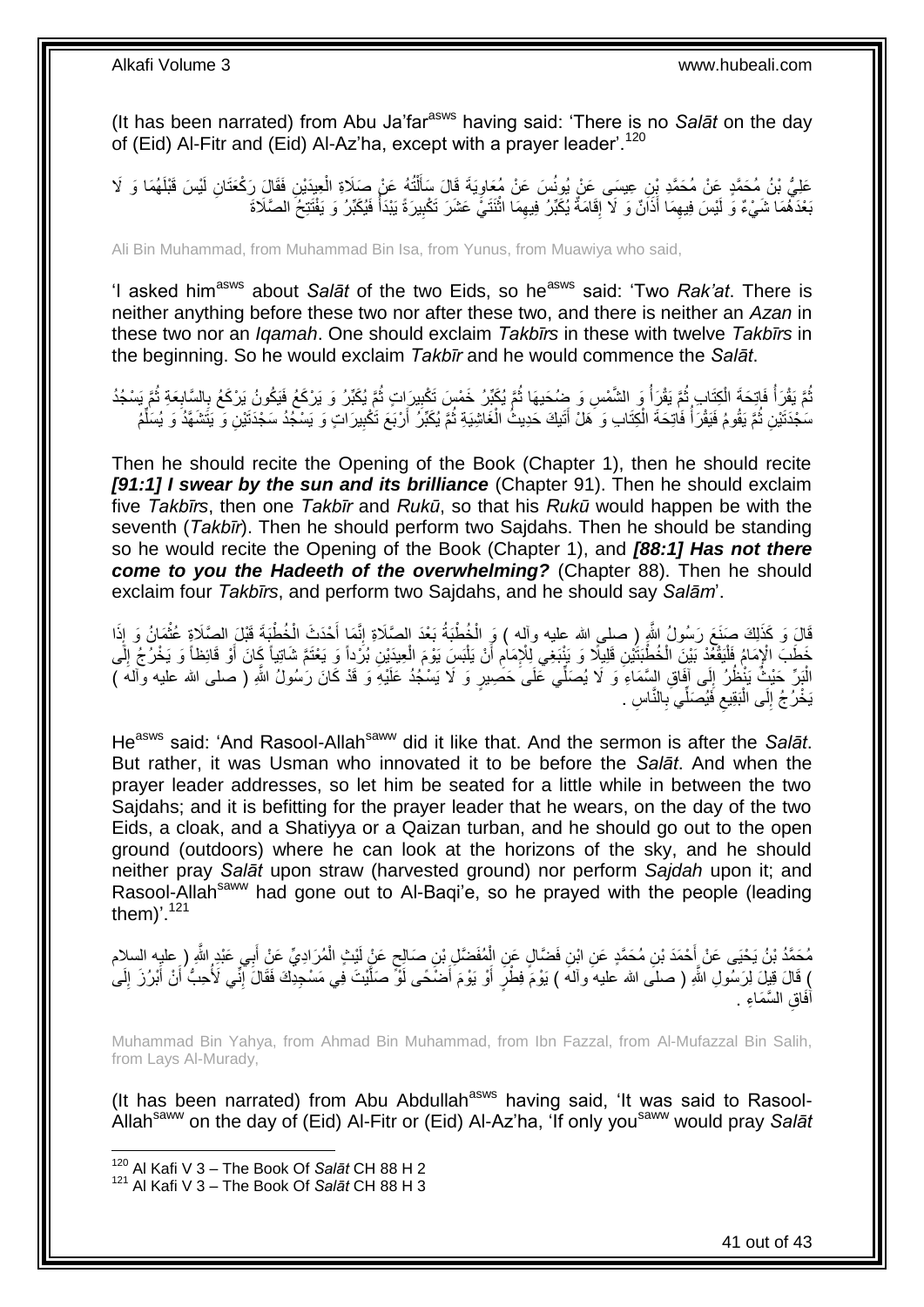in your<sup>saww</sup> Masjid?' So he<sup>saww</sup> said: 'I<sup>saww</sup> loved to come out to (look at) the horizons of the skv'.<sup>122</sup>

عَلِيُّ بْنُ إِبْرَاهِيمَ عَنْ مُجَمَّدٍ بْنِ عِيسَى عَنْ يُونُسَ عَنْ عَلِيٍّ بْنِ أَبِي حَمْزَةَ عَنْ أَبِي عَبْدِ اللَّهِ ( عليه السلام ) فِي صَلَاةِ َ َ ِ الْعِيدَيْنِ قَالَ يُكَبِّرُ ۖ ثُمَّ يَقُرَأُ ثُمَّ يُكَبِّرُ ۖ خَمْساً وَ يَقْنُتُ بَيْنَ كُلِّ تَكْبِيرَتَيْنِ ثُمَّ يُكَبِّرُ السَّابِعَةَ وَ يَرْكَعُ بِهَا ثُمَّ يَقُومُ فِي الثَّانِيَةِ ُ ِ ُ ُ</sub> ُ َّ ُ ُ ِ ِ فَيَقْرَأَ ثَمَّ يُكَبِّرُ أَرْبَعاً فَيَقْنُتُ بَيْنَ كُلِّ تَكْبِيرَتَيْنِ ثُمَّ يُكَبِّرُ وَ يَرْكَعُ بِهَا  $\,$ ِ ُ ِ اً ُ ا<br>ا

Ali Bin Ibrahim, from Muhammad Bin Isa, from Yunus, from Ali Bin Abu Hamza,

(It has been narrated) from Abu Abdullah<sup>asws</sup> regarding the *Salāt* of the two Eids. Heasws said: 'He should exclaim *Takbīr*, then recite, then exclaim five *Takbīrs*, and he should perform *Qunut* between every two *Takbīrs*. Then he should exclaim the seventh *Takbīr* and *Rukū* with it. Then he should perform *Sajdah*, then be standing regarding the second (*Rak'at*). So he should recite, then exclaim four *Takbīrs*, and perform *Qunut* in between every two *Takbīrs*. Then he should exclaim *Takbīr* and *Rukū* with it'.<sup>123</sup>

عَلِيُّ بْنُ مُحَمَّدٍ عَنْ سَهْلِ بْنِ زِيَادٍ عَنِ النَّوْفَلِيِّ عَنِ السَّكُونِيِّ عَنْ جَعْفَرٍ عَنْ أَبِيهِ ( عليه السلام ) قَالَ نَهَى رَسُولُ اللَّهِ ( عليه ِ َ ِ السلام ) أَنْ يُخْرَجَ السِّلَاحُ فِيَ الْعِيدَيْنِ إِلَّا أَنْ يَكُونَ عَدُوٍّ حَاضِرٌ . ِ ْ اً َ

Ali Bin Muhammad, from Sahl Bin Ziyad, from Al-Nowfaly, from Al-Sakuny,

(It has been narrated) from Ja'far $a<sup>asws</sup>$ , from his<sup>asws</sup> father $a<sup>asws</sup>$  having said: 'Rasool-Allah<sup>saww</sup> forbade from taking out the weapon during the two Eids, except if there happens to be an enemy present'.  $124$ 

ْ مُحَمَّدُ بْنُ إِسْمَاعِيلَ عَنِ الْفَضْلِ بْنِ شَاذَانَ عَنْ حَمَّادٍ بْنِ عِيسَى عَنْ رِبْعِيِّ بْنِ عَيْدِ اللَّهِ عَنِ الْفَضْلِ بْنِ يَسَارٍ عَنْ أَبِي عَبْدِ اللَّهِ ِ ْ ِ َ ( عليه السَّلام ) قَالَ أُنِّيَ أَبِي بَالْخُمْرَةِ بَوْمَ الْفَطْرِ فَأَمَرَ بِرَدُّهَا ثُمَّ قَالَ هَذَا يَوْمٌ كَانَ رَسُولٌ اللَّهِ ( صَلَّى الله عليه وآله ) يُحِبُّ َ ُ ِ َ ِ ْ **∶** أَنْ يَنْظُرَ إِلَى أَفَاقِ السَّمَآءِ وَ يَضَعَ وَجْهَهُ عَلَى الْأَرْضِ ۚ . ِ م<br>ا

Muhammad Bin Ismail, from Al-Fazl Bin Sh*Azaan*, from Hammad Bin Isa, from Rabi'e Bin Abdullah, form Al-Fazl Bin Yasaar,

(It has been narrated) from Abu Abdullah<sup>asws</sup> having said: ' $I^{asws}$  came over to my<sup>asws</sup> father with the 'Khumra' on the day of (Eid) Al-Fitr, but he<sup>asws</sup> instructed with returning it, then said: 'This is a day which Rasool-Allah<sup>saww</sup> used to love that he<sup>saww</sup> looks at the horizons of the sky, and he<sup>saww</sup> placed his<sup>saww</sup> face upon the ground'.<sup>125</sup>

لْحُسَيْنُ بْنُ مُحَمَّدٍ عَنْ مُعَلَّى بْنِ مُحَمَّدٍ عَنِ الْوَشَاءِ عَنْ أَبَانِ بْنِ عُثْمَانٍ عَنْ سَلَمَةَ عَنْ أَبِي عَبْدِ اللَّهِ ( عليه السلام ) قَالَ َ ا<br>ا َ **ٔ** اجْتَمَعَ عِيدَانٍ عَلَى عَهْدٍ أُمِيرٍ الْمُؤْمِنِينَ ( صَلوات الله عليه ) فَخَطَبَ النَّاسَ ثُمَّ قَالَ هَذَا يَوْمُ اجْتَمَعَ فِيهِ عِيدَانِ فَمَنْ أَحَبَّ أَنْ ان<br>المقامات ْ ِ َ َ َ :<br>ا يَجْمَعَ مَعَنَا فَلْيَفْعَلْ وَ مَنْ لَمْ يَفْعَلْ فَإِنَّ لَهُ رُخْصَةً يَعْنِي مَنْ كَاٰنَ مُتَنَحِّياً . ِ

Al-Husayn Bin Muhammad, from Moalla Bin Muhammad, from Al-Washa, from Aban Bin Usman, from Salma,

(It has been narrated) from Abu Abdullah<sup>asws</sup> having said, 'Two Eids were gathered upon the era of Amir Al-Momineen<sup>asws</sup>. So he<sup>asws</sup> addressed the people, then said:

 $\overline{1}$ 

- <sup>123</sup> Al Kafi V 3 The Book Of *Salāt* CH 88 H 5
- <sup>124</sup> Al Kafi V 3 The Book Of *Salāt* CH 88 H 6

<sup>122</sup> Al Kafi V 3 – The Book Of *Salāt* CH 88 H 4

<sup>125</sup> Al Kafi V 3 – The Book Of *Salāt* CH 88 H 7